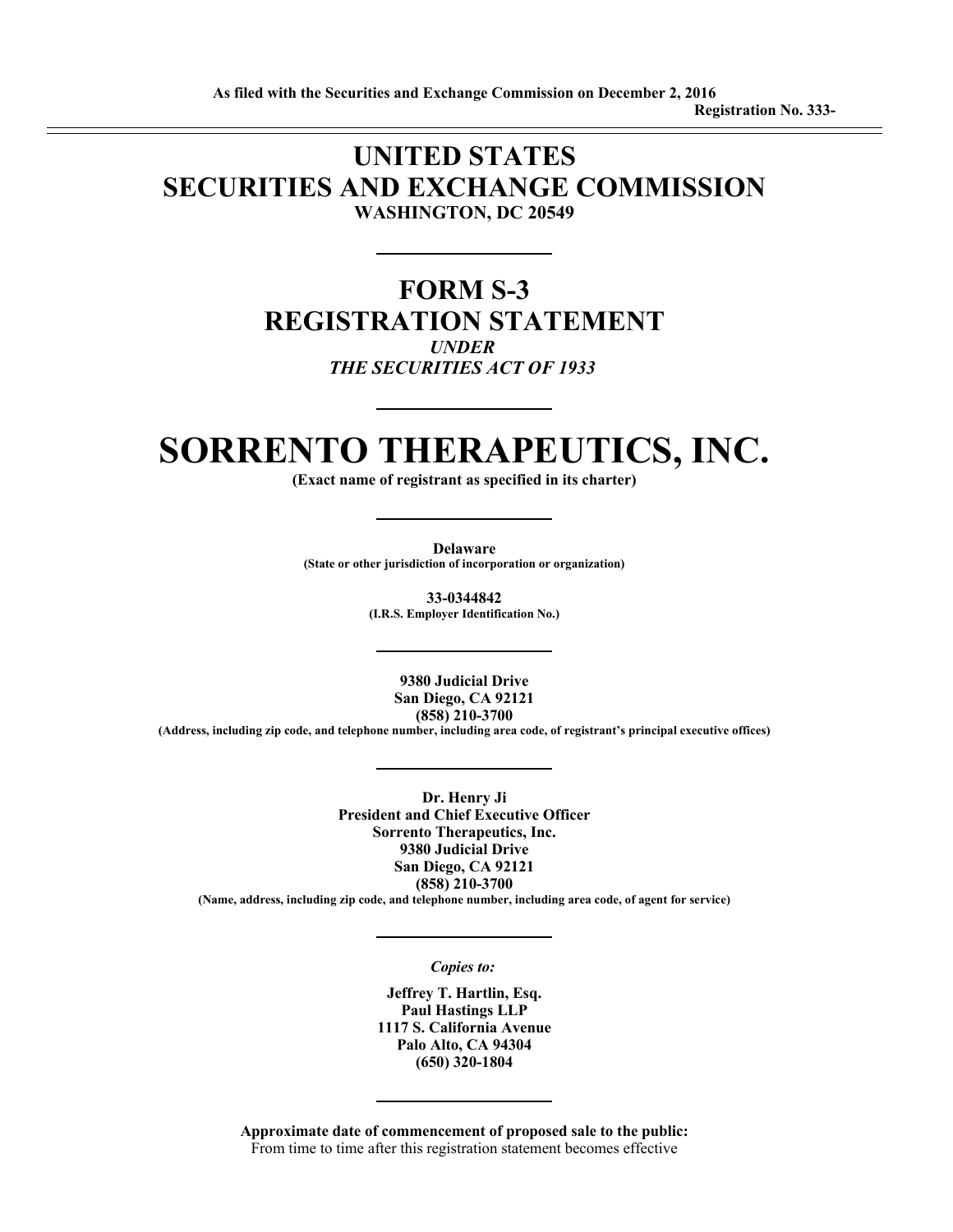If the only securities being registered on this form are being offered pursuant to dividend or interest reinvestment plans, please check the following box.  $\Box$ 

If any of the securities being registered on this form are to be offered on a delayed or continuous basis pursuant to Rule 415 under the Securities Act of 1933, other than securities offered only in connection with dividend or interest reinvestment plans, check the following box.  $\boxtimes$ 

If this Form is filed to register additional securities for an offering pursuant to Rule 462(b) under the Securities Act, please check the following box and list the Securities Act registration statement number of the earlier effective registration statement for the same offering.  $\Box$ 

If this Form is a post-effective amendment filed pursuant to Rule 462(c) under the Securities Act, check the following box and list the Securities Act registration statement number of the earlier effective registration statement for the same offering.  $\Box$ 

If this Form is a registration statement pursuant to General Instruction I.D. or a post-effective amendment thereto that shall become effective upon filing with the Commission pursuant to Rule 462(e) under the Securities Act, check the following box.  $\Box$ 

If this Form is a post-effective amendment to a registration statement filed pursuant to General Instruction I.D. filed to register additional securities or additional classes of securities pursuant to Rule 413(b) under the Securities Act, check the following box.  $\Box$ 

Indicate by check mark whether the registrant is a large accelerated filer, an accelerated filer, a non-accelerated filer, or a smaller reporting company. See the definitions of "large accelerated filer," "accelerated filer" and "smaller reporting company" in Rule 12b-2 of the Exchange Act.

Large accelerated filer ☐ Accelerated filer ☒

Non-accelerated filer □ (Do not check if a smaller reporting company) Smaller reporting company □

**Title of Each Class of Securities to be Registered Amount to be Registered(1) Proposed Maximum Offering Price Per Share(2) Proposed Maximum Aggregate Offering Price Amount of Registration Fee** Common Stock, par value \$0.0001 per share  $\begin{array}{|c|c|c|c|c|c|} \hline \end{array}$  754,911<sup>(3)</sup> \$5.35 \$4,038,773.85 \$468.09 Common Stock, par value \$0.0001 per share, issuable upon exercise of Warrant 460,123(4) \$5.35 \$2,461,658.05 \$285.31 Total 1,215,034 — \$6,500,431.90 \$753.40

#### **CALCULATION OF REGISTRATION FEE**

 (1) Pursuant to Rule 416(a) under the Securities Act of 1933, as amended, this Registration Statement shall also cover any additional shares of the Registrant's Common Stock that become issuable by reason of any stock dividend, stock split, recapitalization or other similar transaction effected without receipt of consideration.

(2) Estimated solely for the purpose of calculating the amount of the registration fee pursuant to Rule 457(c) under the Securities Act of 1933, as amended. The offering price per share and aggregate offering price are based upon the average of the high and low prices for the Registrant's Common Stock as reported on the NASDAQ Capital Market on December 1, 2016, a date within five business days prior to the filing of this Registration Statement.

(3) All 754,911 shares of Common Stock are to be offered by the selling stockholders named herein, which such shares of Common Stock were issued to the selling stockholders in connection with the Registrant's acquisition of a majority of the outstanding shares of capital stock of Scilex Pharmaceuticals Inc.

(4) All 460,123 shares of Common Stock issuable upon exercise of the Warrant are to be offered by one of the selling stockholders named herein, which Warrant was issued to one of the selling stockholders in connection with the Registrant's Loan and Security Agreement with the several banks and other financial institutions or entities party thereto from time to time and Hercules Capital, Inc., in its capacity as administrative agent and collateral agent.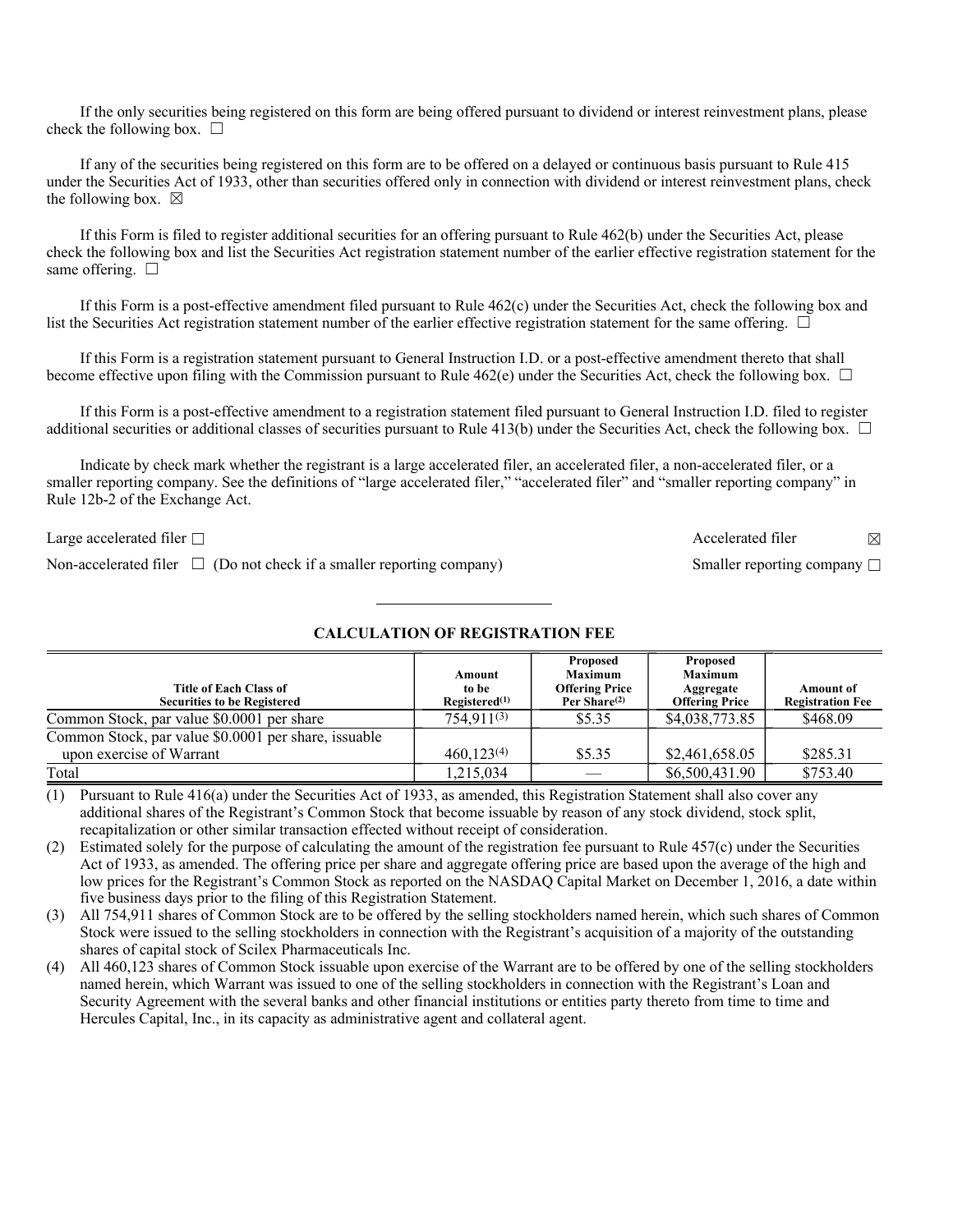**The Registrant hereby amends this Registration Statement on such date or dates as may be necessary to delay its effective date until the Registrant shall file a further amendment which specifically states that this Registration Statement shall thereafter become effective in accordance with Section 8(a) of the Securities Act of 1933, as amended, or until the Registration Statement shall become effective on such date as the Securities and Exchange Commission acting pursuant to said Section 8(a) may determine.** 

 $\overline{a}$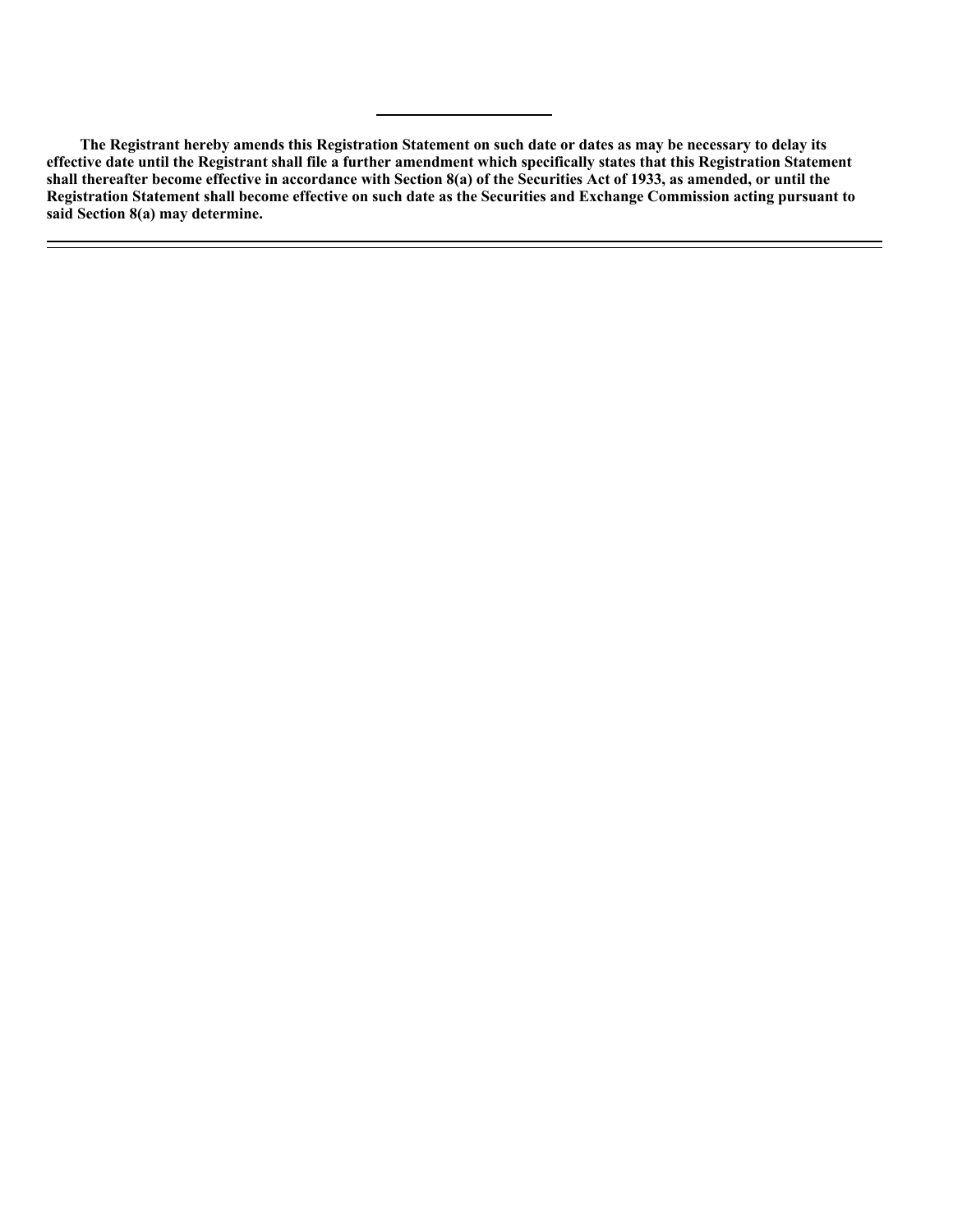**The information in this prospectus is not complete and may be changed. These securities may not be sold until the registration statement filed with the Securities and Exchange Commission is effective. This prospectus is not an offer to sell these securities and it is not soliciting an offer to buy these securities in any state where the offer or sale is not permitted.** 

**Subject to Completion, dated December 2, 2016** 

**PROSPECTUS** 

# sorrento

# **Sorrento Therapeutics, Inc.**

**1,215,034 Shares of Common Stock** 

This prospectus relates to the resale by the investors listed in the section of this prospectus entitled "Selling Stockholders" (the "Selling Stockholders") of up to 1,215,034 shares (the "Shares") of our common stock, par value \$0.0001 per share ("Common Stock"). We issued 752,481 of the Shares on November 8, 2016 and 2,340 of the Shares on November 18, 2016, in each case pursuant to that certain Stock Purchase Agreement, dated November 8, 2016 (the "Stock Purchase Agreement"), by and among us, Scilex Pharmaceuticals Inc. ("Scilex"), the stockholders of Scilex party thereto (the "Scilex Stockholders") and SPI Shareholders Representative, LLC, as representative of the Scilex Stockholders. Up to an additional 460,123 of the Shares (the "Warrant Shares") are issuable upon exercise of a warrant to purchase shares of Common Stock (the "Warrant") that we issued to Hercules Capital, Inc. on November 23, 2016 pursuant to a Loan and Security Agreement, dated November 23, 2016, entered into by and among us, the several banks and other financial institutions or entities party thereto from time to time and Hercules Capital, Inc., in its capacity as administrative agent and collateral agent (the "Loan and Security Agreement"). We are registering the resale of 754,911 of the Shares as required by the Registration Rights Agreement, dated November 8, 2016, by and among us and the Scilex Stockholders (the "Registration Rights Agreement") and registering the resale of the remaining 460,123 Shares pursuant to the terms of the Warrant. The Shares and the Warrant Shares are sometimes referred to in this prospectus, together, as the "Securities".

Our registration of the Securities covered by this prospectus does not mean that the Selling Stockholders will offer or sell any of the Securities. The Selling Stockholders may sell the Securities covered by this prospectus in a number of different ways and at varying prices. For additional information on the possible methods of sale that may be used by the Selling Stockholders, you should refer to the section of this prospectus entitled "Plan of Distribution" beginning on page 12 of this prospectus. We will not receive any of the proceeds from the Securities sold by the Selling Stockholders, other than any proceeds from any cash exercise of the Warrant.

No underwriter or other person has been engaged to facilitate the sale of the Securities in this offering. The Selling Stockholders may be deemed underwriters of the Securities that they are offering. We will bear all costs, expenses and fees in connection with the registration of the Securities. The Selling Stockholders will bear all commissions and discounts, if any, attributable to their respective sales of the Securities.

You should read this prospectus, any applicable prospectus supplement and any related free writing prospectus carefully before you invest.

*Investing in our Common Stock involves a high degree of risk. You should review carefully the risks and uncertainties described under the heading "Risk Factors" contained on page 3 of this prospectus, any applicable prospectus supplement and in any applicable free writing prospectuses, and under similar headings in the documents that are incorporated by reference into this prospectus.*

Our Common Stock is currently listed on the NASDAQ Capital Market under the symbol "SRNE". On December 1, 2016, the last reported sales price for our Common Stock was \$5.25 per share.

**Neither the Securities and Exchange Commission nor any state securities commission has approved or disapproved of these securities or determined if this prospectus is truthful or complete. Any representation to the contrary is a criminal offense.** 

**The date of this prospectus is , 2016.**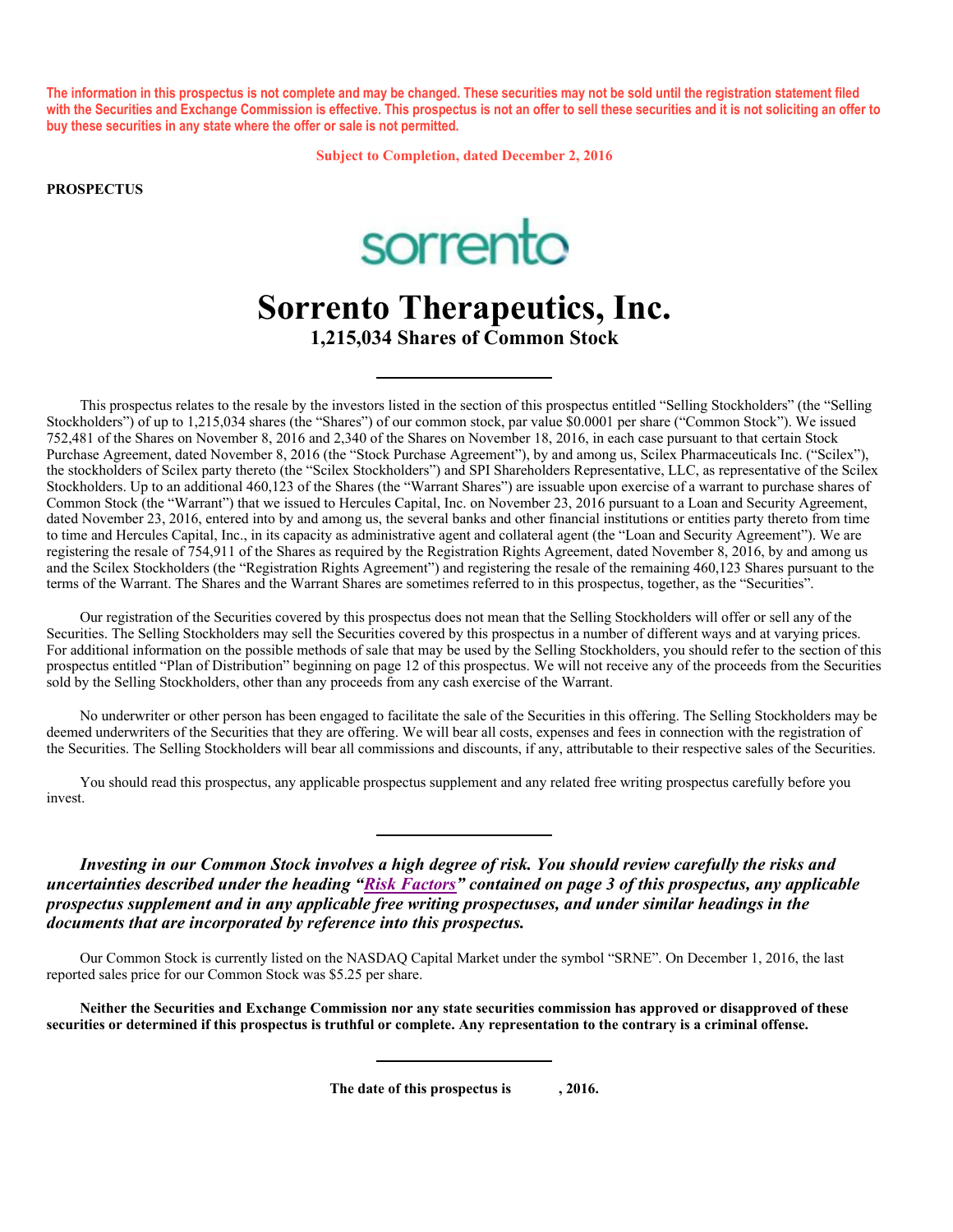#### **TABLE OF CONTENTS**

|                                                                                     | Page |
|-------------------------------------------------------------------------------------|------|
| Summary                                                                             |      |
| <b>Risk Factors</b>                                                                 |      |
| <b>Disclosure Regarding Forward-Looking Statements</b>                              |      |
| <b>Use of Proceeds</b>                                                              |      |
| <b>Selling Stockholders</b>                                                         | 6    |
| <b>Plan of Distribution</b>                                                         | 12   |
| <b>Description of Capital Stock</b>                                                 | 14   |
| <b>Legal Matters</b>                                                                |      |
| <b>Experts</b>                                                                      |      |
| Where You Can Find More Information                                                 |      |
| Disclosure of Commission Position on Indemnification for Securities Act Liabilities |      |
| <b>Important Information Incorporated by Reference</b>                              | 18   |
|                                                                                     |      |

#### **ABOUT THIS PROSPECTUS**

You should rely only on the information we have provided or incorporated by reference into this prospectus, any applicable prospectus supplement and any related free writing prospectus. We have not authorized anyone to provide you with information different from that contained in this prospectus, any applicable prospectus supplement or any related free writing prospectus. No dealer, salesperson or other person is authorized to give any information or to represent anything not contained in this prospectus, any applicable prospectus supplement or any related free writing prospectus. You must not rely on any unauthorized information or representation. This prospectus is an offer to sell only the Securities offered hereby, but only under circumstances and in jurisdictions where it is lawful to do so. You should assume that the information in this prospectus, any applicable prospectus supplement or any related free writing prospectus is accurate only as of the date on the front of the document and that any information we have incorporated by reference is accurate only as of the date of the document incorporated by reference, regardless of the time of delivery of this prospectus or any sale of a security.

The Selling Stockholders are offering the Securities only in jurisdictions where such issuances are permitted. The distribution of this prospectus and the issuance of the Securities in certain jurisdictions may be restricted by law. Persons outside the United States who come into possession of this prospectus must inform themselves about, and observe any restrictions relating to, the issuance of the Securities and the distribution of this prospectus outside the United States. This prospectus does not constitute, and may not be used in connection with, an offer to sell, or a solicitation of an offer to buy, the Securities offered by this prospectus by any person in any jurisdiction in which it is unlawful for such person to make such an offer or solicitation.

This prospectus is part of a registration statement that we filed with the Securities and Exchange Commission, under which the Selling Stockholders may offer from time to time up to an aggregate of 1,215,034 shares of our Common Stock in one or more offerings. If required, each time a Selling Stockholder offers Common Stock, in addition to this prospectus, we will provide you with a prospectus supplement that will contain specific information about the terms of that offering. We may also authorize one or more free writing prospectuses to be provided to you that may contain material information relating to that offering. We may also use a prospectus supplement and any related free writing prospectus to add, update or change any of the information contained in this prospectus or in documents we have incorporated by reference. This prospectus, together with any applicable prospectus supplements, any related free writing prospectuses and the documents incorporated by reference into this prospectus, includes all material information relating to this offering. To the extent that any statement that we make in a prospectus supplement is inconsistent with statements made in this prospectus, the statements made in this prospectus will be deemed modified or superseded by those made in a prospectus supplement. Please carefully read both this prospectus and any prospectus supplement together with the additional information described below under "Important Information Incorporated by Reference".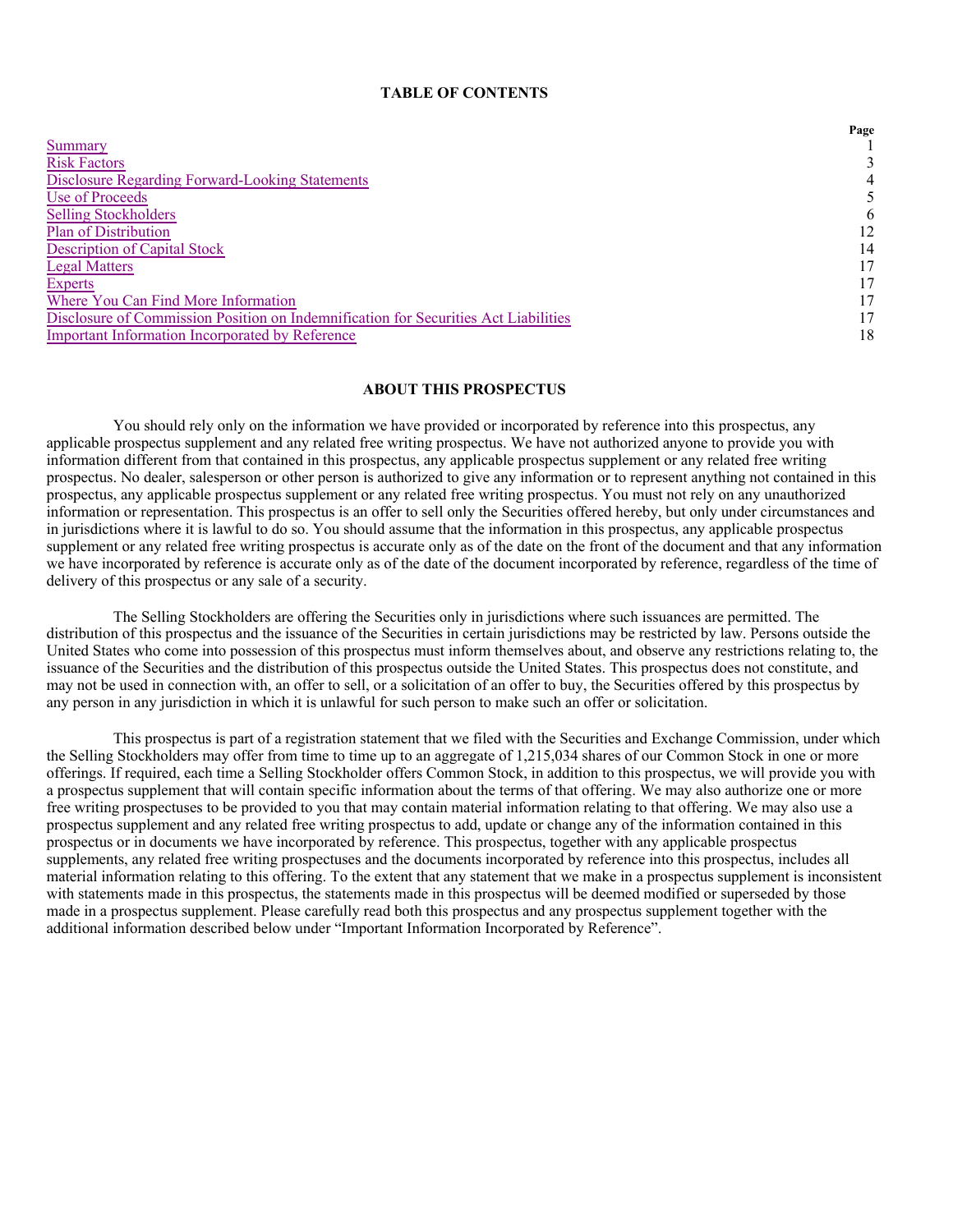#### **SUMMARY**

*This summary highlights selected information contained elsewhere in this prospectus or incorporated by reference in this prospectus, and does not contain all of the information that you need to consider in making your investment decision. You should carefully read the entire prospectus, any applicable prospectus supplement and any related free writing prospectus, including the risks of investing in our Common Stock discussed under the heading "Risk Factors" contained in this prospectus, any applicable prospectus supplement and any related free writing prospectus, and under similar headings in the other documents that are incorporated by reference into this prospectus. You should also carefully read the information incorporated by reference into this prospectus, including our financial statements, and the exhibits to the registration statement of which this prospectus forms a part. Unless otherwise mentioned or unless the context requires otherwise, all references in this prospectus to "Sorrento", "the Company", "we", "us", "our" or similar references mean Sorrento Therapeutics, Inc. together with its consolidated subsidiaries.* 

#### **Sorrento Therapeutics, Inc.**

We are a biopharmaceutical company engaged in the discovery, acquisition, development and commercialization of proprietary drug therapeutics for addressing significant unmet medical needs worldwide. Our primary therapeutic focus is oncology, including the treatment of chronic cancer pain, but we are also developing therapeutic products for other indications, including immunology and infectious diseases. We currently have multiple clinical development programs underway: (i) CAR-T programs for solid tumors, (ii) resiniferatoxin ("RTX"), a non-opiate, ultra-potent and selective agonist of the TRPV-1 receptor for intractable pain in end-stage disease, and (iii) biosimilar/biobetter antibodies clinical development programs.

Our pipeline also includes preclinical fully human therapeutic monoclonal antibodies ("mAbs"), including biosimilars/biobetters, fully human anti-PD-L1 and anti-PD-1 checkpoint inhibitors derived from our proprietary G-MAB® library platform, antibody drug conjugates ("ADCs"), bispecific antibodies ("BsAbs"), as well as Chimeric Antigen Receptor-T cell ("CAR-T") and Chimeric Antigen Receptor Natural Killer ("NK") cells ("CAR.NK™") for adoptive cellular immunotherapy. Our objective is to develop our antibody drug products and adoptive cellular immunotherapies as First in Class, and/or Best in Class, which may offer greater efficacy and/or fewer adverse events or side effects as compared to existing drugs, as well as fully human therapeutic antibodies derived from our proprietary G-MAB® antibody library platform and ADCs.

Through September 30, 2016, we identified and further developed a number of potential drug product candidates across various therapeutic areas, and we intend to select several lead product candidates to further advance into preclinical development. It is too early to assess which of these candidates, if any, will merit further evaluation in clinical trials. Our libraries were designed to facilitate the rapid identification and isolation of highly specific, antibody therapeutic product candidates that are fully-human and that bind to disease targets appropriate for antibody therapy. We built our initial antibody expression and production capabilities to enable us to make sufficient product material to conduct preclinical safety and efficacy testing in animal models.

Although we intend to retain ownership and control of product candidates by advancing their development, we regularly also consider, (i) partnerships with pharmaceutical or biopharmaceutical companies and (ii) sale of our products in each case, in order to balance the risks and costs associated with drug discovery, development and commercialization with efforts to maximize our stockholders' returns. Our partnering objectives include generating revenue through license fees, milestone-related development fees and royalties as well as profit shares or joint ventures to generate potential returns from our product candidates. For a complete description of our business, financial condition, results of operations and other important information, we refer you to our filings with the Securities and Exchange Commission, or the SEC, that are incorporated by reference in this prospectus, including our Annual Report on Form 10-K for the year ended December 31, 2015, as amended. For instructions on how to find copies of these documents, see "Where You Can Find More Information".

On September 21, 2009, QuikByte Software, Inc., a Colorado corporation and shell company, or QuikByte, consummated its acquisition of Sorrento Therapeutics, Inc., a Delaware corporation and private concern, or STI, in a reverse merger (the "Reverse Merger"). Pursuant to the Reverse Merger, all of the issued and outstanding shares of STI common stock were converted into an aggregate of 6,775,032 shares of QuikByte common stock and STI became a wholly owned subsidiary of QuikByte. The holders of QuikByte's common stock immediately prior to the Reverse Merger held an aggregate of 2,228,333 shares of QuikByte's common stock immediately following the Reverse Merger.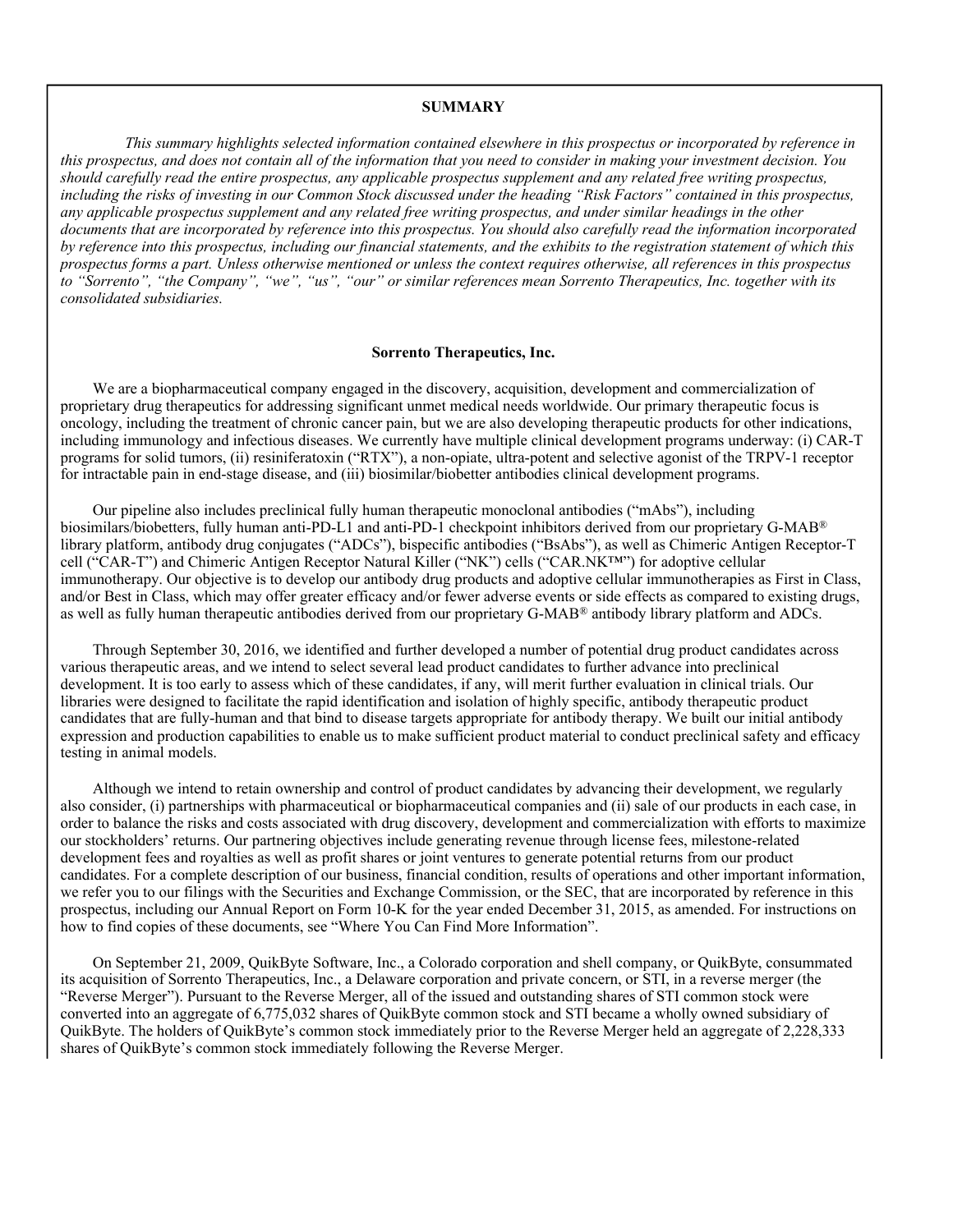We were originally incorporated as San Diego Antibody Company in California in 2006 and were renamed "Sorrento Therapeutics, Inc." and reincorporated in Delaware in 2009, prior to the Reverse Merger. QuikByte was originally incorporated in Colorado in 1989. Following the Reverse Merger, on December 4, 2009, QuikByte reincorporated under the laws of the State of Delaware, or the Reincorporation. Immediately following the Reincorporation, on December 4, 2009, we merged with and into QuikByte, the separate corporate existence of STI ceased and QuikByte continued as the surviving corporation, or the Roll-Up Merger. Pursuant to the certificate of merger filed in connection with the Roll-Up Merger, QuikByte's name was changed from "QuikByte Software, Inc." to "Sorrento Therapeutics, Inc."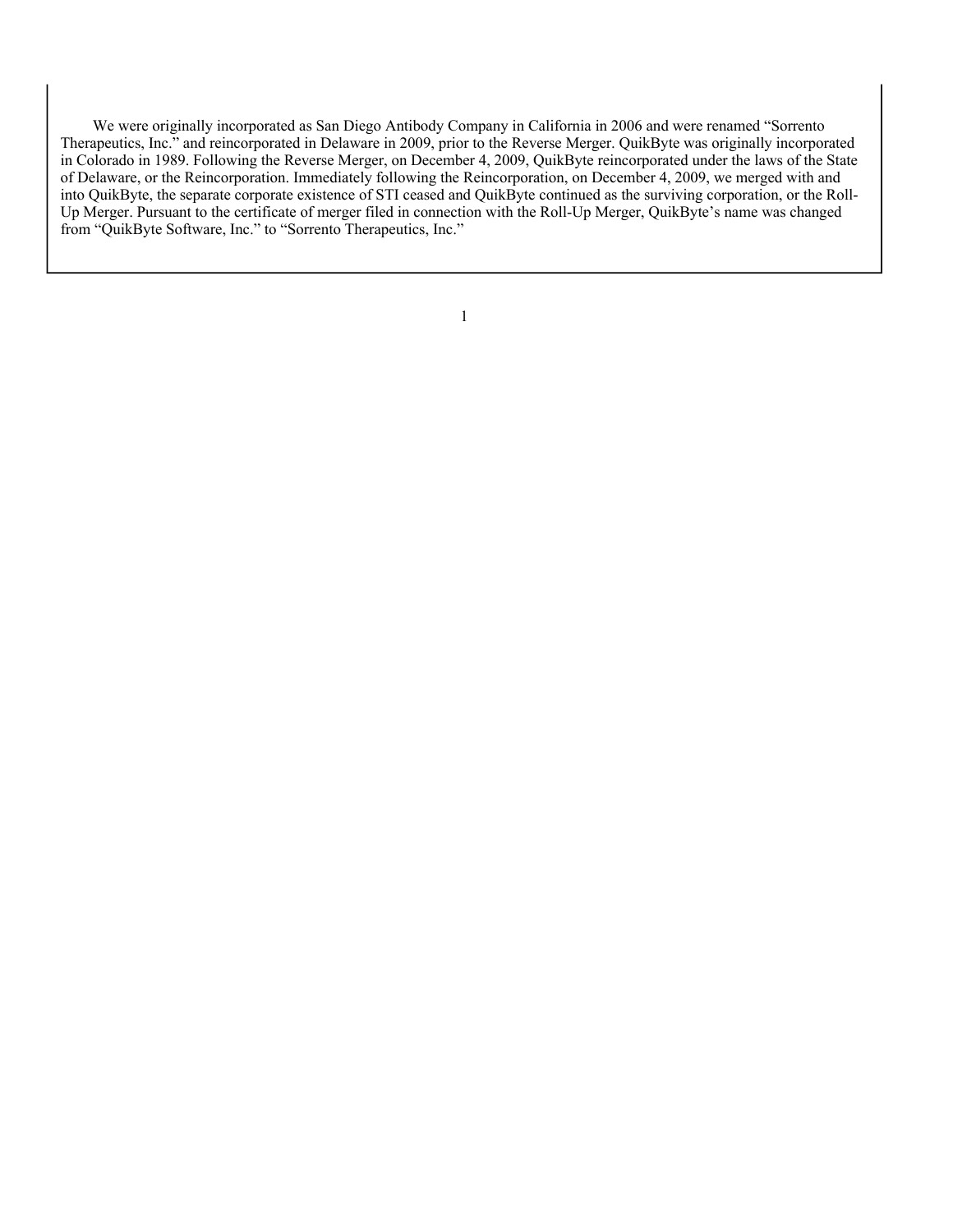Our principal office is located at 9380 Judicial Drive, San Diego, CA 92121, and our telephone number is (858) 210-3700. Further information can be found on our website: www.sorrentotherapeutics.com. Information found on, or that can be accessed through, our website is not incorporated by reference into this prospectus.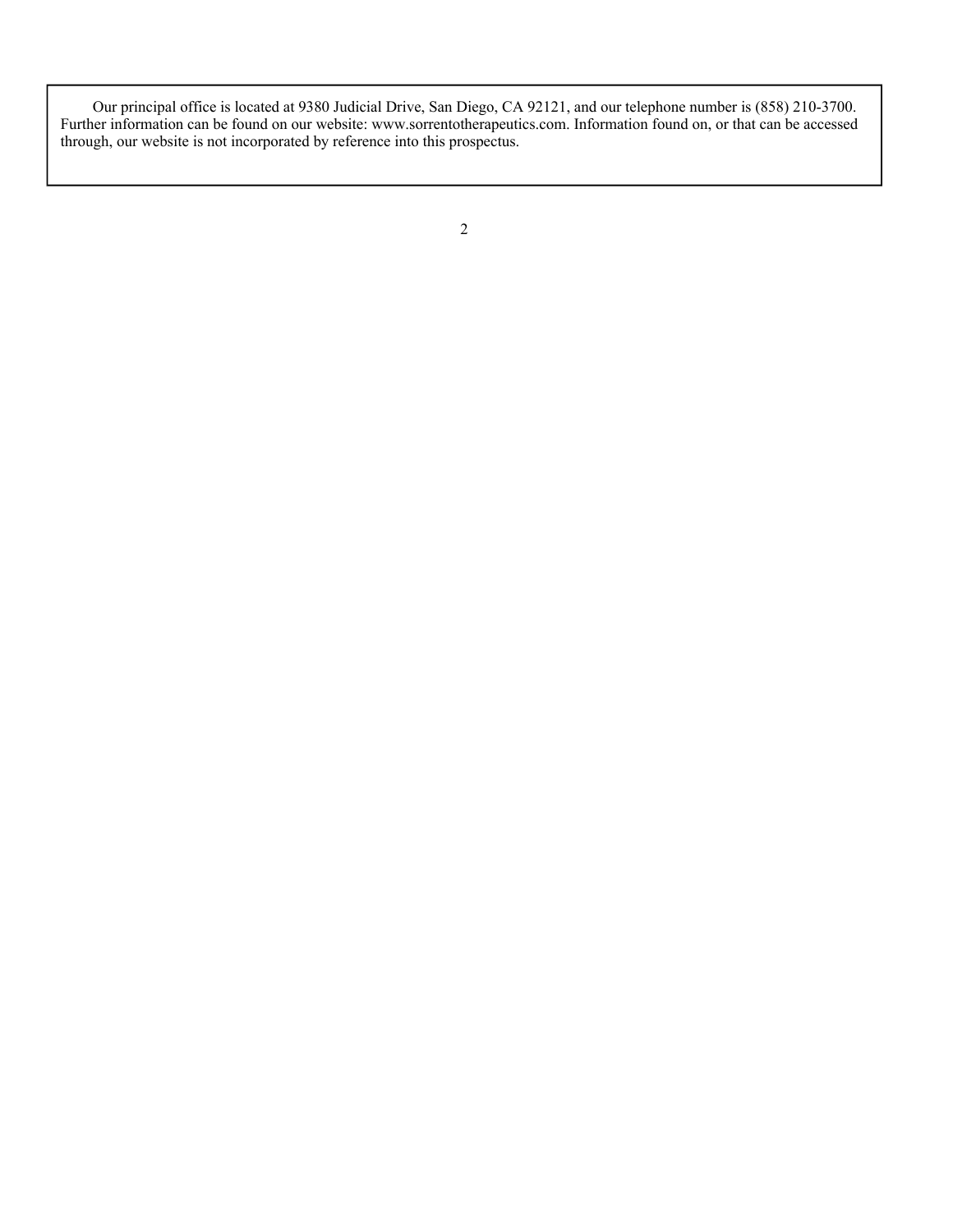#### **RISK FACTORS**

Investing in shares of our Common Stock involves a high degree of risk. Before making an investment decision, you should carefully consider the risks described under "Risk Factors" in any applicable prospectus supplement and in our most recent Annual Report on Form 10-K, or any updates in our Quarterly Reports on Form 10-Q, together with all of the other information appearing in or incorporated by reference into this prospectus and any applicable prospectus supplement, before deciding whether to purchase any of the Common Stock being offered. Our business, financial condition or results of operations could be materially adversely affected by any of these risks. The trading price of shares of our Common Stock could decline due to any of these risks, and you may lose all or part of your investment.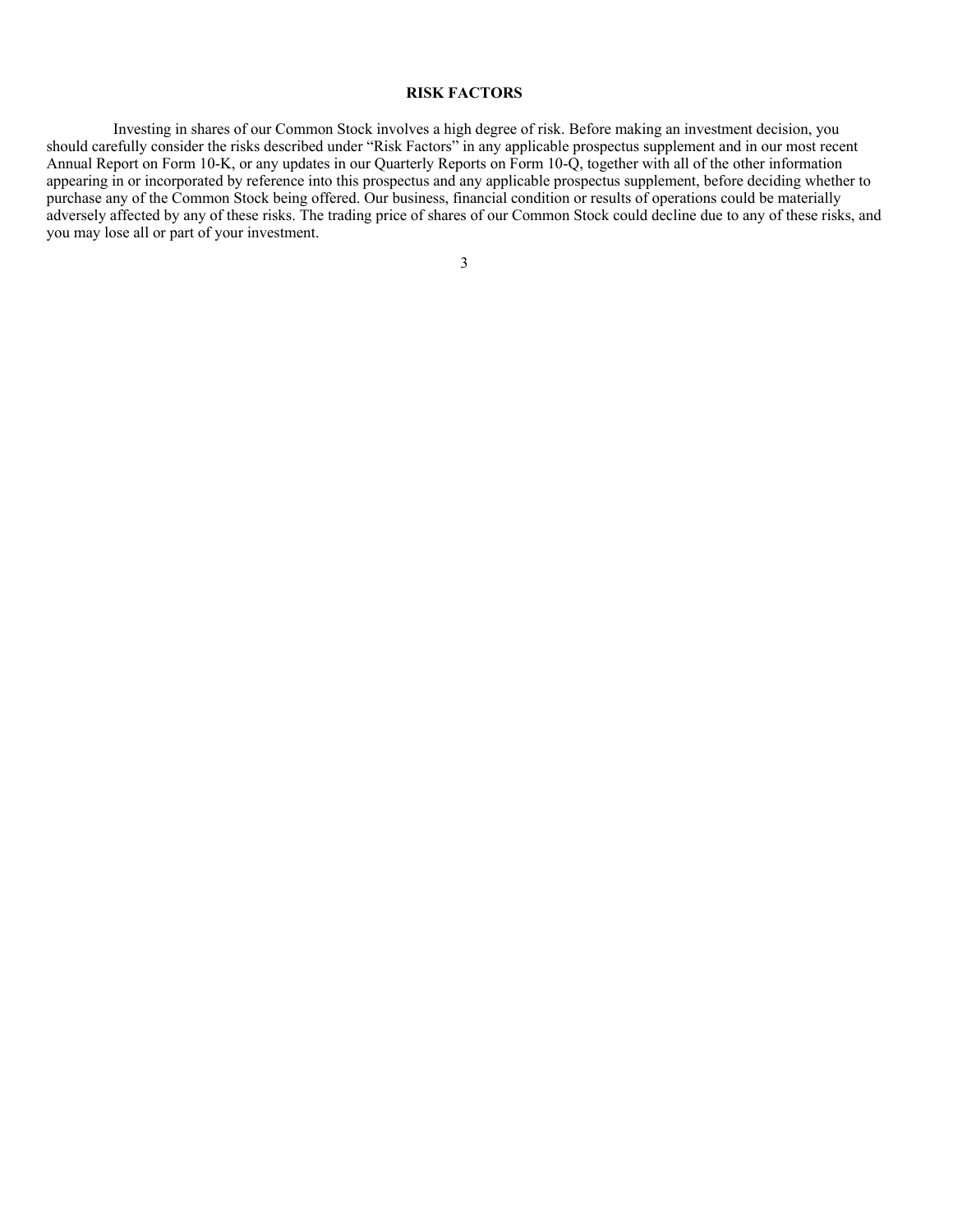#### **DISCLOSURE REGARDING FORWARD-LOOKING STATEMENTS**

This prospectus and the documents incorporated by reference into this prospectus may contain forward-looking statements within the meaning of Section 27A of the Securities Act of 1933, as amended (the "Securities Act"), and Section 21E of the Securities Exchange Act of 1934, as amended (the "Exchange Act"), about the Company and its subsidiaries. These forward-looking statements are intended to be covered by the safe harbor for forward-looking statements provided by the Private Securities Litigation Reform Act of 1995. Forward-looking statements are not statements of historical fact, and can be identified by the use of forward-looking terminology such as "believes", "expects", "may", "will", "could", "should", "projects", "plans", "goal", "targets", "potential", "estimates", "pro forma", "seeks", "intends" or "anticipates" or the negative thereof or comparable terminology. Forward-looking statements include discussions of strategy, financial projections, guidance and estimates (including their underlying assumptions), statements regarding plans, objectives, expectations or consequences of various transactions, and statements about the future performance, operations, products and services of the Company and its subsidiaries. We caution our stockholders and other readers not to place undue reliance on such statements.

You should read this prospectus and the documents incorporated by reference completely and with the understanding that our actual future results may be materially different from what we currently expect. Our business and operations are and will be subject to a variety of risks, uncertainties and other factors. Consequently, actual results and experience may materially differ from those contained in any forward-looking statements. Such risks, uncertainties and other factors that could cause actual results and experience to differ from those projected include, but are not limited to, the risk factors set forth in Part I - Item 1A, "Risk Factors", in our Annual Report on Form 10-K for the year ended December 31, 2015, as filed with the SEC on March 15, 2016, and elsewhere in the documents incorporated by reference into this prospectus.

You should assume that the information appearing in this prospectus, any accompanying prospectus supplement, any related free writing prospectus and any document incorporated herein by reference is accurate as of its date only. Because the risk factors referred to above could cause actual results or outcomes to differ materially from those expressed in any forward-looking statements made by us or on our behalf, you should not place undue reliance on any forward-looking statements. Further, any forward-looking statement speaks only as of the date on which it is made. New factors emerge from time to time, and it is not possible for us to predict which factors will arise. In addition, we cannot assess the impact of each factor on our business or the extent to which any factor, or combination of factors, may cause actual results to differ materially from those contained in any forwardlooking statements. All written or oral forward-looking statements attributable to us or any person acting on our behalf made after the date of this prospectus are expressly qualified in their entirety by the risk factors and cautionary statements contained in and incorporated by reference into this prospectus. Unless legally required, we do not undertake any obligation to release publicly any revisions to such forward-looking statements to reflect events or circumstances after the date of this prospectus or to reflect the occurrence of unanticipated events.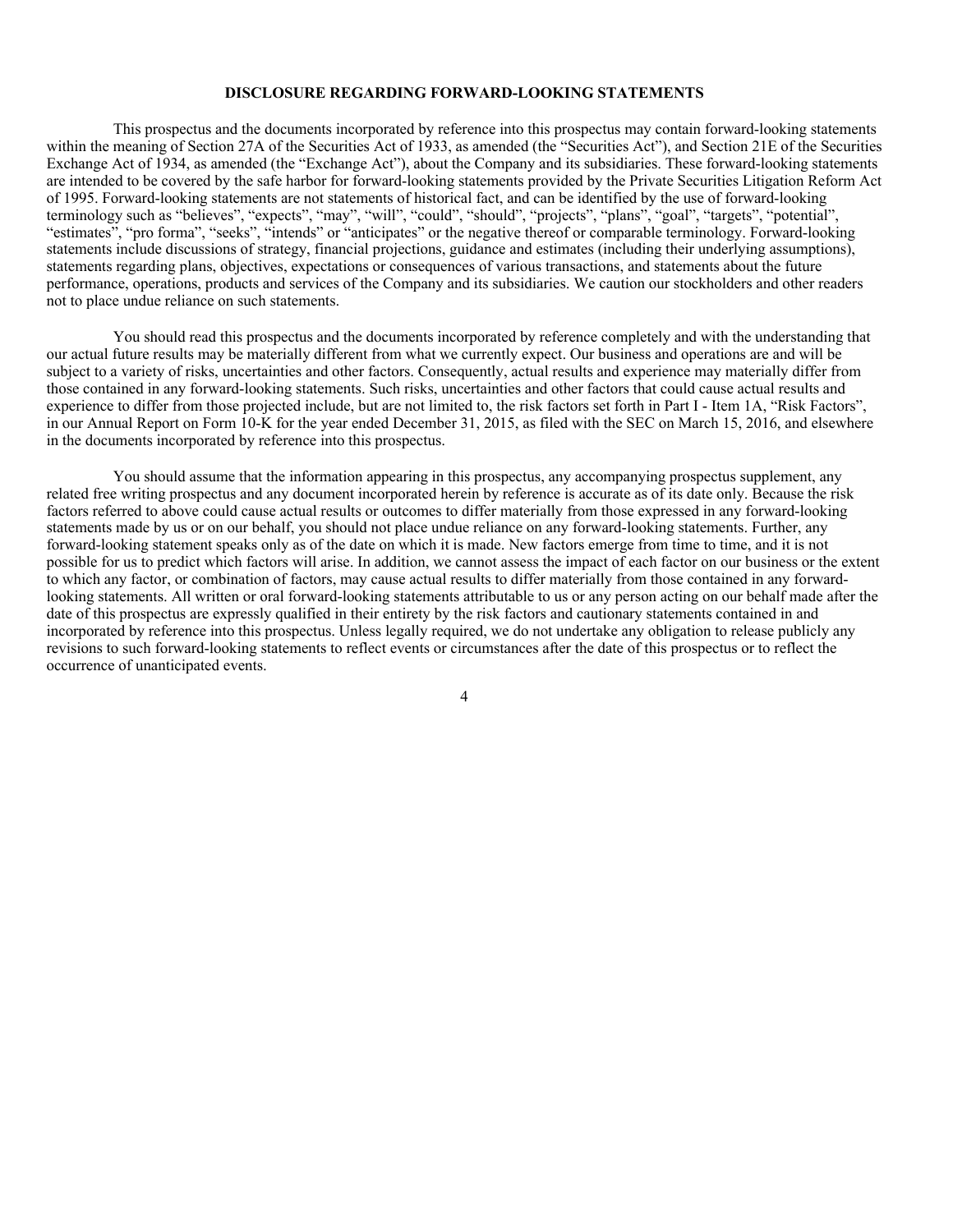#### **USE OF PROCEEDS**

We will receive no proceeds from the sale of the Securities by the Selling Stockholders. We may, however, receive cash proceeds equal to the total exercise price of the Warrant to the extent that the Warrant exercised for cash. The exercise price of the Warrant is \$4.89 per share of Common Stock, subject to adjustment as provided in the Warrant. The exercise price and the number of shares of Common Stock issuable upon exercise of the Warrant may be adjusted in certain circumstances, including stock splits, dividends or distributions, or other similar transactions. However, the Warrant contains a "cashless exercise" feature that allows the holder to exercise the Warrant without making a cash payment to us. There can be no assurance that the Warrant will be exercised by the Selling Stockholder holding the Warrant at all or that the Warrant will be exercised for cash rather than pursuant to the "cashless exercise" feature. To the extent we receive proceeds from the cash exercise of the Warrant, we intend to use such proceeds to provide capital support or for general corporate purposes, which may include, without limitation, supporting asset growth and engaging in acquisitions or other business combinations. Except as previously disclosed by us, we do not have any agreements for acquisitions or other business combinations at this time. Our management will retain broad discretion in the allocation of the net proceeds from the exercise of the Warrant.

The Selling Stockholders will pay any underwriting discounts and commissions and any similar expenses they incur in disposing of the Securities. We will bear all other costs, fees and expenses incurred in effecting the registration of the Securities covered by this prospectus. These may include, without limitation, all registration and filing fees, printing fees and fees and expenses of our counsel and accountants.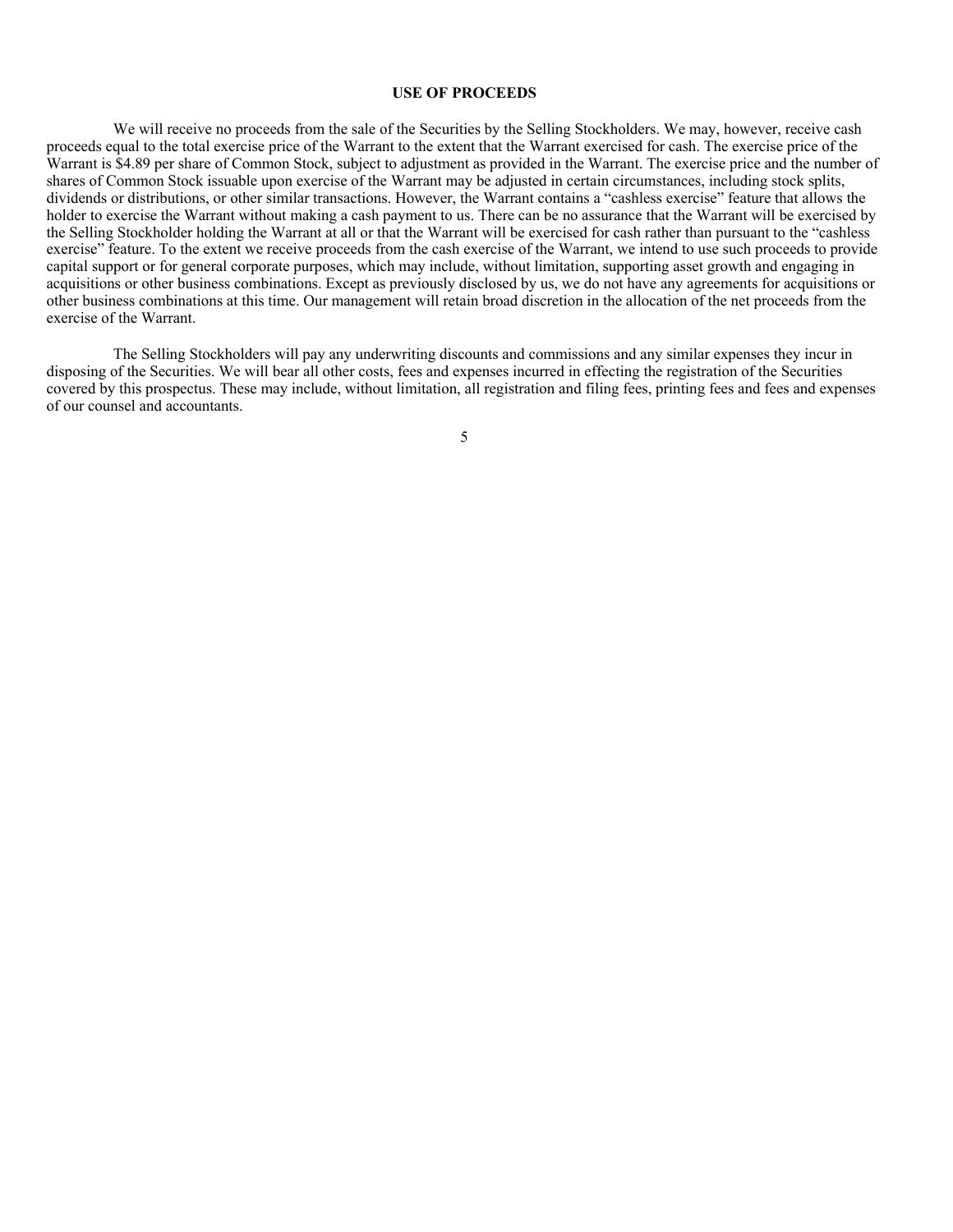#### **SELLING STOCKHOLDERS**

Unless the context otherwise requires, as used in this prospectus, "Selling Stockholders" includes the selling stockholders listed below and donees, pledgees, transferees or other successors-in-interest selling shares received after the date of this prospectus from a selling stockholder as a gift, pledge or other non-sale related transfer.

We have prepared this prospectus to allow the Selling Stockholders or their successors, assignees or other permitted transferees to sell or otherwise dispose of, from time to time, up to 1,215,034 shares of our Common Stock. The shares to be offered hereby were issued, or are issuable, to the Selling Stockholders in connection with: (i) our acquisition of a majority of the outstanding capital stock of Scilex pursuant to the Stock Purchase Agreement and (ii) the exercise of the Warrant issued by us to Hercules Capital, Inc. pursuant to the Loan and Security Agreement. The Warrant has an exercise price of \$4.89 per share of Common Stock, subject to adjustment as provided in the Warrant, became exercisable upon issuance, and has a term of seven years from the date of issuance. Pursuant to the terms of the Stock Purchase Agreement, we issued or became obligated to issue an aggregate total of 754,911 shares of Common Stock to the Scilex Stockholders, and further agreed to register the 754,911 shares of our Common Stock pursuant to the Registration Rights Agreement. Upon the exercise of the Warrant, we will be obligated to issue an aggregate total of up to 460,123 shares of Common Stock to the holder of the Warrant, and further agreed to register the up to 460,123 shares of our Common Stock pursuant to the terms of the Warrant. These shares were, and will be, issued in reliance on the exemption from securities registration in Section 4(a)(2) under the Securities Act and Rule 506 promulgated thereunder, as well as the safe harbor provided by Regulation S under the Securities Act. Certain of the shares issuable pursuant to the Stock Purchase Agreement were placed in escrow to serve as security for, among other things, any indemnification claims that we may have under the Stock Purchase Agreement for breaches of the representations, warranties and covenants made by Scilex and the Scilex Stockholders.

The shares of Common Stock to be offered by the Selling Stockholders are "restricted" securities under applicable federal and state securities laws and are being registered under the Securities Act to give the Selling Stockholders the opportunity to sell these shares publicly. The registration of these shares does not require that any of the shares be offered or sold by the Selling Stockholders. Subject to these resale restrictions, the Selling Stockholders may from time to time offer and sell all or a portion of their shares indicated below in privately negotiated transactions or on the NASDAQ Capital Market or any other market on which our Common Stock may subsequently be listed.

The registered shares may be sold directly or through brokers or dealers, or in a distribution by one or more underwriters on a firm commitment or best effort basis. To the extent required, the names of any agent or broker-dealer and applicable commissions or discounts and any other required information with respect to any particular offering will be set forth in a prospectus supplement. See the section of this prospectus entitled "Plan of Distribution". The Selling Stockholders and any agents or brokerdealers that participate with the Selling Stockholders in the distribution of registered shares may be deemed to be "underwriters" within the meaning of the Securities Act, and any commissions received by them and any profit on the resale of the registered shares may be deemed to be underwriting commissions or discounts under the Securities Act.

No estimate can be given as to the amount or percentage of Common Stock that will be held by the Selling Stockholders after any sales made pursuant to this prospectus because the Selling Stockholders are not required to sell any of the Securities being registered under this prospectus. The following table assumes that the Selling Stockholders will sell all of the Securities listed in this prospectus.

Unless otherwise indicated in the footnotes below, no Selling Stockholder has had any material relationship with us or any of our affiliates within the past three years other than as a security holder.

We have prepared this table based on written representations and information furnished to us by or on behalf of the Selling Stockholders. Since the date on which the Selling Stockholders provided this information, the Selling Stockholders may have sold, transferred or otherwise disposed of all or a portion of the shares of Common Stock in a transaction exempt from the registration requirements of the Securities Act. Unless otherwise indicated in the footnotes below, we believe that: (1) none of the Selling Stockholders are broker-dealers or affiliates of broker-dealers, (2) no Selling Stockholder has direct or indirect agreements or understandings with any person to distribute their Securities, and (3) the Selling Stockholders have sole voting and investment power with respect to all Securities beneficially owned, subject to applicable community property laws. To the extent any Selling Stockholder identified below is, or is affiliated with, a broker-dealer, it could be deemed to be, under SEC Staff interpretations, an "underwriter" within the meaning of the Securities Act. Information about the Selling Stockholders may change over time. Any changed information will be set forth in supplements to this prospectus, if required.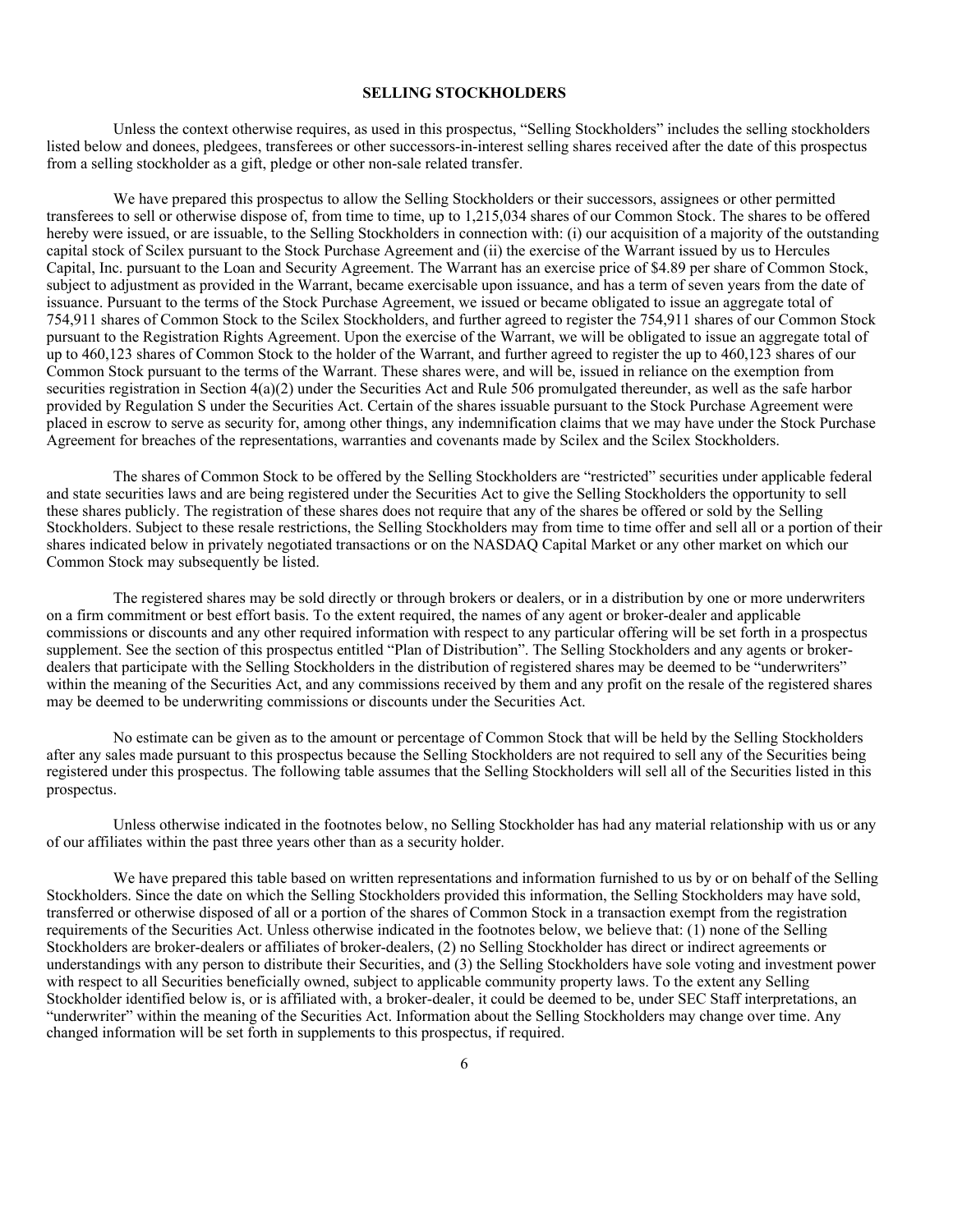The following table sets forth information with respect to the beneficial ownership of our Common Stock held, as of November 28, 2016, by the Selling Stockholders and the number of Securities being offered hereby and information with respect to shares to be beneficially owned by the Selling Stockholders after completion of this offering. The percentages in the following table reflect the shares beneficially owned by the Selling Stockholders as a percentage of the total number of shares of Common Stock outstanding as of November 28, 2016. As of such date, 58,696,678 shares of Common Stock were outstanding.

|                                            | <b>Shares</b><br><b>Beneficially Owned</b><br>Prior to the Offering $(1)$ |            | <b>Maximum</b><br>Number of<br><b>Shares</b> of<br><b>Common Stock</b><br>to be Offered<br><b>Pursuant to this</b> | <b>Shares Beneficially Owned</b><br>After the Offering $(1)(2)$ |            |
|--------------------------------------------|---------------------------------------------------------------------------|------------|--------------------------------------------------------------------------------------------------------------------|-----------------------------------------------------------------|------------|
| Name                                       | Number                                                                    | Percentage | <b>Prospectus</b>                                                                                                  | <b>Number</b>                                                   | Percentage |
| Biomilennia, LLC                           | $67,931^{(3)}$                                                            | $\ast$     | 67,931                                                                                                             |                                                                 |            |
| Biscayne 4400 Dermacare, LLC               | 484,776(4)                                                                | $\ast$     | 4,156                                                                                                              | 480,620                                                         | $\ast$     |
| Damon Burrows                              | $806^{(5)}$                                                               | $\ast$     | 806                                                                                                                |                                                                 |            |
| Aldofo Carmona & Donna Carmona, Joint      |                                                                           |            |                                                                                                                    |                                                                 |            |
| Tenants                                    | $5,465^{(6)}$                                                             | $\ast$     | 5,465                                                                                                              |                                                                 |            |
| William Charles Dixon                      | 129,046(7)                                                                | $\ast$     | 129,046                                                                                                            |                                                                 |            |
| Eragon Ventures, LLC                       | 2,331,515(8)                                                              | 3.8%       | 67,931                                                                                                             | 2,263,584                                                       | 3.8%       |
| Dean Ferrigno#                             | $63^{(9)}$                                                                | $\ast$     | 63                                                                                                                 |                                                                 |            |
| Eric Floyd                                 | $180^{(10)}$                                                              | $\ast$     | 180                                                                                                                |                                                                 |            |
| <b>Steven Jerry Glauser</b>                | $460,626^{(11)}$                                                          | $\ast$     | 4,156                                                                                                              | 456,470                                                         | $\ast$     |
| Jeffrey Gudin                              | 1,488(12)                                                                 | $\ast$     | 1,488                                                                                                              |                                                                 |            |
| Peter Hurwitz                              | 992(13)                                                                   | $\ast$     | 992                                                                                                                |                                                                 |            |
| Leo Universal, Inc.                        | $52,931^{(14)}$                                                           | $\ast$     | 10,931                                                                                                             | 42,000                                                          | $\ast$     |
| Gene V. Levinstein & Inna Z. Levinstein,   |                                                                           |            |                                                                                                                    |                                                                 |            |
| <b>Joint Tenants</b>                       | $1,215^{(15)}$                                                            | $\ast$     | 1,215                                                                                                              |                                                                 |            |
| Li Yang Ai                                 | 1,190(16)                                                                 | $\ast$     | 1,190                                                                                                              |                                                                 |            |
| Long Yu                                    | 28,423(17)                                                                | $\ast$     | 28,423                                                                                                             |                                                                 |            |
| Anthony Mack #                             | 188,767(18)                                                               | $\ast$     | 188,767                                                                                                            |                                                                 |            |
| <b>MBS ValuePartners LLC</b>               | 496(19)                                                                   | $\ast$     | 496                                                                                                                |                                                                 |            |
| Evan Myrianthopoulos                       | $546^{(20)}$                                                              | $\ast$     | 546                                                                                                                |                                                                 |            |
| Srinivas Nalamachu                         | $346^{(21)}$                                                              | $\ast$     | 346                                                                                                                | $\overline{\phantom{a}}$                                        |            |
| Omkaram Nalamasu                           | $247^{(22)}$                                                              | $\ast$     | 247                                                                                                                |                                                                 |            |
| George Ng#                                 | $167,627^{(23)}$                                                          | $\ast$     | 89,338                                                                                                             | 78,289                                                          | $\ast$     |
| Kalpana Patel #                            | 792(24)                                                                   | $\ast$     | 792                                                                                                                |                                                                 |            |
| Keyur Patel & Maunika Patel, Joint Tenants | $620^{(25)}$                                                              | $\ast$     | 620                                                                                                                | $\overline{\phantom{0}}$                                        |            |
| Paulson Scilex Investments, LLC            | 32,966(26)                                                                | $\ast$     | 32,966                                                                                                             |                                                                 |            |
| William Pedranti#                          | $104,402^{(27)}$                                                          | $\ast$     | 89,501                                                                                                             | 14,901                                                          | $\ast$     |
| Pond Lehocky Stern Giordano LLP            | $303^{(28)}$                                                              | $\ast$     | 303                                                                                                                |                                                                 |            |
| Jerrold B. Sendrow                         | $180^{(29)}$                                                              | $\ast$     | 180                                                                                                                |                                                                 |            |
| Stephen Shumpert                           | 5,848(30)                                                                 | $\ast$     | 5,848                                                                                                              |                                                                 |            |
| Vijay Singh                                | $620^{(31)}$                                                              | $\ast$     | 620                                                                                                                |                                                                 |            |
| William T. Stewart, Jr.                    | $496^{(32)}$                                                              | $\ast$     | 496                                                                                                                |                                                                 |            |
| Katie B. Topolewski                        | 7(33)                                                                     | $\ast$     | 7                                                                                                                  | $\sim$                                                          |            |
| Franklin K. Vought#                        | $63^{(34)}$                                                               | $\ast$     | 63                                                                                                                 |                                                                 |            |
| Xiaojing Yu                                | 49,403(35)                                                                | $\ast$     | 17,470                                                                                                             | 31,933                                                          | $\ast$     |
| Lucino Yu                                  | $1,092^{(36)}$                                                            | $\ast$     | 1,092                                                                                                              |                                                                 |            |
| Guifeng Zhang                              | $1,240^{(37)}$                                                            | $\ast$     | 1,240                                                                                                              |                                                                 |            |
| Hercules Capital, Inc.                     | 460,123 <sup>(38)</sup>                                                   | $\ast$     | 460,123                                                                                                            |                                                                 |            |
| <b>TOTAL</b>                               |                                                                           |            | 1,215,034                                                                                                          |                                                                 |            |

\* Less than  $1\%$ .<br># Currently an example

Currently an employee of ours or our affiliates.

(1) Beneficial ownership is determined in accordance with Rule 13d-3 under the Exchange Act. In computing the number of shares beneficially owned by a person and the percentage ownership of that person, shares of Common Stock subject to warrants, options and other convertible securities held by that person that are currently exercisable or exercisable within 60 days (of November 28, 2016) are deemed outstanding. Shares subject to warrants, options and other convertible securities, however, are not deemed outstanding for the purpose of computing the percentage ownership of any other person.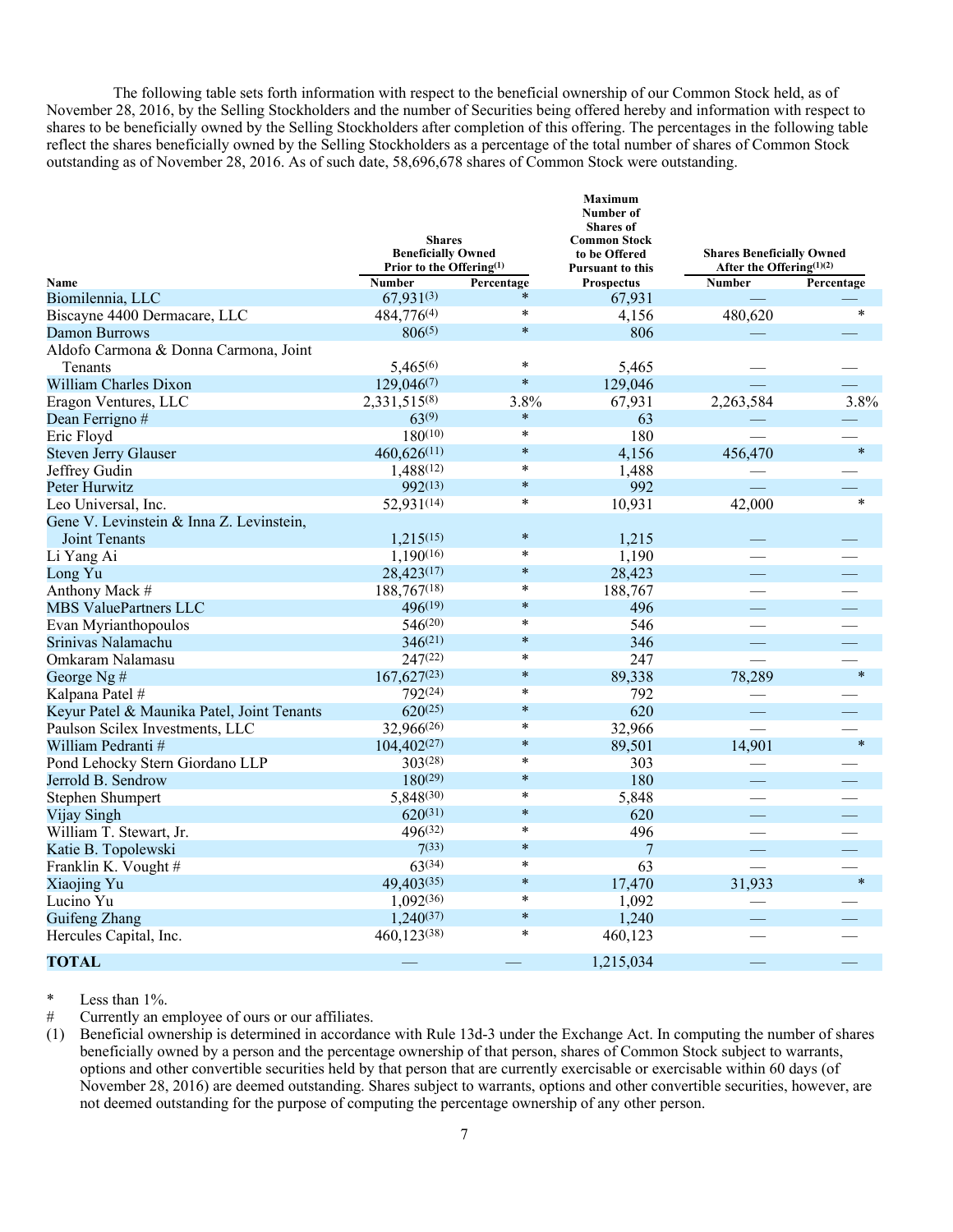- (2) Assumes that the Selling Stockholders dispose of all of the shares of Common Stock covered by this prospectus and do not acquire beneficial ownership of any additional shares. The registration of these shares does not necessarily mean that the Selling Stockholders will sell all or any portion of the shares covered by this prospectus.
- (3) The address of the Selling Stockholder is 53 Carrington, Irvine CA 92620. 13,586 of the shares registered hereby were placed into escrow until May 8, 2017 in accordance with the terms and conditions of the Stock Purchase Agreement and an escrow agreement entered into in connection therewith (the "Scilex Escrow Agreement"). Depending on whether any of these shares are distributed to us under the terms of the Scilex Escrow Agreement, these shares may be released to the Selling Stockholder on such date. Voting and dispositive power with respect to the 67,931 shares held by the Selling Stockholder is held by George Uy, who is the Chief Executive Officer and Founder of the Selling Stockholder.
- (4) Consists of: (i) 4,156 shares issued to the Selling Stockholder pursuant to the Stock Purchase Agreement and registered hereby, of which 831 were placed into escrow until May 8, 2017 in accordance with the terms and conditions of the Stock Purchase Agreement and the Scilex Escrow Agreement (depending on whether any of these shares are distributed to us under the terms of the Scilex Escrow Agreement, these shares may be released to the Selling Stockholder on such date), (ii) 456,470 shares held by Halpryn Group VI, LLC, (ii) 10,800 shares held by IVC Investors LLLP and (iii) 13,350 shares held directly by Glenn L. Halpryn. Mr. Halpryn disclaims beneficial ownership of the shares held by Halpryn Group VI, LLC and IVC Investors LLLP except to the extent of his pecuniary interest therein. Voting and dispositive power with respect to the 4,156 shares held by the Selling Stockholder is held by Mr. Halpryn, who is the Manager of the Selling Stockholder. The business address of the Selling Stockholder 4400 Biscayne Boulevard, Suite 950, Miami FL 33137.
- (5) Consists of: (i) 63 shares issued to the Selling Stockholder pursuant to the Stock Purchase Agreement and registered hereby, of which 12 were placed into escrow until May 8, 2017 in accordance with the terms and conditions of the Stock Purchase Agreement and the Scilex Escrow Agreement (depending on whether any of these shares are distributed to us under the terms of the Scilex Escrow Agreement, these shares may be released to the Selling Stockholder on such date), and (ii) 743 shares issued pursuant to the Stock Purchase Agreement and registered hereby to a family trust of which the Selling Stockholder is a trustee, of which 148 were placed into escrow until May 8, 2017 in accordance with the terms and conditions of the Stock Purchase Agreement and the Scilex Escrow Agreement (depending on whether any of these shares are distributed to us under the terms of the Scilex Escrow Agreement, these shares may be released to such trust on such date). The address of the Selling Stockholder is 1843 Commodore Road, Newport Beach, CA 92660.
- (6) The address of the Selling Stockholder is 23 Strickland Road, Cos Cob, CT 06830. 1,093 of the shares registered hereby were placed into escrow until May 8, 2017 in accordance with the terms and conditions of the Stock Purchase Agreement and the Scilex Escrow Agreement. Depending on whether any of these shares are distributed to us under the terms of the Scilex Escrow Agreement, these shares may be released to the Selling Stockholder on such date.
- (7) The address of the Selling Stockholder is 811 Westview Street, Philadelphia, PA 19119. 25,809 of the shares registered hereby were placed into escrow until May 8, 2017 in accordance with the terms and conditions of the Stock Purchase Agreement and the Scilex Escrow Agreement. Depending on whether any of these shares are distributed to us under the terms of the Scilex Escrow Agreement, these shares may be released to the Selling Stockholder on such date.
- (8) Consists of: (i) 67,931 shares issued to the Selling Stockholder pursuant to the Stock Purchase Agreement and registered hereby, of which 13,586 were placed into escrow until May 8, 2017 in accordance with the terms and conditions of the Stock Purchase Agreement and the Scilex Escrow Agreement (depending on whether any of these shares are distributed to us under the terms of the Scilex Escrow Agreement, these shares may be released to the Selling Stockholder on such date), (ii) 2,053,162 shares held by a family trust of which Dr. Henry Ji, our President and Chief Executive Officer and a member of our board of directors, and Dr. Ji's wife are co-trustees, (iii) 17,776 shares held directly by Dr. Ji, and (iv) 192,646 shares issuable upon exercise of options to purchase shares that are exercisable within 60 days of November 28, 2016 held by Dr. Ji. Voting and dispositive power with respect to the 67,931 shares held by the Selling Stockholder is held by Dr. Ji and his wife, who are the sole members and managing directors of the Selling Stockholder. The business address of the Selling Stockholder is c/o Sorrento Therapeutics, Inc., 9380 Judicial Drive, San Diego, CA 92121.
- (9) The business address of the Selling Stockholder is c/o Sorrento Therapeutics, Inc., 9380 Judicial Drive, San Diego, CA 92121. 12 of the shares registered hereby were placed into escrow until May 8, 2017 in accordance with the terms and conditions of the Stock Purchase Agreement and the Scilex Escrow Agreement. Depending on whether any of these shares are distributed to us under the terms of the Scilex Escrow Agreement, these shares may be released to the Selling Stockholder on such date.
- (10) The address of the Selling Stockholder is 400 Village Green Drive, Unit 105, Lincolnshire, IL 60069. 36 of the shares registered hereby were placed into escrow until May 8, 2017 in accordance with the terms and conditions of the Stock Purchase Agreement and the Scilex Escrow Agreement. Depending on whether any of these shares are distributed to us under the terms of the Scilex Escrow Agreement, these shares may be released to the Selling Stockholder on such date.
- (11) Consists of: (i) 4,156 shares issued to the Selling Stockholder pursuant to the Stock Purchase Agreement and registered hereby, of which 831 were placed into escrow until May 8, 2017 in accordance with the terms and conditions of the Stock Purchase Agreement and the Scilex Escrow Agreement (depending on whether any of these shares are distributed to us under the terms of the Scilex Escrow Agreement, these shares may be released to the Selling Stockholder on such date), and (ii) 456,470 shares held by Halpryn Group VI, LLC, with respect to which Mr. Glauser disclaims beneficial ownership except to the extent of his pecuniary interest therein. The address of the Selling Stockholder is 480 St. Paul Street, Denver, CO 80206.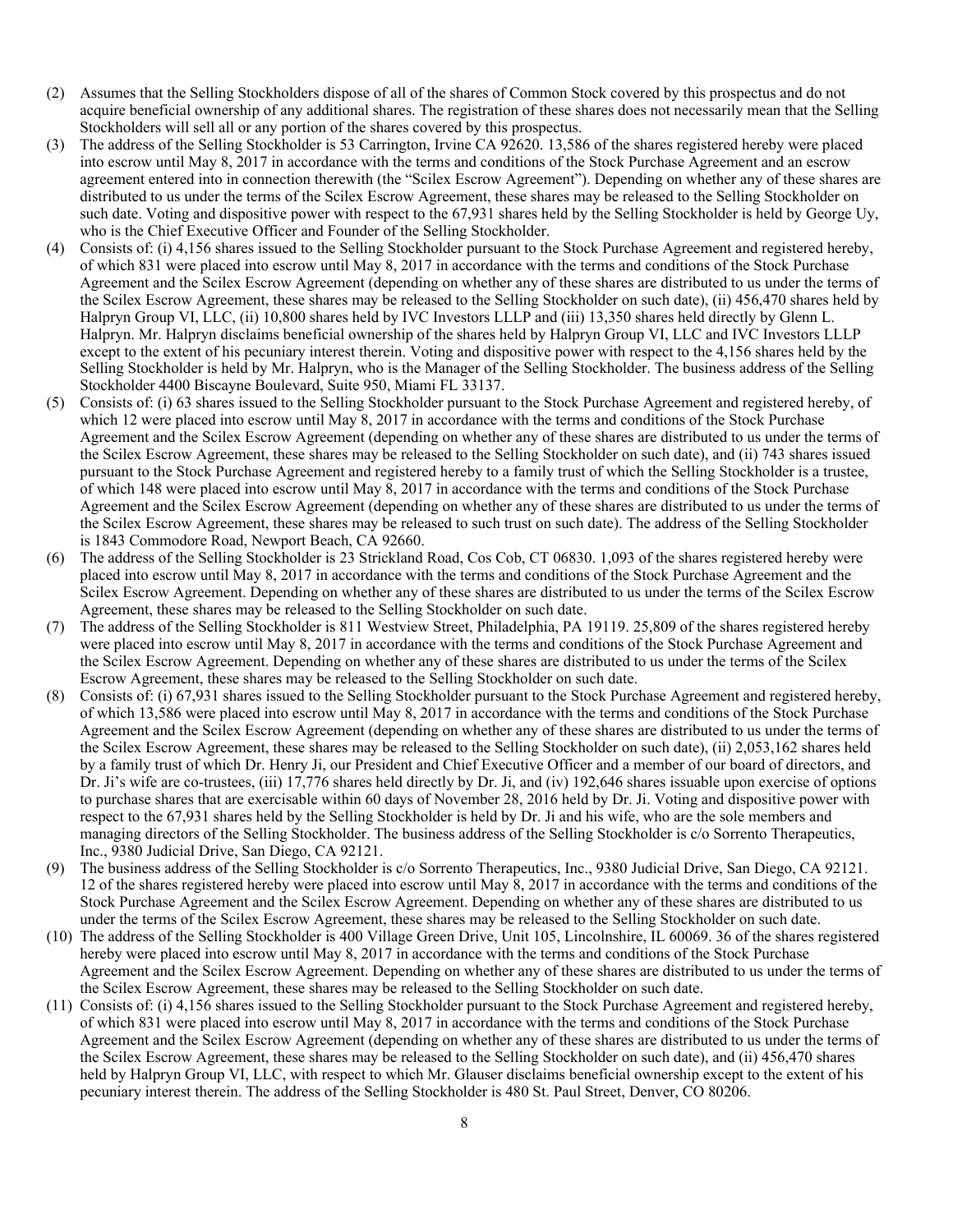- (12) The address of the Selling Stockholder is 13 Glen Drive, Bardonia, NY 10954. 297 of the shares registered hereby were placed into escrow until May 8, 2017 in accordance with the terms and conditions of the Stock Purchase Agreement and the Scilex Escrow Agreement. Depending on whether any of these shares are distributed to us under the terms of the Scilex Escrow Agreement, these shares may be released to the Selling Stockholder on such date.
- (13) The address of the Selling Stockholder is 110 Crosswynds Drive, Saunderstown, RI 02874. 198 of the shares registered hereby were placed into escrow until May 8, 2017 in accordance with the terms and conditions of the Stock Purchase Agreement and the Scilex Escrow Agreement. Depending on whether any of these shares are distributed to us under the terms of the Scilex Escrow Agreement, these shares may be released to the Selling Stockholder on such date.
- (14) Consists of: (i) 10,931 shares issued to the Selling Stockholder pursuant to the Stock Purchase Agreement and registered hereby, of which 2,186 were placed into escrow until May 8, 2017 in accordance with the terms and conditions of the Stock Purchase Agreement and the Scilex Escrow Agreement (depending on whether any of these shares are distributed to us under the terms of the Scilex Escrow Agreement, these shares may be released to the Selling Stockholder on such date), and (ii) 42,000 shares held directly by the Selling Stockholder. Voting and dispositive power with respect to the shares held by the Selling Stockholder is held by Chengyong Zhou and Yan Yang, Ph.D., who are the Chief Executive Officer and Chief Science Officer of the Selling Stockholder, respectively. The business address of the Selling Stockholder is 2510 W 237th St. Ste. 200, Torrance, CA 90505.
- (15) The address of the Selling Stockholder is 106 Statesman Rd., Chalfont, PA 18914. 243 of the shares registered hereby were placed into escrow until May 8, 2017 in accordance with the terms and conditions of the Stock Purchase Agreement and the Scilex Escrow Agreement. Depending on whether any of these shares are distributed to us under the terms of the Scilex Escrow Agreement, these shares may be released to the Selling Stockholder on such date.
- (16) The address of the Selling Stockholder is 4470 Philbrook Sq., San Diego, CA 92130. 238 of the shares registered hereby were placed into escrow until May 8, 2017 in accordance with the terms and conditions of the Stock Purchase Agreement and the Scilex Escrow Agreement. Depending on whether any of these shares are distributed to us under the terms of the Scilex Escrow Agreement, these shares may be released to the Selling Stockholder on such date.
- (17) The address of the Selling Stockholder is Suite 305, Zeyang Tower, No. 166 Fushi Road, Shijingshan District, Beijing, China 100043. 5,684 of the shares registered hereby were placed into escrow until May 8, 2017 in accordance with the terms and conditions of the Stock Purchase Agreement and the Scilex Escrow Agreement. Depending on whether any of these shares are distributed to us under the terms of the Scilex Escrow Agreement, these shares may be released to the Selling Stockholder on such date.
- (18) The address of the Selling Stockholder is 1238 Waterford Road, West Chester, PA 19380. 37,753 of the shares registered hereby were placed into escrow until May 8, 2017 in accordance with the terms and conditions of the Stock Purchase Agreement and the Scilex Escrow Agreement. Depending on whether any of these shares are distributed to us under the terms of the Scilex Escrow Agreement, these shares may be released to the Selling Stockholder on such date.
- (19) Voting and dispositive power with respect to the shares held by the Selling Stockholder is exercised by Lisbeth Bond, who is a Partner of the Selling Stockholder. The business address of the Selling Stockholder is 501 Madison Avenue 12A, New York, NY 10022. 99 of the shares registered hereby were placed into escrow until May 8 2017 in accordance with the terms and conditions of the Stock Purchase Agreement and the Scilex Escrow Agreement. Depending on whether any of these shares are distributed to us under the terms of the Scilex Escrow Agreement, these shares may be released to the Selling Stockholder on such date.
- (20) The address of the Selling Stockholder is 89 Davis Road, Port Washington, NY 11050. 109 of the shares registered hereby were placed into escrow until May 8, 2017 in accordance with the terms and conditions of the Stock Purchase Agreement and the Scilex Escrow Agreement. Depending on whether any of these shares are distributed to us under the terms of the Scilex Escrow Agreement, these shares may be released to the Selling Stockholder on such date. The Selling Stockholder indicated that he may be deemed to be an affiliate of Aegis Capital, a registered broker-dealer. The Selling Stockholder represented that he acquired the shares in the ordinary course of business and, at the time of the acquisition of the shares, had no agreements or understandings, directly or indirectly, with any person to distribute the shares
- (21) The address of the Selling Stockholder is 13800 Outlook Street, Overland Park, KS 66223. 69 of the shares registered hereby were placed into escrow until May 8, 2017 in accordance with the terms and conditions of the Stock Purchase Agreement and the Scilex Escrow Agreement. Depending on whether any of these shares are distributed to us under the terms of the Scilex Escrow Agreement, these shares may be released to the Selling Stockholder on such date.
- (22) The address of the Selling Stockholder is 2339 Bentley Ridge Drive, San Jose, CA 95138. 49 of the shares registered hereby were placed into escrow until May 8, 2017 in accordance with the terms and conditions of the Stock Purchase Agreement and the Scilex Escrow Agreement. Depending on whether any of these shares are distributed to us under the terms of the Scilex Escrow Agreement, these shares may be released to the Selling Stockholder on such date.
- (23) Consists of: (i) 89,338 shares issued to the Selling Stockholder pursuant to the Stock Purchase Agreement and registered hereby, of which 17,867 were placed into escrow until May 8, 2017 in accordance with the terms and conditions of the Stock Purchase Agreement and the Scilex Escrow Agreement (depending on whether any of these shares are distributed to us under the terms of the Scilex Escrow Agreement, these shares may be released to the Selling Stockholder on such date), (ii) 888 shares of common stock held directly by the Selling Stockholder, (iii) 14,901 shares held by Peng Ventures, LLC, an entity of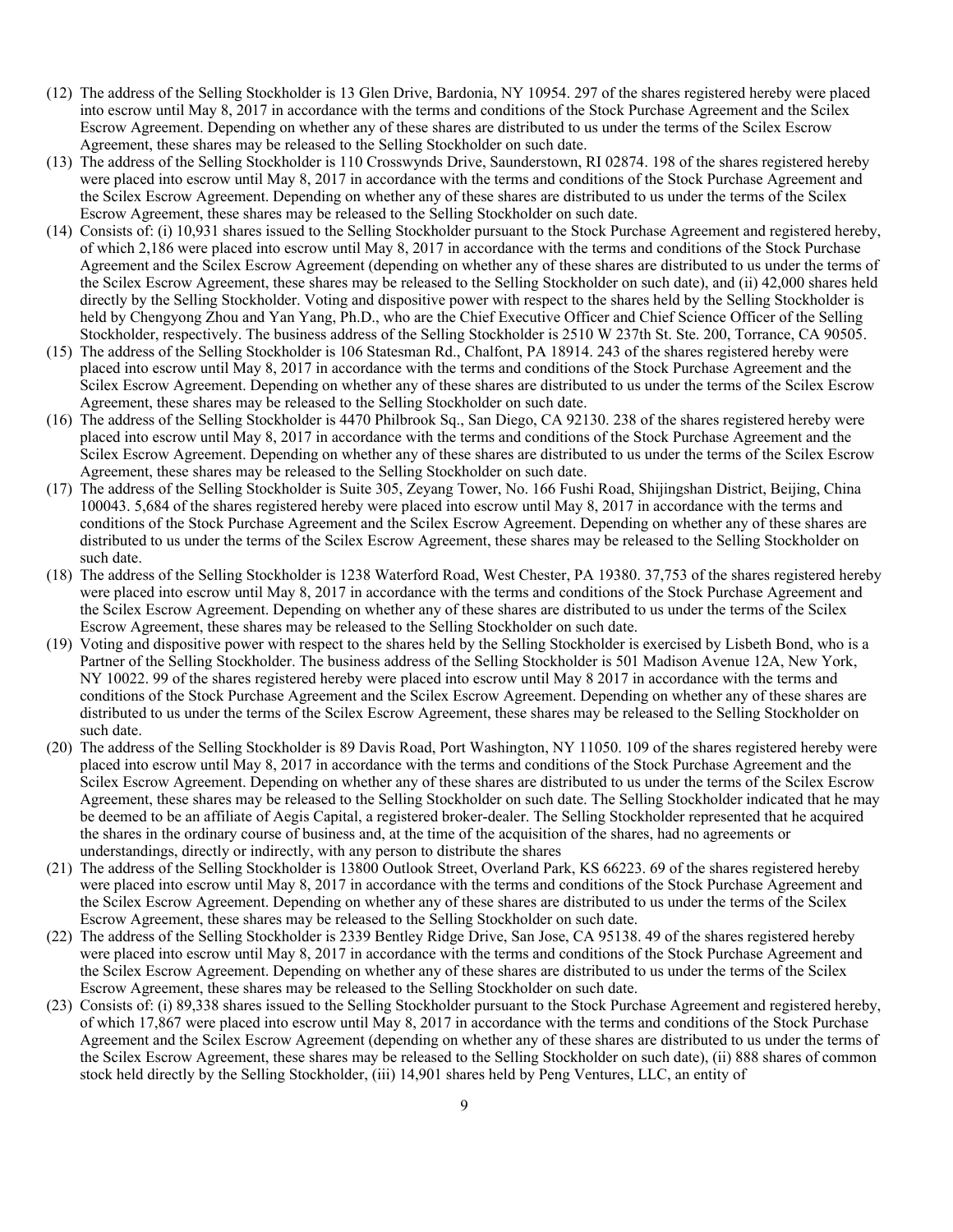which the Selling Stockholder is a 50% owner and a Manager with voting and dispositive power over the shares held thereby, and (iv) 62,500 shares issuable upon exercise of options to purchase shares that are exercisable within 60 days of November 28, 2016. The Selling Stockholder is our Executive Vice President and Chief Legal Officer. The business address of the Selling Stockholder is c/o Sorrento Therapeutics, Inc., 9380 Judicial Drive, San Diego, CA 92121.

- (24) The address of the Selling Stockholder is 128 Margaret Avenue, Netley, NJ 07110. 158 of the shares registered hereby were placed into escrow until May 8, 2017 in accordance with the terms and conditions of the Stock Purchase Agreement and the Scilex Escrow Agreement. Depending on whether any of these shares are distributed to us under the terms of the Scilex Escrow Agreement, these shares may be released to the Selling Stockholder on such date.
- (25) The address of the Selling Stockholder is 21361 Scara Place, Ashburn, VA 20148. 124 of the shares registered hereby were placed into escrow until May 8, 2017 in accordance with the terms and conditions of the Stock Purchase Agreement and the Scilex Escrow Agreement. Depending on whether any of these shares are distributed to us under the terms of the Scilex Escrow Agreement, these shares may be released to the Selling Stockholder on such date.
- (26) Voting and dispositive power with respect to the shares held by the Selling Stockholder is exercised by Byron Keith Crowe, who is the CEO of the Managing Member of the Selling Stockholder. The business address of the Selling Stockholder is 566 W Adams St. Ste. 750, Chicago, IL 60661. 6,593 of the shares registered hereby were placed into escrow until May 8 2017 in accordance with the terms and conditions of the Stock Purchase Agreement and the Scilex Escrow Agreement. Depending on whether any of these shares are distributed to us under the terms of the Scilex Escrow Agreement, these shares may be released to the Selling Stockholder on such date. The Selling Stockholder indicated that it may be deemed to be an affiliate of Paulson Investment Company, LLC, a registered broker-dealer. The Selling Stockholder represented that it acquired the shares in the ordinary course of business and, at the time of the acquisition of the shares, had no agreements or understandings, directly or indirectly, with any person to distribute the shares.
- (27) Consists of: (i) 89,501 shares issued to the Selling Stockholder pursuant to the Stock Purchase Agreement and registered hereby, of which 17,900 were placed into escrow until May 8, 2017 in accordance with the terms and conditions of the Stock Purchase Agreement and the Scilex Escrow Agreement (depending on whether any of these shares are distributed to us under the terms of the Scilex Escrow Agreement, these shares may be released to the Selling Stockholder on such date) and (ii) 14,901 shares held by Peng Ventures, LLC, an entity of which the Selling Stockholder is a 50% owner and a Manager with voting and dispositive power over the shares. The address of the Selling Stockholder is 23 Becker Drive, Ladera Ranch, CA 92694.
- (28) The address of the Selling Stockholder is 2005 Market Street, 18th Floor, Philadelphia, PA 19103. 60 of the shares registered hereby were placed into escrow until May 8, 2017 in accordance with the terms and conditions of the Stock Purchase Agreement and the Scilex Escrow Agreement. Depending on whether any of these shares are distributed to us under the terms of the Scilex Escrow Agreement, these shares may be released to the Selling Stockholder on such date. Voting and dispositive power with respect to the 303 shares held by the Selling Stockholder is held by Samuel Pond, who is a Managing Partner of the Selling Stockholder.
- (29) The address of the Selling Stockholder is 5546 Carrollwood Key Drive, Tampa, FL 33624. 36 of the shares registered hereby were placed into escrow until May 8, 2017 in accordance with the terms and conditions of the Stock Purchase Agreement and the Scilex Escrow Agreement. Depending on whether any of these shares are distributed to us under the terms of the Scilex Escrow Agreement, these shares may be released to the Selling Stockholder on such date.
- (30) The address of the Selling Stockholder is 406 Goodnight Drive, Georgetown, TX 78628. 1,169 of the shares registered hereby were placed into escrow until May 8, 2017 in accordance with the terms and conditions of the Stock Purchase Agreement and the Scilex Escrow Agreement. Depending on whether any of these shares are distributed to us under the terms of the Scilex Escrow Agreement, these shares may be released to the Selling Stockholder on such date.
- (31) The address of the Selling Stockholder is 207 Peony Lane, Sewell, NJ 08080. 124 of the shares registered hereby were placed into escrow until May 8, 2017 in accordance with the terms and conditions of the Stock Purchase Agreement and the Scilex Escrow Agreement. Depending on whether any of these shares are distributed to us under the terms of the Scilex Escrow Agreement, these shares may be released to the Selling Stockholder on such date.
- (32) The address of the Selling Stockholder is 49 Quail Run, Randolph, NJ 07869. 99 of the shares registered hereby were placed into escrow until May 8, 2017 in accordance with the terms and conditions of the Stock Purchase Agreement and the Scilex Escrow Agreement. Depending on whether any of these shares are distributed to us under the terms of the Scilex Escrow Agreement, these shares may be released to the Selling Stockholder on such date.
- (33) The address of the Selling Stockholder is 125 Airdale Road, Bryn Mawr, PA 19010. 1 of the shares registered hereby was placed into escrow until May 8, 2017 in accordance with the terms and conditions of the Stock Purchase Agreement and the Scilex Escrow Agreement. Depending on whether this share is distributed to us under the terms of the Scilex Escrow Agreement, this share may be released to the Selling Stockholder on such date.
- (34) The address of the Selling Stockholder is 1050 Stoneham Street, Superior, CO 80027. 12 of the shares registered hereby were placed into escrow until May 8, 2017 in accordance with the terms and conditions of the Stock Purchase Agreement and the Scilex Escrow Agreement. Depending on whether any of these shares are distributed to us under the terms of the Scilex Escrow Agreement, these shares may be released to the Selling Stockholder on such date.
- (35) Consists of: (i) 17,470 shares issued to the Selling Stockholder pursuant to the Stock Purchase Agreement and registered hereby, of which 3,494 were placed into escrow until May 8, 2017 in accordance with the terms and conditions of the Stock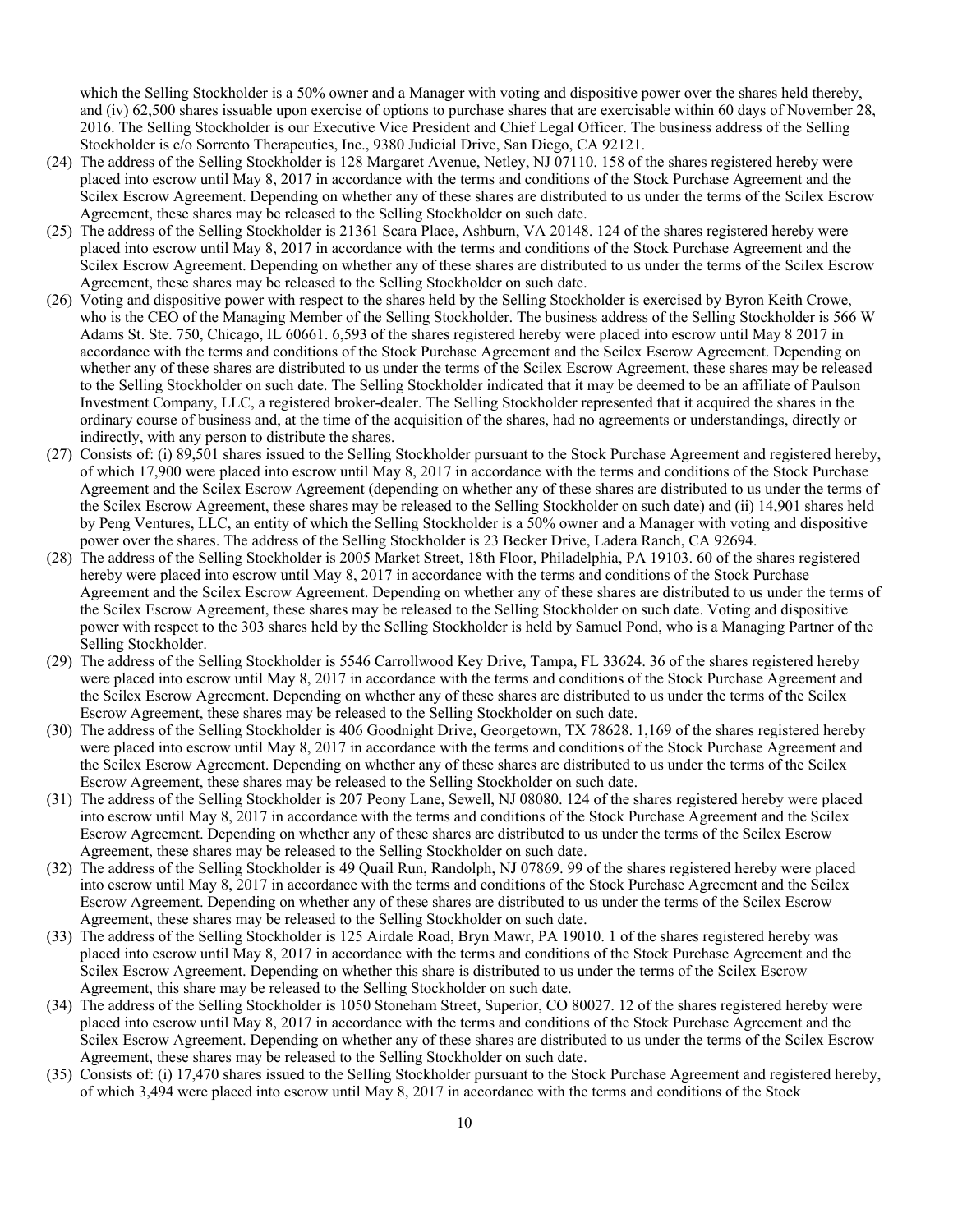Purchase Agreement and the Scilex Escrow Agreement (depending on whether any of these shares are distributed to us under the terms of the Scilex Escrow Agreement, these shares may be released to the Selling Stockholder on such date), and (ii) 31,933 shares held directly by the Selling Stockholder. The address of the Selling Stockholder is Suite 305, Zeyang Tower, No. 166 Fushi Road, Shijingshan District, Beijing, China 100043.

- (36) The address of the Selling Stockholder is 2463 N. 49th Street, Phoenix, AZ 85008. 218 of the shares registered hereby were placed into escrow until May 8, 2017 in accordance with the terms and conditions of the Stock Purchase Agreement and the Scilex Escrow Agreement. Depending on whether any of these shares are distributed to us under the terms of the Scilex Escrow Agreement, these shares may be released to the Selling Stockholder on such date.
- (37) The address of the Selling Stockholder is 4470 Philbrook Square, San Diego, CA 92130. 248 of the shares registered hereby were placed into escrow until May 8, 2017 in accordance with the terms and conditions of the Stock Purchase Agreement and the Scilex Escrow Agreement. Depending on whether any of these shares are distributed to us under the terms of the Scilex Escrow Agreement, these shares may be released to the Selling Stockholder on such date.
- (38) Consists solely of shares of Common Stock issuable upon exercise of the Warrant. The business address of the Selling Stockholder is 400 Hamilton Avenue, Suite 310, Palo Alto, CA 94301. Voting and dispositive power with respect to the up to 460,123 shares issuable upon exercise of the warrant held by the Selling Stockholder is held by Manuel A. Henriquez, Mark R. Harris and Scott Bluestein, who are the Chief Executive Officer, Chief Financial Officer and Chief Investment Officer of the Selling Stockholder, respectively.

#### **Indemnification**

Under the Registration Rights Agreement, we have agreed to indemnify certain of the Selling Stockholders and each underwriter of the Securities against certain losses, claims, damages, liabilities, settlement costs and expenses, including liabilities under the Securities Act.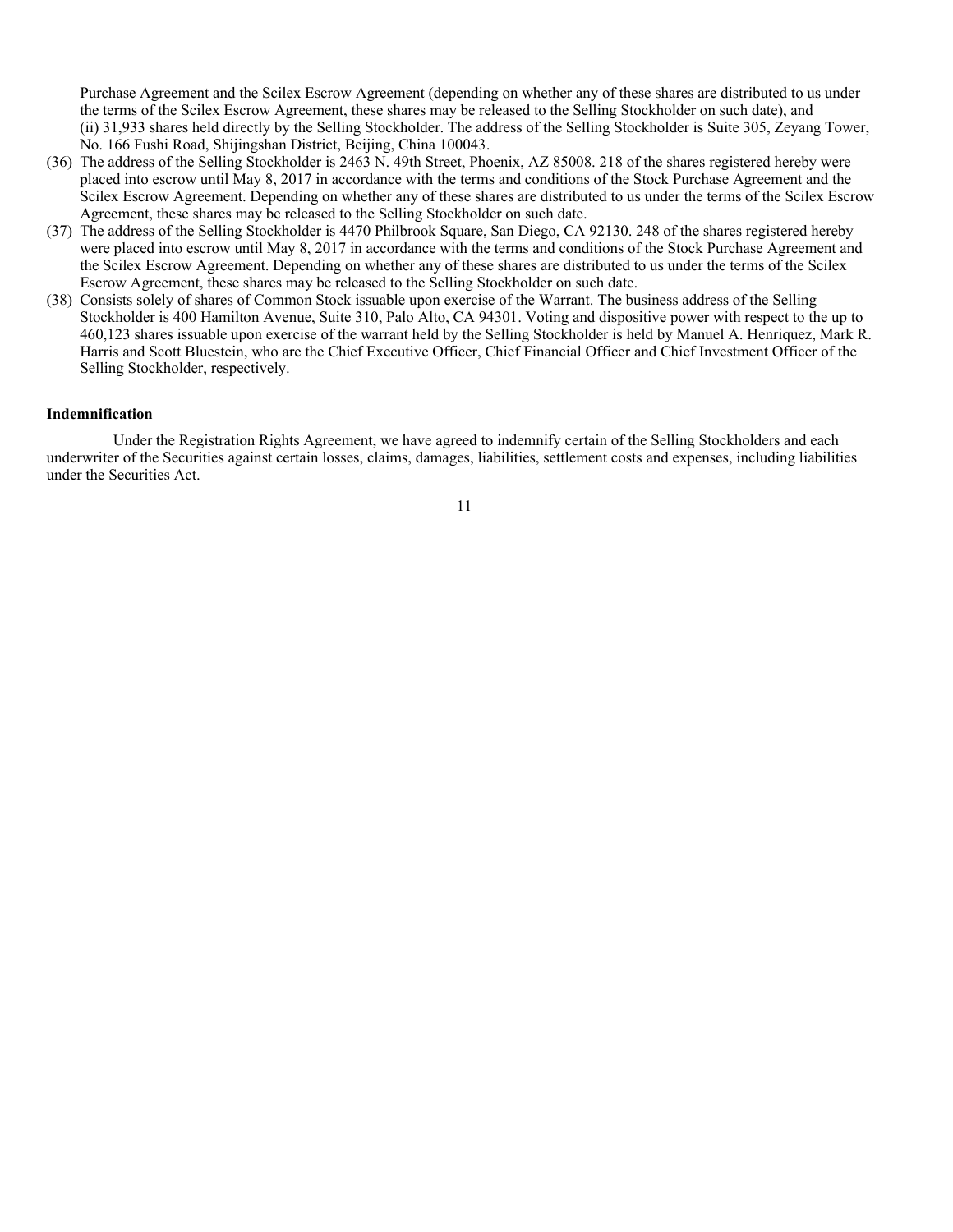#### **PLAN OF DISTRIBUTION**

We are registering the shares of Common Stock and shares of Common Stock issuable upon exercise of the Warrant previously issued to the Selling Stockholders to permit the resale of these shares of Common Stock by the holders of the Common Stock and the Warrant from time to time after the date of this prospectus. We will not receive any of the proceeds from the sale by the Selling Stockholders of the shares of Common Stock. We will bear all fees and expenses incident to our obligation to register the shares of Common Stock.

The Selling Stockholders may sell all or a portion of the shares of Common Stock beneficially owned by them and offered hereby from time to time directly or through one or more underwriters, broker-dealers or agents. If the shares of Common Stock are sold through underwriters or broker-dealers, the Selling Stockholders will be responsible for underwriting discounts or commissions or agent's commissions. The shares of Common Stock may be sold in one or more transactions at fixed prices, at prevailing market prices at the time of the sale, at varying prices determined at the time of sale, or at negotiated prices. The Selling Stockholders will act independently of us in making decisions with respect to the timing, manner and size of each sale. These sales may be effected in transactions, which may involve cross or block transactions:

- on any national securities exchange or quotation service on which the securities may be listed or quoted at the time of sale;
- in the over-the-counter market;
- in transactions otherwise than on these exchanges or systems or in the over-the-counter market;
- through the writing of options, whether such options are listed on an options exchange or otherwise;
- in ordinary brokerage transactions and transactions in which the broker-dealer solicits purchasers;
- in block trades in which the broker-dealer will attempt to sell the shares as agent but may position and resell a portion of the block as principal to facilitate the transaction;
- through purchases by a broker-dealer as principal and resale by the broker-dealer for its account;
- in an exchange distribution in accordance with the rules of the applicable exchange;
- in privately negotiated transactions;
- in short sales;
- through the distribution of the Common Stock by any Selling Stockholder to its partners, members or stockholders;
- through one or more underwritten offerings on a firm commitment or best efforts basis;
- in sales pursuant to Rule 144;
- whereby broker-dealers may agree with the Selling Stockholders to sell a specified number of such shares at a stipulated price per share;
- in a combination of any such methods of sale; and
- in any other method permitted pursuant to applicable law.

If the Selling Stockholders effect such transactions by selling shares of Common Stock to or through underwriters, brokerdealers or agents, such underwriters, broker-dealers or agents may receive commissions in the form of discounts, concessions or commissions from the Selling Stockholders or commissions from purchasers of the shares of Common Stock for whom they may act as agent or to whom they may sell as principal (which discounts, concessions or commissions as to particular underwriters, brokerdealers or agents may be in excess of those customary in the types of transactions involved). In connection with sales of the shares of Common Stock or otherwise, the Selling Stockholders may enter into hedging transactions with broker-dealers, which may in turn engage in short sales of the shares of Common Stock in the course of hedging in positions they assume. The Selling Stockholders may also sell shares of Common Stock short and deliver shares of Common Stock covered by this prospectus to close out short positions and to return borrowed shares in connection with such short sales. The Selling Stockholders may also loan or pledge shares of Common Stock to broker-dealers that in turn may sell such shares.

The Selling Stockholders may pledge or grant a security interest in some or all of the shares of Common Stock or the Warrant owned by them and, if they default in the performance of their secured obligations, the pledgees or secured parties may offer and sell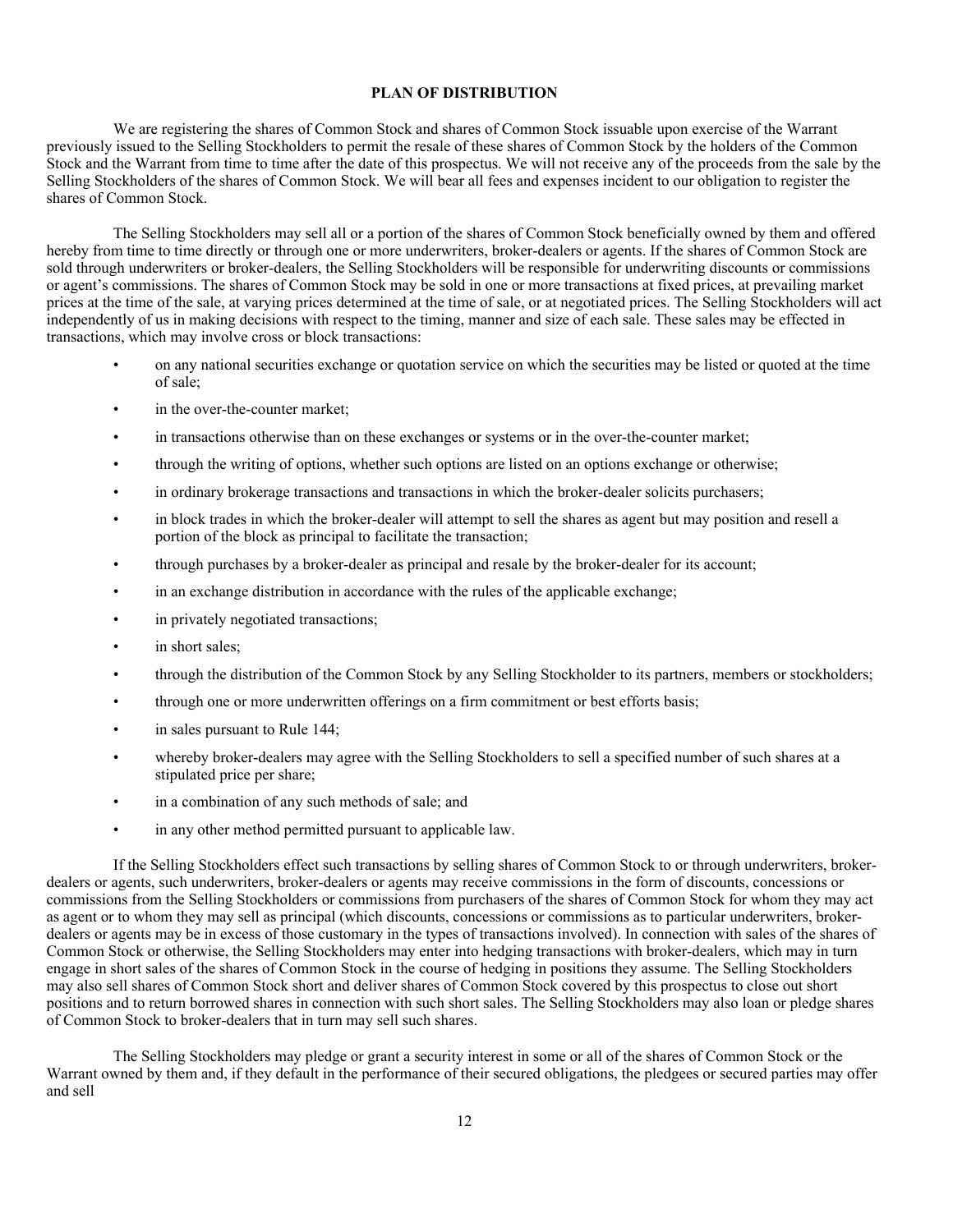the shares of Common Stock from time to time pursuant to this prospectus or any amendment to this prospectus under Rule 424(b)(3) or other applicable provision of the Securities Act amending, if necessary, the list of Selling Stockholders to include the pledgee, transferee or other successors in interest as Selling Stockholders under this prospectus. The Selling Stockholders also may transfer and donate the shares of Common Stock in other circumstances in which case the transferees, donees, pledgees or other successors in interest will be the selling beneficial owners for purposes of this prospectus.

The Selling Stockholders and any broker-dealer participating in the distribution of the shares of Common Stock may be deemed to be "underwriters" within the meaning of the Securities Act, and any commission paid, or any discounts or concessions allowed to, any such broker-dealer may be deemed to be underwriting commissions or discounts under the Securities Act. At the time a particular offering of the shares of Common Stock is made, a prospectus supplement, if required, will be distributed which will set forth the aggregate amount of shares of Common Stock being offered and the terms of the offering, including the name or names of any broker-dealers or agents, any discounts, commissions and other terms constituting compensation from the Selling Stockholders and any discounts, commissions or concessions allowed or reallowed or paid to broker-dealers. The Selling Stockholders may indemnify any broker-dealer that participates in transactions involving the sale of the shares of Common Stock against certain liabilities, including liabilities arising under the Securities Act.

Under the securities laws of some states, the shares of Common Stock may be sold in such states only through registered or licensed brokers or dealers. In addition, in some states the shares of Common Stock may not be sold unless such shares have been registered or qualified for sale in such state or an exemption from registration or qualification is available and is complied with.

There can be no assurance that any Selling Stockholder will sell any or all of the shares of Common Stock registered pursuant to the registration statement of which this prospectus forms a part.

The Selling Stockholders and any other person participating in such distribution will be subject to applicable provisions of the Exchange Act and the rules and regulations thereunder, including, without limitation, Regulation M of the Exchange Act, which may limit the timing of purchases and sales of any of the shares of Common Stock by the Selling Stockholders and any other participating person. Regulation M may also restrict the ability of any person engaged in the distribution of the shares of Common Stock to engage in market-making activities with respect to the shares of Common Stock. All of the foregoing may affect the marketability of the shares of Common Stock and the ability of any person or entity to engage in market-making activities with respect to the shares of Common Stock.

We will pay all expenses of the registration of the shares of Common Stock pursuant to the Registration Rights Agreement and the Warrant, estimated to be \$120,753.40 in total, including, without limitation, SEC filing fees and expenses of compliance with state securities or "Blue Sky" laws; *provided*, *however*, that a Selling Stockholder will pay all underwriting discounts and selling commissions, if any. We will indemnify the Selling Stockholders against certain liabilities, including certain liabilities arising under the Securities Act, or the Selling Stockholders will be entitled to contribution. We may be indemnified by the Selling Stockholders against civil liabilities, including liabilities under the Securities Act, that may arise from any written information furnished to us by the Selling Stockholder specifically for use in this prospectus, or we may be entitled to contribution.

Once sold under the registration statement, of which this prospectus forms a part, the shares of Common Stock will be freely tradable in the hands of persons other than our affiliates.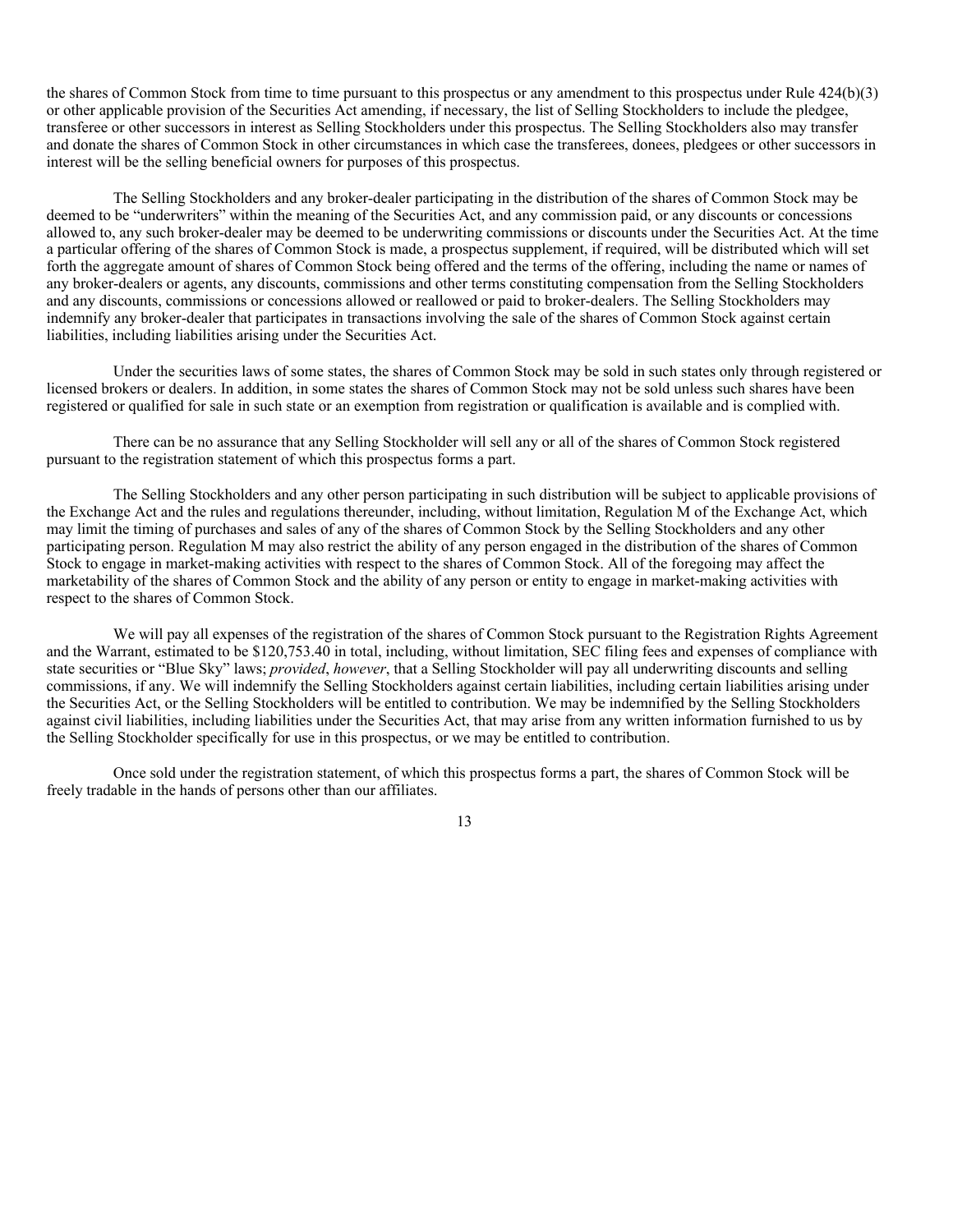#### **DESCRIPTION OF CAPITAL STOCK**

#### **General Matters**

As of November 28, 2016, our authorized capital stock consisted of 750,000,000 shares of Common Stock, \$0.0001 par value per share, and 100,000,000 shares of preferred stock, \$0.0001 par value per share. Our board of directors, or our Board, may establish the rights and preferences of the preferred stock from time to time. As of November 28, 2016, there were 58,696,678 shares of our Common Stock issued and outstanding and no shares of preferred stock issued and outstanding.

#### **Common Stock**

Holders of our Common Stock are entitled to one vote per share. Our Restated Certificate of Incorporation, as amended, or our Certificate of Incorporation, does not provide for cumulative voting. Holders of our Common Stock are entitled to receive ratably such dividends, if any, as may be declared by our Board out of legally available funds. However, the current policy of our Board is to retain earnings, if any, for our operations and potential expansion of our business. Upon liquidation, dissolution or winding-up, the holders of our Common Stock are entitled to share ratably in all of our assets which are legally available for distribution, after payment of or provision for all liabilities. The holders of our Common Stock have no preemptive, subscription, redemption or conversion rights.

#### **Preferred Stock**

As of the date of this prospectus, no shares of preferred stock are issued and outstanding. Our Certificate of Incorporation provides that our Board may by resolution, without further vote or action by the stockholders, establish one or more classes or series of preferred stock having the number of shares and relative voting rights, designation, dividend rates, liquidation, and other rights, preferences, and limitations as may be fixed by them without further stockholder approval. Once designated by our Board, each series of preferred stock will have specific financial and other terms that will be set forth in the applicable certificate of designation for the series. Prior to the issuance of shares of each series of preferred stock, our Board is required by the General Corporation Law of the State of Delaware, or the DGCL, and our Certificate of Incorporation to adopt resolutions and file a certificate of designation with the Secretary of State of the State of Delaware. The certificate of designation fixes for each class or series the designations, powers, preferences, rights, qualifications, limitations and restrictions, including, but not limited to, some or all of the following:

(a) The distinctive designation of such series and the number of shares which shall constitute such series, which number may be increased (except where otherwise provided by our Board in creating such series) or decreased (but not below the number of shares thereof then outstanding) from time to time by resolution of our Board;

(b) The rate and manner of payment of dividends payable on shares of such series, including the dividend rate, date of declaration and payment, whether dividends shall be cumulative, and the conditions upon which and the date from which such dividends shall be cumulative;

(c) Whether shares of such series shall be redeemable, the time or times when, and the price or prices at which, shares of such series shall be redeemable, the redemption price, the terms and conditions of redemption, and the sinking fund provisions, if any, for the purchase or redemption of such shares;

(d) The amount payable on shares of such series and the rights of holders of such shares in the event of any voluntary or involuntary liquidation, dissolution or winding up of the affairs of the Company;

(e) The rights, if any, of the holders of shares of such series to convert such shares into, or exchange such shares for, shares of Common Stock, other securities, or shares of any other class or series of preferred stock and the terms and conditions of such conversion or exchange;

(f) The voting rights, if any, and whether full or limited, of the shares of such series, which may include no voting rights, one vote per share, or such higher or lower number of votes per share as may be designated by our Board; and

(g) The preemptive or preferential rights, if any, of the holders of shares of such series to subscribe for, purchase, receive, or otherwise acquire any part of any new or additional issue of stock of any class, whether now or hereafter authorized, or of any bonds, debentures, notes, or any of our other securities, whether or not convertible into shares of our Common Stock.

In connection with the adoption of a rights agreement, dated November 7, 2013, we filed a Certificate of Designation, Preferences and Rights of Series A Junior Participating Preferred Stock, or the Certificate of Designation, with the Secretary of State of the State of Delaware, which designated 1,000,000 shares of Preferred Stock as Series A Junior Participating Preferred Stock. The rights, preferences and privileges of the Series A Junior Participating Preferred Stock are as set forth in the Certificate of Designation. The rights agreement was amended and restated in December 2015 and is described below under "—Anti-Takeover Effects of Certain Provisions of our Certificate of Incorporation, Bylaws and the DGCL—Stockholder Rights Agreement".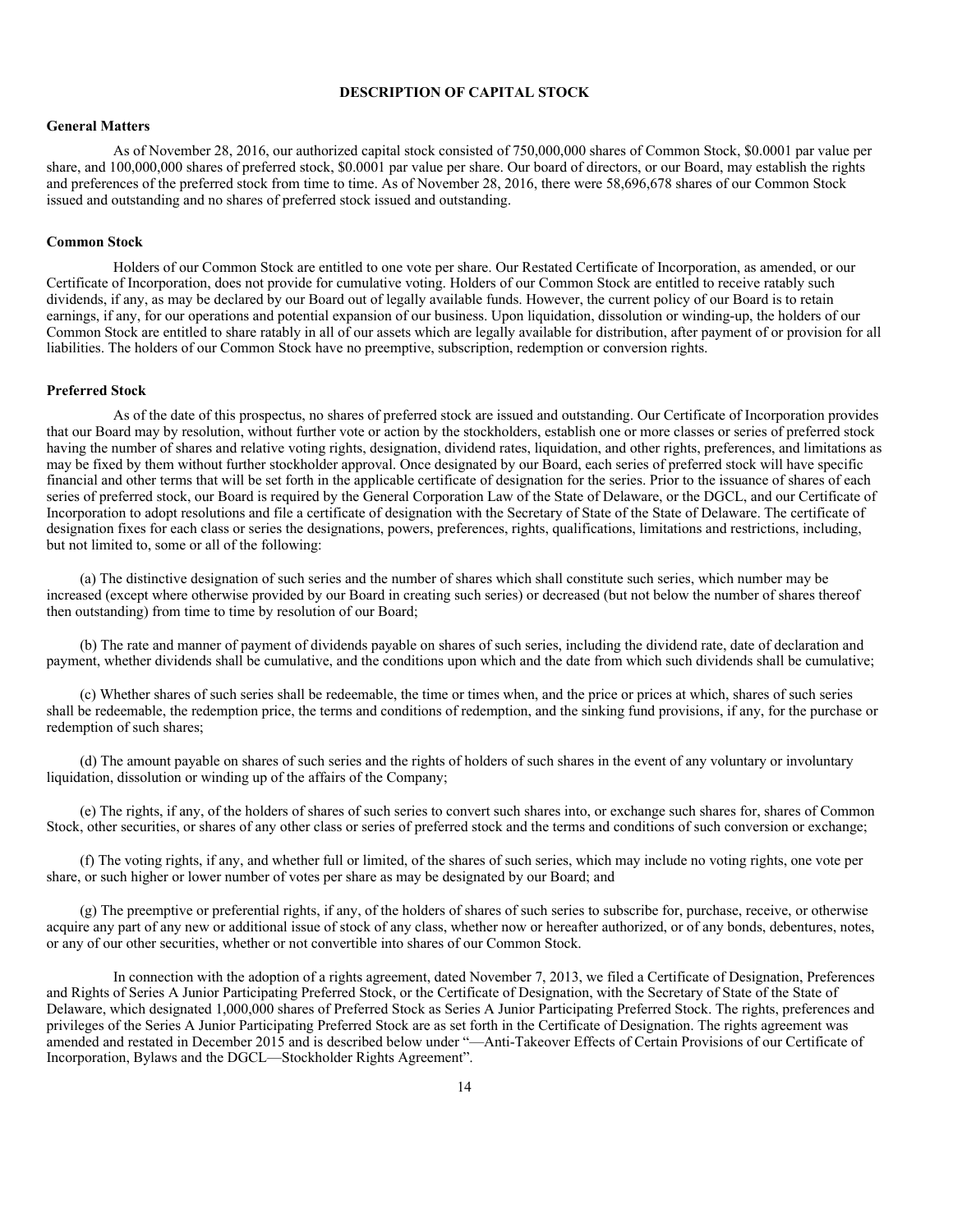#### **Anti-Takeover Effects of Certain Provisions of our Certificate of Incorporation, Bylaws and the DGCL**

Certain provisions of our Certificate of Incorporation and Bylaws, which are summarized in the following paragraphs, may have the effect of discouraging potential acquisition proposals or tender offers or delaying or preventing a change in control, including changes a stockholder might consider favorable. Such provisions may also prevent or frustrate attempts by our stockholders to replace or remove our management. In particular, our Certificate of Incorporation and Bylaws and Delaware law, as applicable, among other things:

- provide our Board with the ability to alter our Bylaws without stockholder approval;
- place limitations on the removal of directors; and
- provide that vacancies on our Board may be filled by a majority of directors in office, although less than a quorum.

These provisions are expected to discourage certain types of coercive takeover practices and inadequate takeover bids and to encourage persons seeking to acquire control of our company to first negotiate with our Board. These provisions may delay or prevent someone from acquiring or merging with us, which may cause the market price of our Common Stock to decline.

*Blank Check Preferred*. Our Board is authorized to create and issue from time to time, without stockholder approval, up to an aggregate of 100,000,000 shares of preferred stock in one or more series and to establish the number of shares of any series of preferred stock and to fix the designations, powers, preferences and rights of the shares of each series and any qualifications, limitations or restrictions of the shares of each series.

The authority to designate preferred stock may be used to issue a series of preferred stock, or rights to acquire preferred stock, that could dilute the interest of, or impair the voting power of, holders of the Common Stock or could also be used as a method of determining, delaying or preventing a change of control.

*Advance Notice Bylaws*. The Bylaws contain an advance notice procedure for stockholder proposals to be brought before any meeting of stockholders, including proposed nominations of persons for election to our Board. Stockholders at any meeting will only be able to consider proposals or nominations specified in the notice of meeting or brought before the meeting by or at the direction of our Board or by a stockholder who was a stockholder of record on the record date for the meeting, who is entitled to vote at the meeting and who has given the Company's corporate secretary timely written notice, in proper form, of the stockholder's intention to bring that business before the meeting. Although our Bylaws do not give our Board the power to approve or disapprove of stockholder nominations of candidates or proposals regarding other business to be conducted at a special or annual meeting, our Bylaws may have the effect of precluding the conduct of certain business at a meeting if the proper procedures are not followed or may discourage or deter a potential acquiror from conducting a solicitation of proxies to elect its own slate of directors or otherwise attempting to obtain control of the Company.

*Interested Stockholder Transactions*. We are subject to Section 203 of the DGCL, which prohibits "business combinations" between a publicly-held Delaware corporation and an "interested stockholder," which is generally defined as a stockholder who is a beneficial owner of 15% or more of a Delaware corporation's voting stock for a three-year period following the date that such stockholder became an interested stockholder, unless: (i) the transaction is approved by the board of directors before the date the interested stockholder attained that status; (ii) upon consummation of the transaction which resulted in the stockholder becoming an interested stockholder, the interested stockholder owned at least 85% of the voting stock of the corporation outstanding at the time the transaction commenced; or (iii) on or after the date of the transaction, the transaction is approved by the board of directors and authorized at a meeting of stockholders, and not by written consent, by the affirmative vote of at least 66 2/3% of the outstanding voting stock that is not owned by the interested stockholder. In general, the DGCL defines a business combination to include the following: (a) any merger or consolidation involving the corporation and the interested stockholder; (b) any sale, transfer, pledge or other disposition of 10% or more of the assets of the corporation involving the interested stockholder; (c) subject to certain exceptions, any transaction that results in the issuance or transfer by the corporation of any stock of the corporation to the interested stockholder; (d) any transaction involving the corporation that has the effect of increasing the proportionate share of the stock of any class or series of the corporation beneficially owned by the interested stockholder; or (e) the receipt by the interested stockholder of the benefit of any loans, advances, guarantees, pledges or other financial benefits provided by or through the corporation.

*Stockholder Rights Agreement*. In December 2015, we entered into an Amended and Restated Rights Agreement, or the Amended Rights Agreement, with Philadelphia Stock Transfer, Inc., as Rights Agent. The Amended Rights Agreement provides that in the event of (i) an acquisition of 15% or more of our outstanding Common Stock by any person other than a beneficial owner of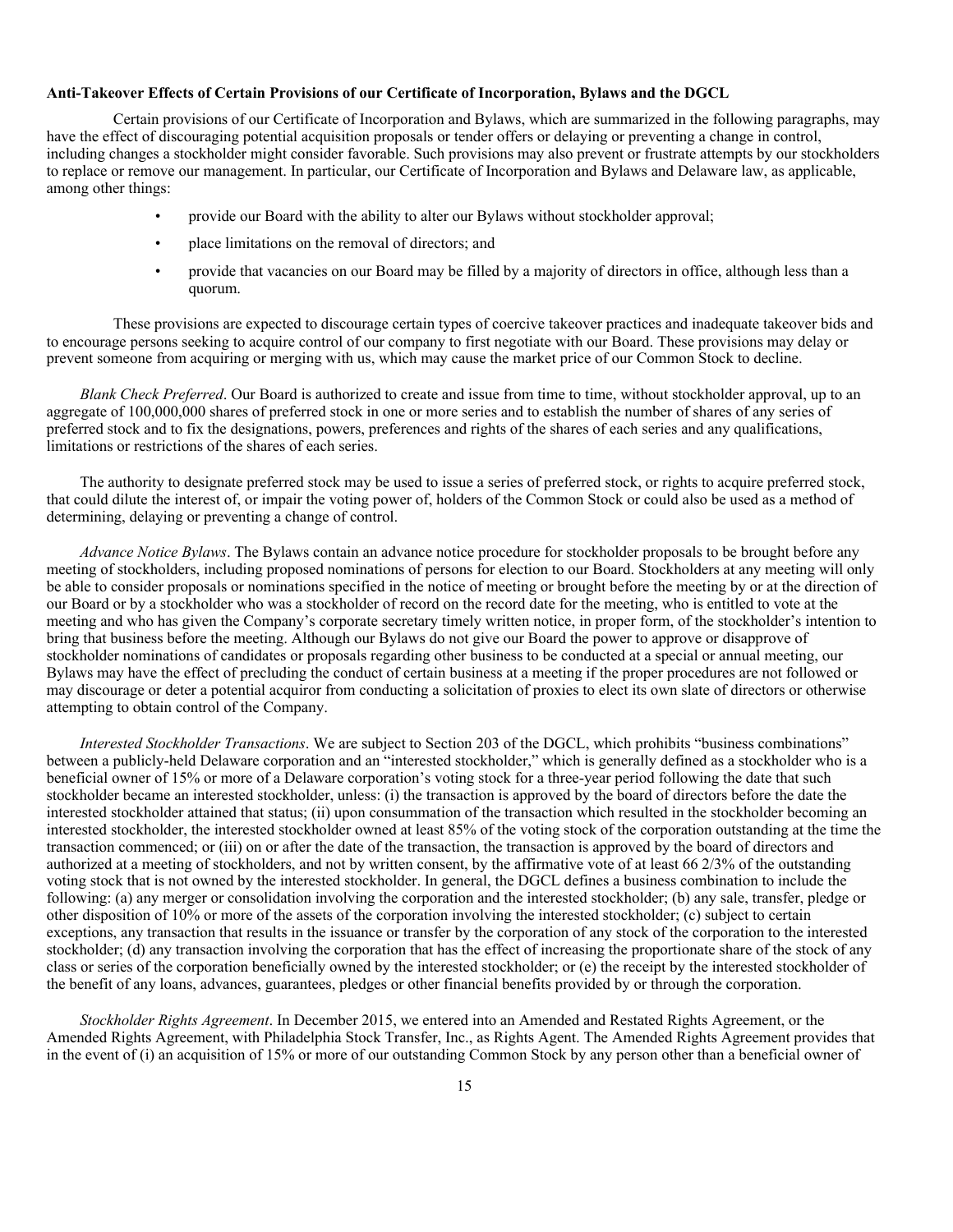15% of our outstanding Common Stock as of December 21, 2015, (ii) an acquisition of one or more shares of our Common Stock by any person who beneficially owned 15% or more of our outstanding Common Stock as of December 21, 2015, or (iii) an announcement of an intention to make a tender offer or exchange offer for 15% or more of our outstanding Common Stock, our stockholders, other than the potential acquiror, shall be granted rights enabling them to purchase additional shares of our Common Stock at a substantial discount to the then prevailing market price. The Amended Rights Agreement could significantly dilute such acquiror's ownership position in our shares, thereby making a takeover prohibitively expensive and encouraging such acquiror to negotiate with our Board. Therefore, the Amended Rights Agreement could make it more difficult for a third party to acquire control of us without the approval of our Board.

#### **Warrants**

In addition to the Warrant, as of November 28, 2016, warrants to purchase 6,763,566 shares of Common Stock with a weightedaverage exercise price of \$8.05 per share were outstanding. The Warrant to purchase an aggregate of up to 460,123 shares of Common Stock is currently exercisable, and has a term of seven years from the date of issuance. We are registering all of the shares of Common Stock issuable upon exercise of the Warrant pursuant to the registration statement of which this prospectus forms a part. All of our other outstanding warrants are currently exercisable, except to the extent that certain of them may be subject to a blocker provision, which restricts the exercise of a warrant if, as a result of such exercise, the warrant holder, together with its affiliates and any other person whose beneficial ownership of Common Stock would be aggregated with the warrant holder's for purposes of Section 13(d) of the Exchange Act, would beneficially own in excess of 19.99% or 19.9% of our then issued and outstanding shares of Common Stock (including the shares of Common Stock issuable upon such exercise), as such percentage ownership is determined in accordance with the terms of such warrant. All of our outstanding warrants contain provisions for the adjustment of the exercise price in the event of stock dividends, stock splits or similar transactions. In addition, certain of the warrants contain a "cashless exercise" feature that allows the holders thereof to exercise the warrants without a cash payment to us under certain circumstances.

#### **Transfer Agent and Registrar**

The Transfer Agent and Registrar for our Common Stock is Philadelphia Stock Transfer, Inc., 2320 Haverford Road, Suite 230, Ardmore, PA 19003.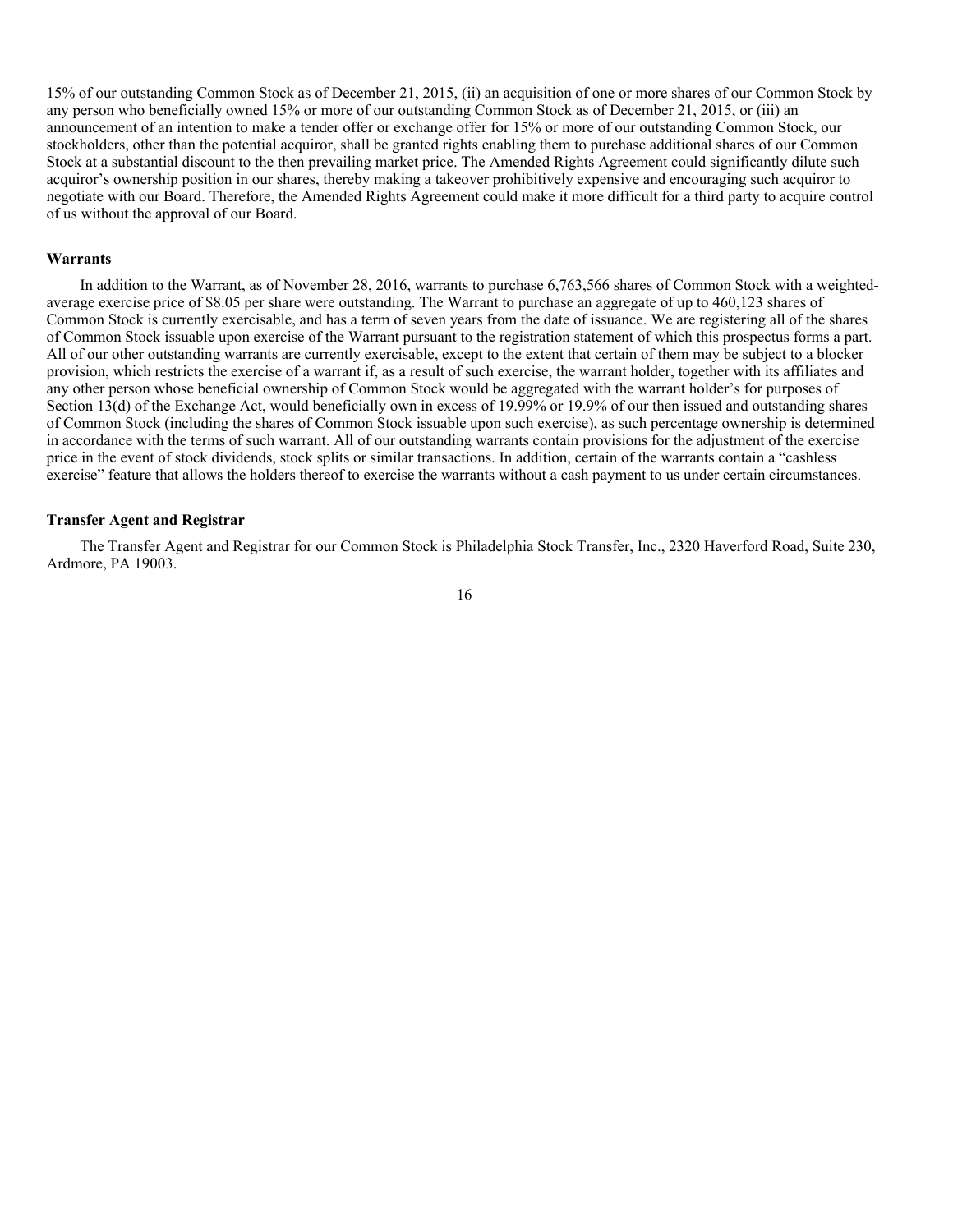#### **LEGAL MATTERS**

Unless otherwise indicated in the applicable prospectus supplement, the validity of the Common Stock offered by this prospectus, and any supplement thereto, will be passed upon for us by Paul Hastings LLP, Palo Alto, California.

#### **EXPERTS**

The financial statements of Sorrento Therapeutics, Inc. and Subsidiaries for each of the years in the three year period ended December 31, 2015, have been incorporated in reliance on the report of Mayer Hoffman McCann P.C., an independent registered public accounting firm, incorporated herein by reference, given on the authority of said firm as experts in auditing and accounting.

#### **WHERE YOU CAN FIND MORE INFORMATION**

We are a reporting company and file annual, quarterly and current reports, proxy statements and other information with the SEC. We have filed with the SEC a registration statement on Form S-3 under the Securities Act with respect to the Common Stock being offered under this prospectus. This prospectus does not contain all of the information set forth in the registration statement and the exhibits to the registration statement. For further information with respect to us and the shares of Common Stock being offered under this prospectus, we refer you to the registration statement and the exhibits and schedules filed as a part of the registration statement. You may read and copy the registration statement, as well as our reports, proxy statements and other information, at the SEC's Public Reference Room at 100 F Street, N.E., Washington, D.C. 20549. Please call the SEC at 1-800-SEC-0330 for more information about the operation of the Public Reference Room. The SEC maintains an Internet site that contains reports, proxy and information statements, and other information regarding issuers that file electronically with the SEC, including Sorrento Therapeutics, Inc. The SEC's Internet site can be found at *http://www.sec.gov*.

#### **DISCLOSURE OF COMMISSION POSITION ON INDEMNIFICATION FOR SECURITIES ACT LIABILITIES**

Insofar as indemnification for liabilities arising under the Securities Act may be permitted to our directors, officers, and persons controlling us pursuant to the provisions described in Item 15 of the registration statement of which this prospectus forms a part or otherwise, we have been advised that in the opinion of the SEC such indemnification is against public policy as expressed in the Securities Act and is therefore unenforceable. In the event that a claim for indemnification against such liabilities (other than our payment of expenses incurred or paid by our directors, officers, or controlling persons in the successful defense of any action, suit, or proceeding) is asserted by our directors, officers, or controlling persons in connection with the common stock being registered, we will, unless in the opinion of our counsel the matter has been settled by controlling precedent, submit to a court of appropriate jurisdiction the question whether such indemnification by us is against public policy as expressed in the Securities Act and will be governed by the final adjudication of the issue.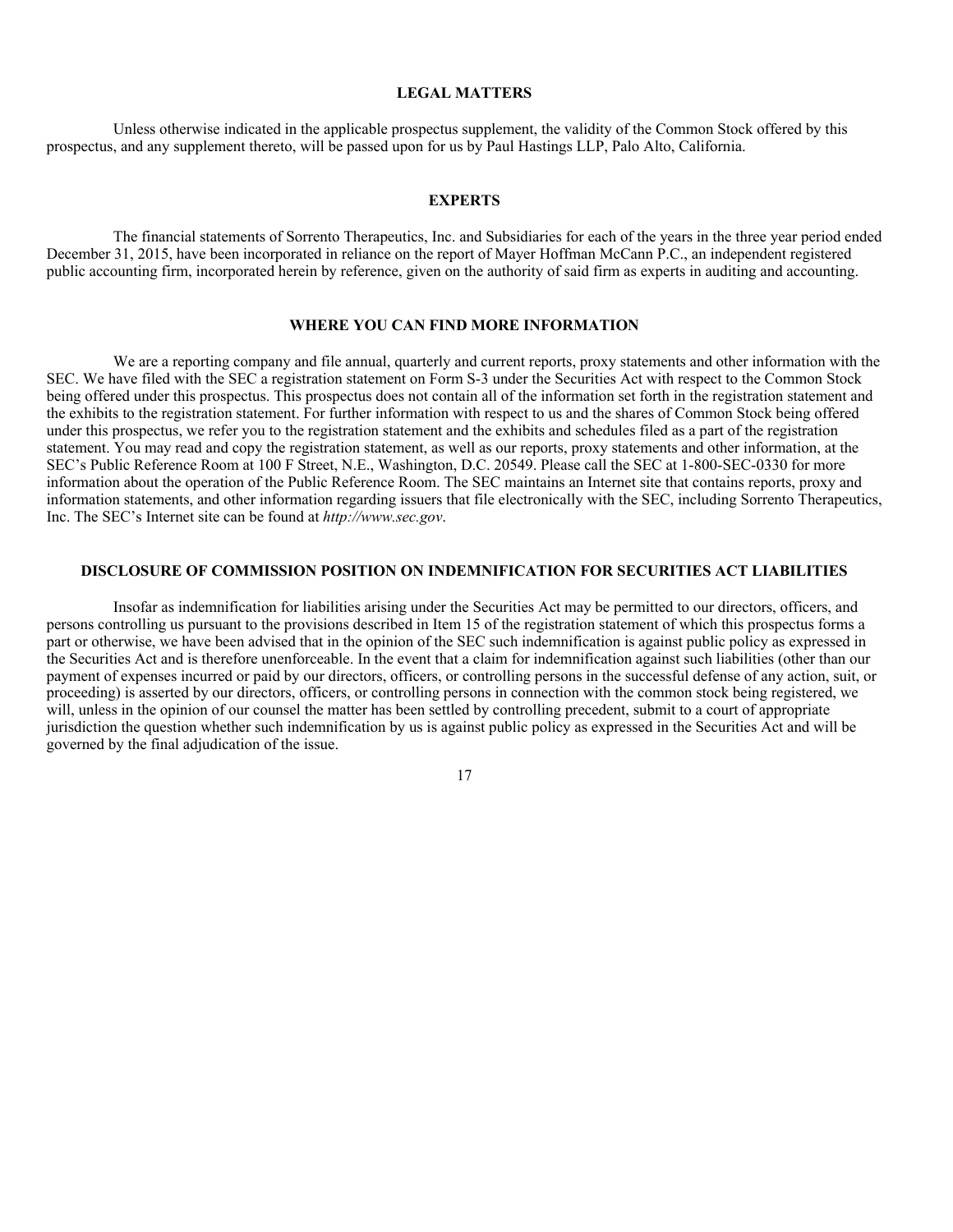#### **IMPORTANT INFORMATION INCORPORATED BY REFERENCE**

The SEC allows us to "incorporate by reference" information into this prospectus, which means that we can disclose important information to you by referring you to another document filed separately with the SEC. The documents incorporated by reference into this prospectus contain important information that you should read about us.

The following documents are incorporated by reference into this prospectus:

- (a) The Registrant's Annual Report on Form 10-K for the fiscal year ended December 31, 2015, filed with the SEC on March 15, 2016, as amended pursuant to that Amendment No. 1 filed with the SEC on April 29, 2016;
- (b) The Registrant's Quarterly Report on Form 10-Q for the quarter ended March 31, 2016, filed with the SEC on May 10, 2016;
- (c) The Registrant's Quarterly Report on Form 10-Q for the quarter ended June 30, 2016, filed with the SEC on August 8, 2016;
- (d) The Registrant's Quarterly Report on Form 10-Q for the quarter ended September 30, 2016, filed with the SEC on November 9, 2016;
- (e) The Registrant's Current Reports on Form 8-K filed with the SEC on (i) January 8, 2016, (ii) January 11, 2016, (iii) March 2, 2016, (iv) March 4, 2016, (v) April 5, 2016, (vi) April 6, 2016, filed at 8:26 a.m. Eastern Time, (vii) April 6, 2016, filed at 3:06 p.m. Eastern Time, (viii) May 2, 2016, filed at 1:58 p.m. Eastern Time, (ix) May 2, 2016, filed at 2:15 p.m. Eastern Time, (x) May 9, 2016, (xi) May 16, 2016, (xii) May 26, 2016, (xiii) June 6, 2016, (xiv) June 7, 2016, (xv) June 8, 2016. (xvi) June 30, 2016, (xvii) July 1, 2016, (xviii) July 7, 2016, (xix) July 11, 2016, (xx) August 1, 2016, (xxi) August 8, 2016, (xxii) August 15, 2016, (xxiii) August 17, 2016, (xxiv) September 7, 2016, (xxv) September 13, 2015, (xxvi) September 22, 2016, (xxvii) November 1, 2016 (other than the information disclosed under Item 7.01 thereof), (xxviii) November 8, 2016, (xxix) November 11, 2016, and (xxx) November 29, 2016;
- (f) The Registrant's Current Report on Form 8-K/A filed with the SEC on February 5, 2016; and
- (g) The description of the Registrant's common stock set forth in the Registrant's Registration Statement on Form 8-A (File No. 001-36150), filed with the SEC on October 23, 2013, including any amendments or reports filed for the purpose of updating such description.

We also incorporate by reference any future filings (other than current reports furnished under Item 2.02 or Item 7.01 of Form 8-K and exhibits filed on such form that are related to such items unless such Form 8-K expressly provides to the contrary) made with the SEC pursuant to Sections 13(a), 13(c), 14 or 15(d) of the Exchange Act, including those made after the date of the initial filing of the registration statement of which this prospectus forms a part and prior to effectiveness of such registration statement, until we file a post-effective amendment that indicates the termination of the offering of the Common Stock made by this prospectus and such future filings will become a part of this prospectus from the respective dates that such documents are filed with the SEC. Any statement contained herein or in a document incorporated or deemed to be incorporated by reference herein shall be deemed to be modified or superseded for purposes hereof or of the related prospectus supplement to the extent that a statement contained herein or in any other subsequently filed document which is also incorporated or deemed to be incorporated herein modifies or supersedes such statement. Any such statement so modified or superseded shall not be deemed, except as so modified or superseded, to constitute a part of this prospectus.

Documents incorporated by reference are available from us, without charge. You may obtain documents incorporated by reference in this prospectus by requesting them in writing or by telephone at the following address:

> Sorrento Therapeutics, Inc. 9380 Judicial Drive San Diego, CA 92121 Attn: Corporate Secretary Phone: (858) 210-3700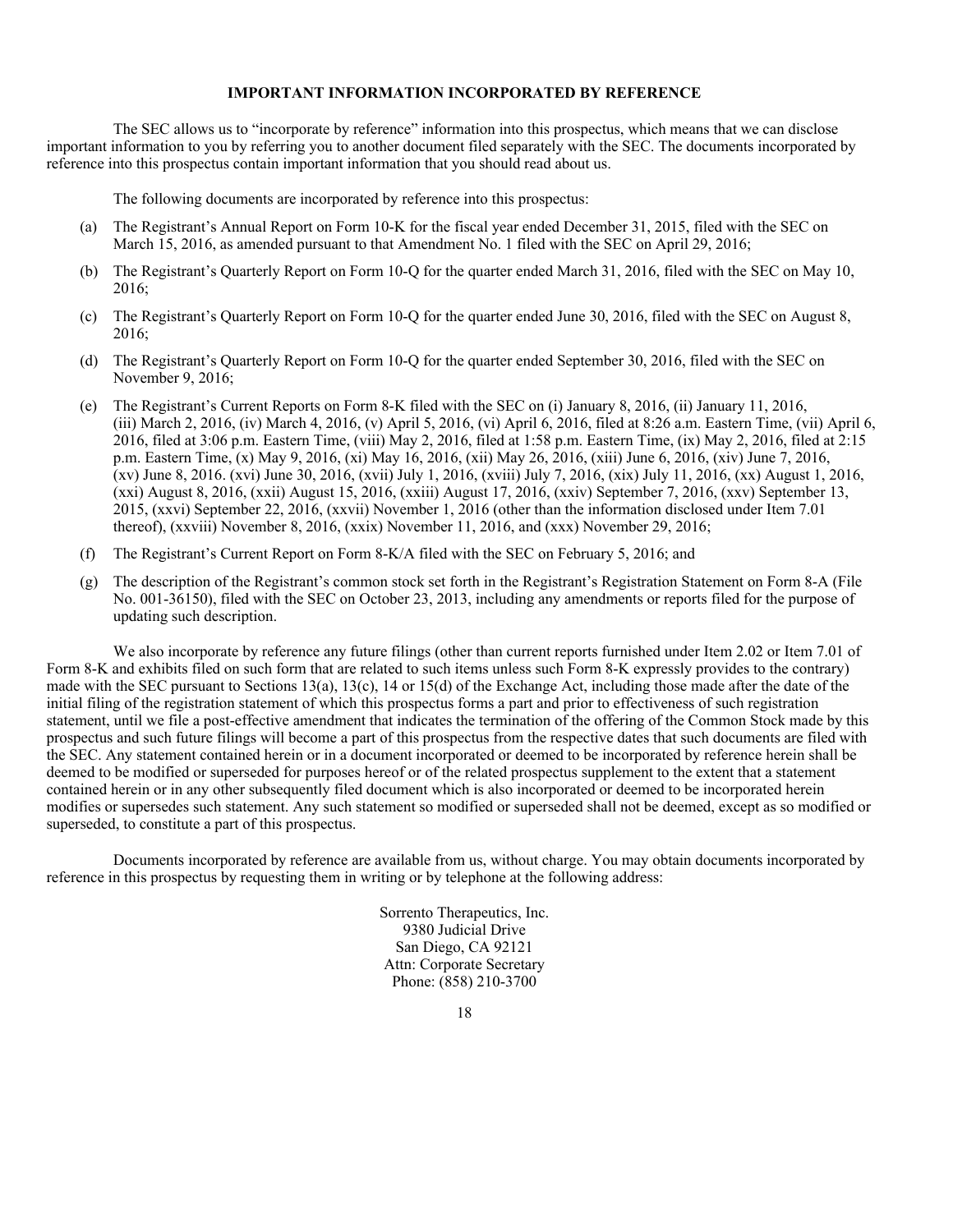# sorrento **SORRENTO THERAPEUTICS, INC.**

l I

 $\overline{a}$ j

### **1,215,034 SHARES OF COMMON STOCK**

#### **PROSPECTUS**

 **, 2016** 

Neither we nor the Selling Stockholders have authorized any dealer, salesperson or other person to give any information or to make any representations not contained in this prospectus or any prospectus supplement. You must not rely on any unauthorized information. This prospectus is not an offer to sell these securities in any jurisdiction where an offer or sale is not permitted. The information in this prospectus is current as of the date of this prospectus. You should not assume that this prospectus is accurate as of any other date.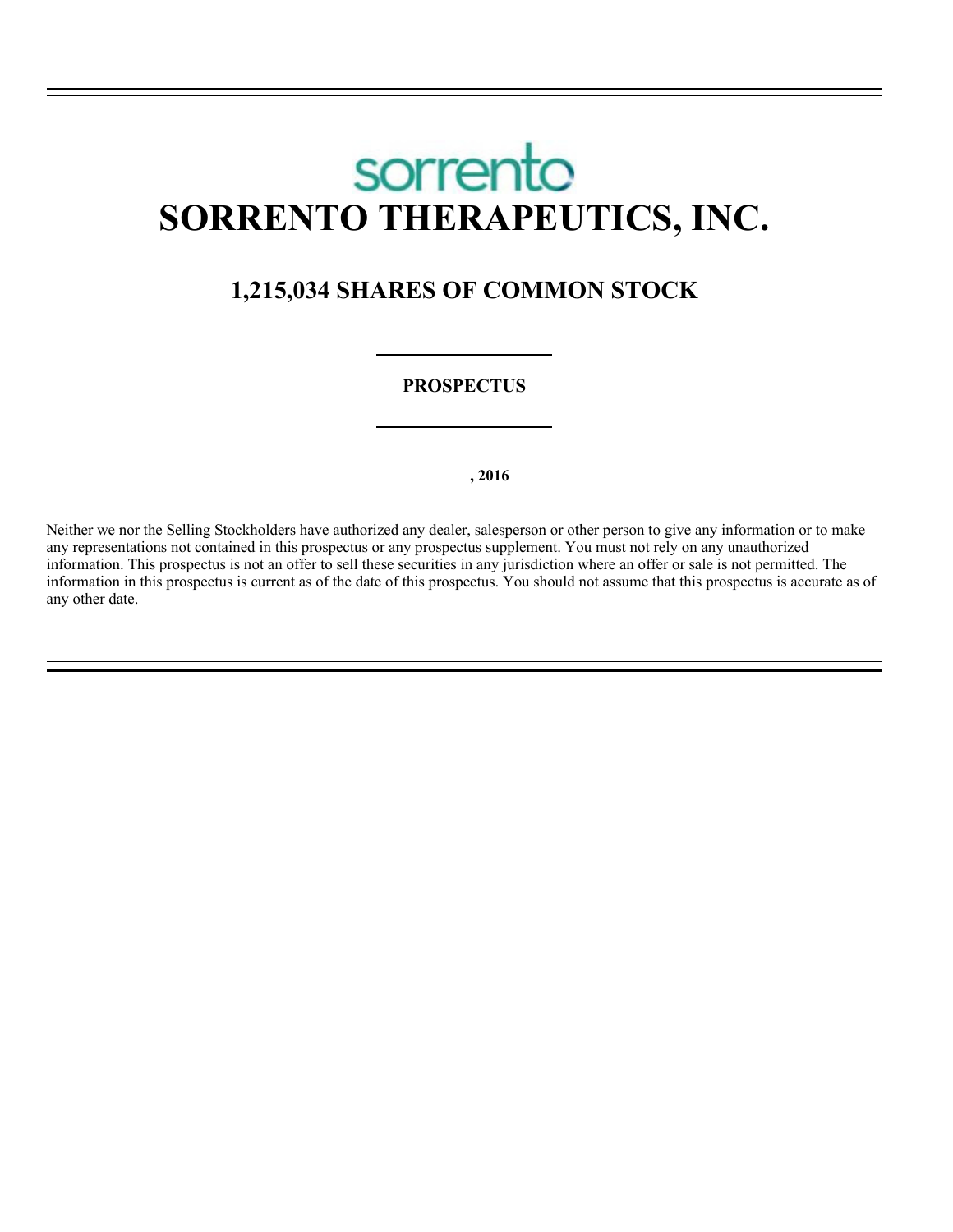#### **PART II**

#### **INFORMATION NOT REQUIRED IN PROSPECTUS**

#### *Item 14. Other Expenses of Issuance and Distribution*

The following table sets forth all expenses payable by the Registrant in connection with the sale of the common stock being registered. The security holders will not bear any portion of such expenses. All the amounts shown are estimates except for the registration fee.

| SEC registration fee                                     | 753.40       |
|----------------------------------------------------------|--------------|
| Legal fees and expenses                                  | 100,000      |
| Accounting fees and expenses                             | 10.000       |
| Printing, transfer agent fees and miscellaneous expenses | 10,000       |
| Total                                                    | \$120,753.40 |

#### *Item 15. Indemnification of Directors and Officers*

The Registrant's Restated Certificate of Incorporation, as amended, or the Certificate of Incorporation, eliminates the personal liability of directors to the fullest extent permitted by the General Corporation Law of the State of Delaware and, together with the Registrant's Bylaws, provides that the Registrant shall indemnify and hold harmless, to the fullest extent permitted by applicable law as it may be amended or supplemented, any person who was or is made or is threatened to be made a party or is otherwise involved in any action, suit or proceeding, whether civil, criminal, administrative or investigative, by reason of the fact that such person, or a person for whom such person is the legal representative, is or was a director or officer of the Registrant or, while a director or officer of the Registrant, is or was serving at the request of the Registrant as a director, officer, employee or agent of another corporation or of a partnership, joint venture, trust, enterprise or nonprofit entity, including service with respect to employee benefit plans, against all liability and loss suffered and expenses (including attorneys' fees) reasonably incurred by such person.

The Registrant has an insurance policy that insures its directors and officers, within the limits and subject to the limitations of the policy, against certain expenses in connection with the defense of actions, suits or proceedings, and certain liabilities that might be imposed as a result of such actions, suits or proceedings, to which they are parties by reason of being or having been directors or officers.

The Registrant has indemnification agreements with each of its directors and executive officers that may be broader than the specific indemnification provisions contained in the General Corporation Law of the State of Delaware. These indemnification agreements require the Registrant, among other things, to indemnify a director or officer, to the fullest extent permitted by applicable law, for certain expenses, including attorneys' fees, judgments, penalties, fines and settlement amounts actually and reasonably incurred by them in any action or proceeding arising out of their services as one of a director or officer of the Registrant, or any of the Registrant's subsidiaries or any other company or enterprise to which the person provides services at the Registrant's request, including liability arising out of negligence or active or passive misconduct by the officer or director. The Registrant believes that these agreements are necessary to attract and retain qualified individuals to serve as directors and executive officers.

#### *Item 16. Exhibits*

#### **Exhibit Number Description**  $2.1+$ Agreement and Plan of Merger between Sorrento Therapeutics, Inc. and IgDraSol, Inc. dated September 9, 2013 (incorporated by reference to Exhibit 2.1 to the Registrant's Current Report on Form 8-K filed with the SEC on September 11, 2013). 2.2+ Agreement of Merger by and among Sorrento Therapeutics, Inc., Catalyst Merger Sub, Inc., Concortis Biosystems, Corp., Zhenwei Miao and Gang Chen dated as of November 11, 2013 (incorporated by reference to Exhibit 2.1 to the Registrant's Current Report on Form 8-K filed with the SEC on November 14, 2013).

 $2.3+$ Stock Purchase Agreement, dated November 8, 2016, by and among Sorrento Therapeutics, Inc., Scilex Pharmaceuticals Inc., the stockholders of Scilex Pharmaceuticals Inc. party thereto and SPI Shareholders Representative, LLC, as representative of the stockholders of Scilex Pharmaceuticals Inc. party thereto (incorporated by reference to Exhibit 2.1 to the Registrant's Current Report on Form 8-K filed with the SEC on November 8, 2016).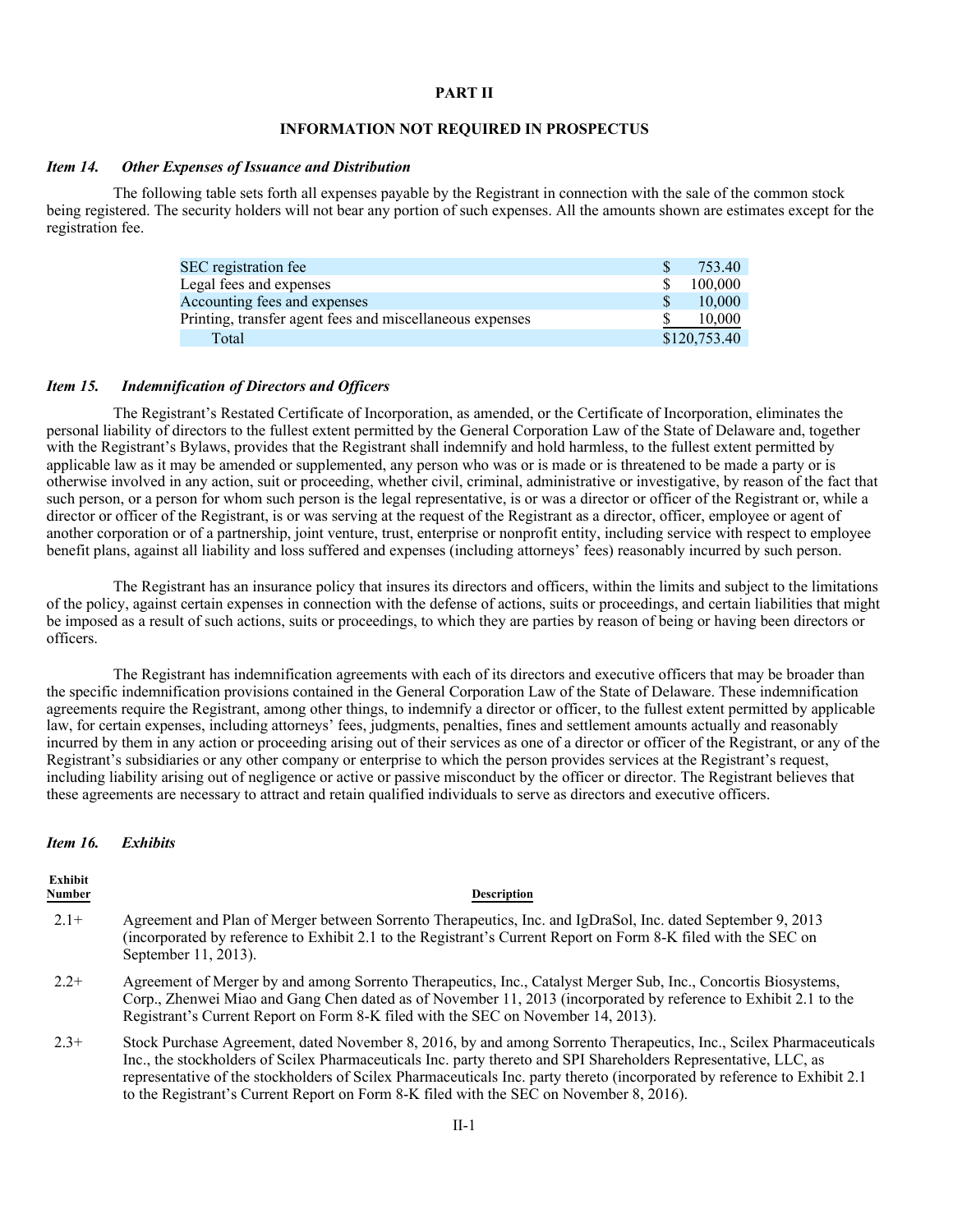- 3.1 Restated Certificate of Incorporation (incorporated by reference to Exhibit 3.2 to Form S-3 filed with the SEC on June 24, 2013).
- 3.2 Certificate of Amendment of the Restated Certificate of Incorporation of Sorrento Therapeutics, Inc. (incorporated by reference to Exhibit 3.1 to the Registrant's Current Report on Form 8-K filed with the SEC on August 1, 2013).
- 3.3 Bylaws (incorporated by reference to Exhibit 3.2 to the Registrant's Current Report on Form 8-K filed with the SEC on October 23, 2009).
- 3.4 Certificate of Designation of Rights, Preferences and Privileges of Series A Junior Participating Preferred Stock of Sorrento Therapeutics, Inc. (incorporated by reference to Exhibit 3.1 to Form 8-K filed with the SEC on November 12, 2013).
- 4.1 Specimen Common Stock Certificate (incorporated by reference to Exhibit 4.1 to the Registrant's Current Report on Form 8-K filed with the SEC on October 23, 2009).
- 4.2 Form of Convertible Promissory Note (incorporated by reference to Exhibit 4.1 to the Registrant's Current Report on Form 8-K filed with the SEC on October 21, 2013).
- 4.3 Amended and Restated Rights Agreement, dated as of December 21, 2015 by and between Sorrento Therapeutics, Inc. and Philadelphia Stock Transfer, Inc., as rights agent (incorporated by reference to Exhibit 4.1 to the Registrant's Current Report on Form 8-K filed with the SEC on December 21, 2015).
- 4.4 Form of Common Stock Purchase Warrant issued to investors pursuant to the Securities Purchase Agreement, dated as of April 3, 2016, by and among Sorrento Therapeutics, Inc., ABG SRNE Limited and Ally Bridge LB Healthcare Master Fund Limited (incorporated by reference to Exhibit 4.9 to the Registrant's Registration Statement on Form S-3 filed with the SEC on June 29, 2016).
- 4.5 Form of Common Stock Purchase Warrant issued to investors pursuant to the Securities Purchase Agreement, dated as of April 3, 2016, by and between Sorrento Therapeutics, Inc. and FREJOY Investment Management Co., Ltd. and Securities Purchase Agreement, dated as of April 3, 2016, by and between Sorrento Therapeutics, Inc. and Beijing Shijilongxin Investment Co., Ltd. (incorporated by reference to Exhibit 4.10 to the Registrant's Registration Statement on Form S-3 filed with the SEC on June 29, 2016).
- 4.6 Common Stock Purchase Warrant issued to Yuhan Corporation on April 29, 2016 (incorporated by reference to Exhibit 4.11 to the Registrant's Registration Statement on Form S-3 filed with the SEC on June 29, 2016).
- 4.7 Registration Rights Agreement, dated November 8, 2016, by and among Sorrento Therapeutics, Inc. and the persons party thereto (incorporated by reference to Exhibit 4.1 to the Registrant's Current Report on Form 8-K filed with the SEC on November 8, 2016).
- 4.8 Warrant Agreement, dated November 23, 2016, issued by Sorrento Therapeutics, Inc. to Hercules Capital, Inc. (incorporated by reference to Exhibit 4.1 to the Registrant's Current Report on Form 8-K filed with the SEC on November 29, 2016).
- 5.1\* Opinion of Paul Hastings LLP.
- 23.1\* Consent of Mayer Hoffman McCann P.C.
- 23.2\* Consent of Paul Hastings LLP is contained in Exhibit 5.1 to this Registration Statement.
- 24.1\* Power of Attorney is contained on the signature page.

+ Non-material schedules and exhibits have been omitted pursuant to Item 601(b)(2) of Regulation S-K. The Registrant hereby undertakes to furnish supplementally copies of any of the omitted schedules and exhibits upon request by the SEC.

Filed herewith.

#### II-2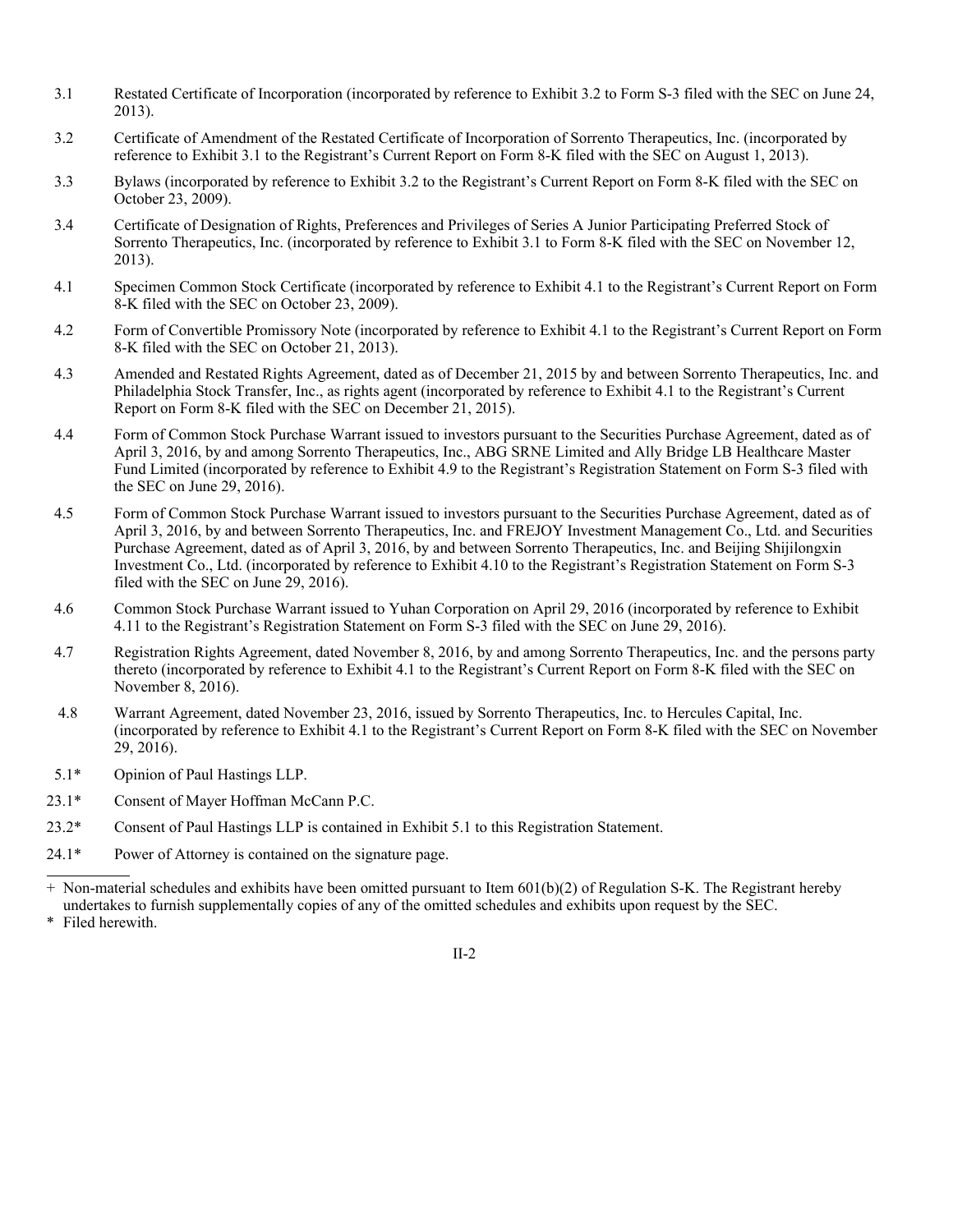#### *Item 17. Undertakings*

The undersigned Registrant hereby undertakes:

(1) To file, during any period in which offers or sales are being made, a post-effective amendment to this registration statement:

(i) To include any prospectus required by section  $10(a)(3)$  of the Securities Act of 1933;

(ii) To reflect in the prospectus any facts or events arising after the effective date of the registration statement (or the most recent post-effective amendment thereof) which, individually or in the aggregate, represent a fundamental change in the information set forth in the registration statement. Notwithstanding the foregoing, any increase or decrease in volume of securities offered (if the total dollar value of securities offered would not exceed that which was registered) and any deviation from the low or high end of the estimated maximum offering range may be reflected in the form of prospectus filed with the Commission pursuant to Rule 424(b) if, in the aggregate, the changes in volume and price represent no more than a 20 percent change in the maximum aggregate offering price set forth in the "Calculation of Registration Fee" table in the effective registration statement.

(iii) To include any material information with respect to the plan of distribution not previously disclosed in the registration statement or any material change to such information in the registration statement;

#### *Provided, however*, that:

Paragraphs  $(1)(i)$ ,  $(1)(ii)$  and  $(1)(iii)$  of this section do not apply if the information required to be included in a post-effective amendment by those paragraphs is contained in reports filed with or furnished to the Commission by the registrant pursuant to section 13 or section 15(d) of the Securities Exchange Act of 1934 that are incorporated by reference in the registration statement, or is contained in a form of prospectus filed pursuant to Rule 424(b) that is part of the registration statement.

(2) That, for the purpose of determining any liability under the Securities Act of 1933, each such post-effective amendment shall be deemed to be a new registration statement relating to the securities offered therein, and the offering of such securities at that time shall be deemed to be the initial bona fide offering thereof.

(3) To remove from registration by means of a post-effective amendment any of the securities being registered which remain unsold at the termination of the offering.

(4) That, for the purpose of determining liability under the Securities Act of 1933 to any purchaser:

(i) Each prospectus filed by the registrant pursuant to Rule  $424(b)(3)$  shall be deemed to be part of the registration statement as of the date the filed prospectus was deemed part of and included in the registration statement; and

(ii) Each prospectus required to be filed pursuant to Rule  $424(b)(2)$ , (b)(5), or (b)(7) as part of a registration statement in reliance on Rule 430B relating to an offering made pursuant to Rule  $415(a)(1)(i)$ , (vii), or (x) for the purpose of providing the information required by section 10(a) of the Securities Act of 1933 shall be deemed to be part of and included in the registration statement as of the earlier of the date such form of prospectus is first used after effectiveness or the date of the first contract of sale of securities in the offering described in the prospectus. As provided in Rule 430B, for liability purposes of the issuer and any person that is at that date an underwriter, such date shall be deemed to be a new effective date of the registration statement relating to the securities in the registration statement to which that prospectus relates, and the offering of such securities at that time shall be deemed to be the initial bona fide offering thereof. *Provided, however*, that no statement made in a registration statement or prospectus that is part of the registration statement or made in a document incorporated or deemed incorporated by reference into the registration statement or prospectus that is part of the registration statement will, as to a purchaser with a time of contract of sale prior to such effective date, supersede or modify any statement that was made in the registration statement or prospectus that was part of the registration statement or made in any such document immediately prior to such effective date.

(5) If the registrant is subject to Rule 430C, each prospectus filed pursuant to Rule 424(b) as part of a registration statement relating to an offering, other than registration statements relying on Rule 430B or other than prospectuses filed in reliance on Rule 430A, shall be deemed to be part of and included in the registration statement as of the date it is first used after effectiveness. Provided, however, that no statement made in a registration statement or prospectus that is part of the registration statement or made in a document incorporated or deemed incorporated by reference into the registration statement or prospectus that is part of the registration statement will, as to a purchaser with a time of contract of sale prior to such first use, supersede or modify any statement that was made in the registration statement or prospectus that was part of the registration statement or made in any such document immediately prior to such date of first use.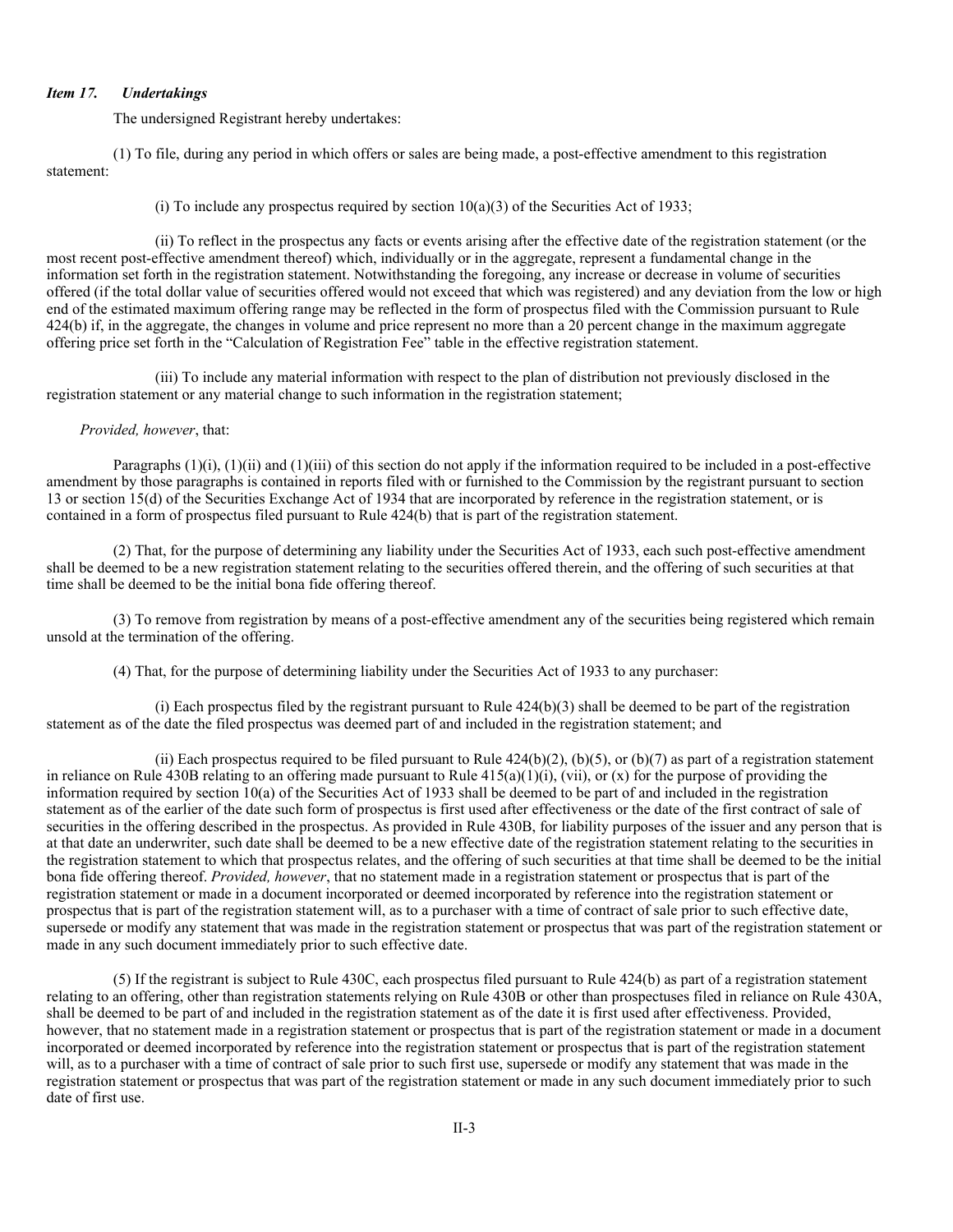(6) That, for purposes of determining any liability under the Securities Act of 1933, each filing of the registrant's annual report pursuant to Section 13(a) or 15(d) of the Securities Exchange Act of 1934 (and, where applicable, each filing of an employee benefit plan's annual report pursuant to Section 15(d) of the Securities Exchange Act of 1934) that is incorporated by reference in the registration statement shall be deemed to be a new registration statement relating to the securities offered therein, and the offering of such securities at that time shall be deemed to be the initial bona fide offering thereof.

(7) Insofar as indemnification for liabilities arising under the Securities Act of 1933 may be permitted to directors, officers and controlling persons of the registrant pursuant to the foregoing provisions, or otherwise, the registrant has been advised that in the opinion of the Securities and Exchange Commission such indemnification is against public policy as expressed in the Securities Act of 1933 and is, therefore, unenforceable. In the event that a claim for indemnification against such liabilities (other than the payment by the registrant of expenses incurred or paid by a director, officer or controlling person of the registrant in the successful defense of any action, suit or proceeding) is asserted by such director, officer or controlling person in connection with the securities being registered, the registrant will, unless in the opinion of its counsel the matter has been settled by controlling precedent, submit to a court of appropriate jurisdiction the question whether such indemnification by it is against public policy as expressed in the Securities Act of 1933 and will be governed by the final adjudication of such issue.

II-4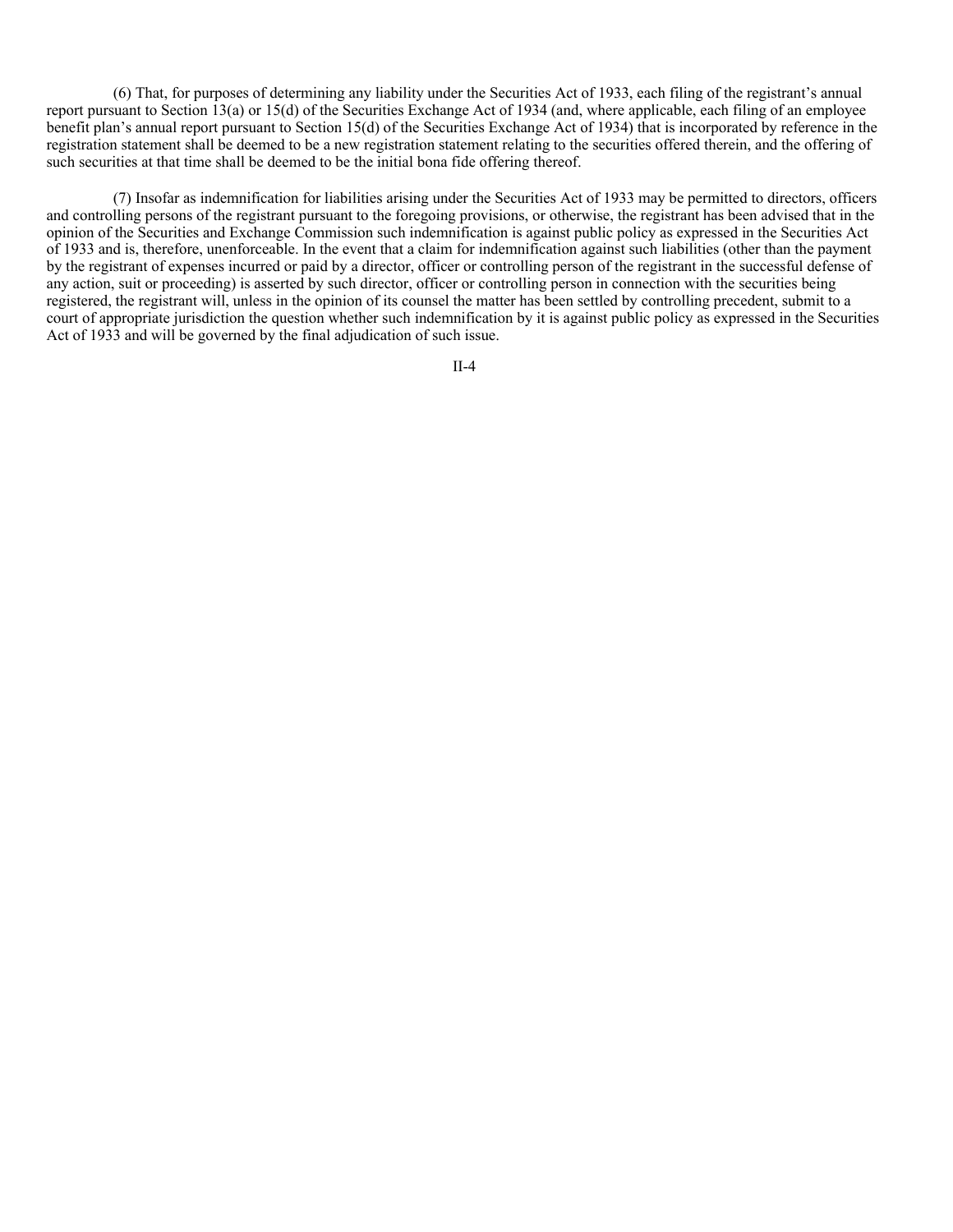#### **SIGNATURES**

Pursuant to the requirements of the Securities Act of 1933, as amended, the Registrant certifies that it has reasonable grounds to believe that it meets all of the requirements for filing on Form S-3 and has duly caused this Registration Statement to be signed on its behalf by the undersigned, thereunto duly authorized, in the City of San Diego, State of California, on December 2, 2016.

#### **SORRENTO THERAPEUTICS, INC.**

By: /s/ Henry Ji, Ph.D.

Henry Ji, Ph.D. *President and Chief Executive Officer*

#### **POWER OF ATTORNEY**

**KNOW ALL PERSONS BY THESE PRESENTS**, that each person whose signature appears below constitutes and appoints Henry Ji, Ph.D. and Kevin M. Herde, and each or any one of them, his true and lawful attorney-in-fact and agent, with full power of substitution and resubstitution, for him and in his name, place and stead, in any and all capacities, to sign any and all amendments (including post-effective amendments) to this Registration Statement, and to file the same, with all exhibits thereto, and other documents in connection therewith, with the Securities and Exchange Commission, granting unto said attorneys-in-fact and agents, and each of them, full power and authority to do and perform each and every act and thing requisite and necessary to be done in connection therewith, as fully to all intents and purposes as he might or could do in person, hereby ratifying and confirming all that said attorneys-in-fact and agents, or any of them, or their or his substitutes or substitute, may lawfully do or cause to be done by virtue hereof.

Pursuant to the requirements of the Securities Act of 1933, this Registration Statement has been signed by the following persons in the capacities and on the dates indicated.

| <b>Signature</b>                                       | <b>Title</b>                                                                                      | Date             |
|--------------------------------------------------------|---------------------------------------------------------------------------------------------------|------------------|
| /s/ Henry Ji, Ph.D.<br>Henry Ji, Ph.D.                 | Director, Chief Executive Officer and President<br>(Principal Executive Officer)                  | December 2, 2016 |
| /s/ Kevin M. Herde<br>Kevin M. Herde                   | Executive Vice President, Chief Financial Officer<br>(Principal Financial and Accounting Officer) | December 2, 2016 |
| /s/ David Deming<br>David Deming                       | Director                                                                                          | December 2, 2016 |
| /s/ Kim D. Janda, Ph.D.<br>Kim D. Janda, Ph.D.         | Director                                                                                          | December 2, 2016 |
| /s/ William S. Marth, Ph.D.<br>William S. Marth, Ph.D. | Director                                                                                          | December 2, 2016 |
| /s/ Jaisim Shah<br>Jaisim Shah                         | Director                                                                                          | December 2, 2016 |
| /s/ Yue Alexander Wu, Ph.D.<br>Yue Alexander Wu, Ph.D. | Director                                                                                          | December 2, 2016 |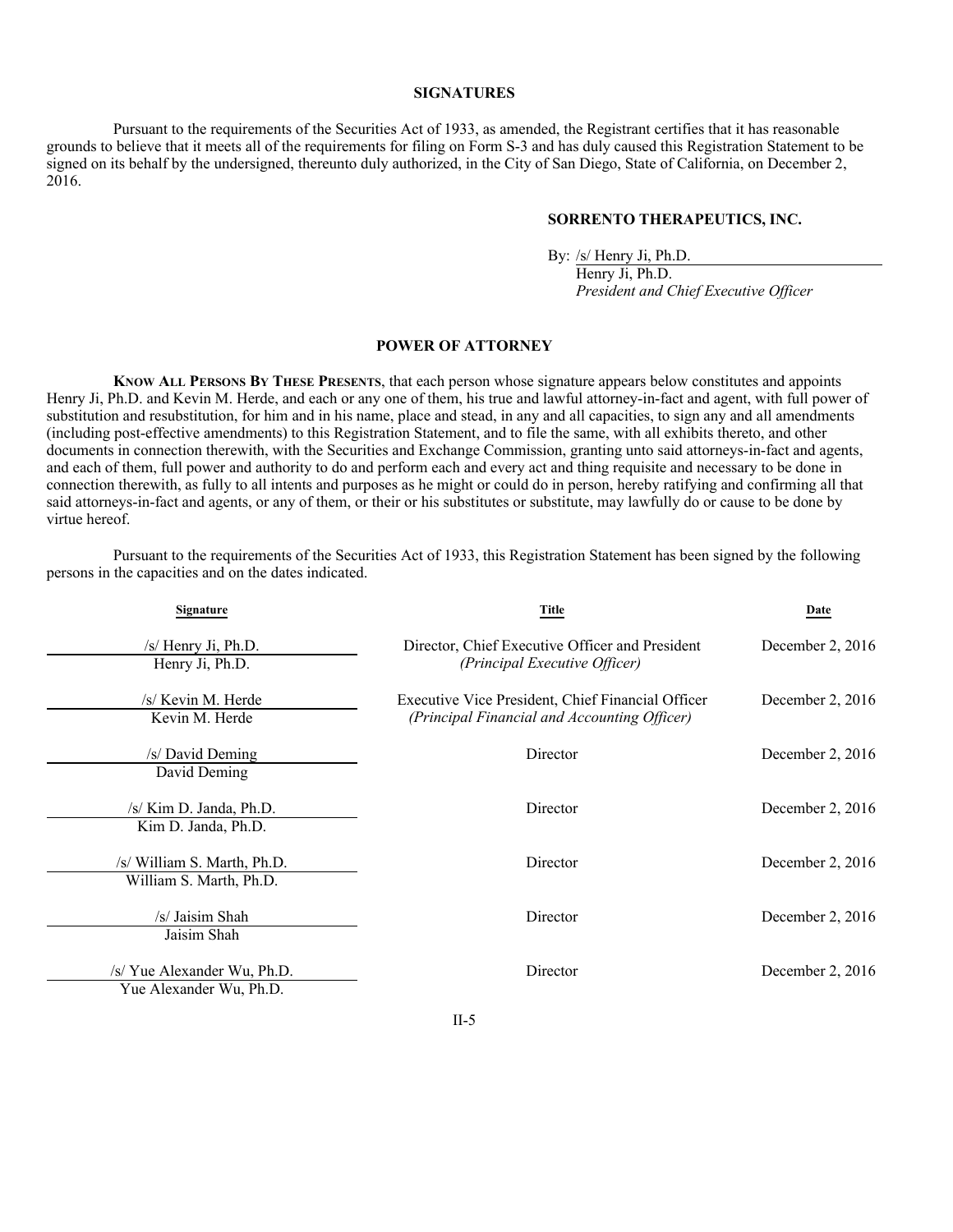#### **INDEX TO EXHIBITS**

| <b>Exhibit</b><br>Number | <b>Description</b>                                                                                                                                                                                                                                                                                                                                                                                                                                                                                                                   |  |
|--------------------------|--------------------------------------------------------------------------------------------------------------------------------------------------------------------------------------------------------------------------------------------------------------------------------------------------------------------------------------------------------------------------------------------------------------------------------------------------------------------------------------------------------------------------------------|--|
| $2.1+$                   | Agreement and Plan of Merger between Sorrento Therapeutics, Inc. and IgDraSol, Inc. dated September 9, 2013<br>(incorporated by reference to Exhibit 2.1 to the Registrant's Current Report on Form 8-K filed with the SEC on<br>September 11, 2013).                                                                                                                                                                                                                                                                                |  |
| $2.2+$                   | Agreement of Merger by and among Sorrento Therapeutics, Inc., Catalyst Merger Sub, Inc., Concortis Biosystems,<br>Corp., Zhenwei Miao and Gang Chen dated as of November 11, 2013 (incorporated by reference to Exhibit 2.1 to the<br>Registrant's Current Report on Form 8-K filed with the SEC on November 14, 2013).                                                                                                                                                                                                              |  |
| $2.3+$                   | Stock Purchase Agreement, dated November 8, 2016, by and among Sorrento Therapeutics, Inc., Scilex Pharmaceuticals<br>Inc., the stockholders of Scilex Pharmaceuticals Inc. party thereto and SPI Shareholders Representative, LLC, as<br>representative of the stockholders of Scilex Pharmaceuticals Inc. party thereto (incorporated by reference to Exhibit 2.1)<br>to the Registrant's Current Report on Form 8-K filed with the SEC on November 8, 2016).                                                                      |  |
| 3.1                      | Restated Certificate of Incorporation (incorporated by reference to Exhibit 3.2 to Form S-3 filed with the SEC on June<br>24, 2013).                                                                                                                                                                                                                                                                                                                                                                                                 |  |
| 3.2                      | Certificate of Amendment of the Restated Certificate of Incorporation of Sorrento Therapeutics, Inc. (incorporated by<br>reference to Exhibit 3.1 to the Registrant's Current Report on Form 8-K filed with the SEC on August 1, 2013).                                                                                                                                                                                                                                                                                              |  |
| 3.3                      | Bylaws (incorporated by reference to Exhibit 3.2 to the Registrant's Current Report on Form 8-K filed with the SEC on<br>October 23, 2009).                                                                                                                                                                                                                                                                                                                                                                                          |  |
| 3.4                      | Certificate of Designation of Rights, Preferences and Privileges of Series A Junior Participating Preferred Stock of<br>Sorrento Therapeutics, Inc. (incorporated by reference to Exhibit 3.1 to Form 8-K filed with the SEC on November 12,<br>$2013$ ).                                                                                                                                                                                                                                                                            |  |
| 4.1                      | Specimen Common Stock Certificate (incorporated by reference to Exhibit 4.1 to the Registrant's Current Report on<br>Form 8-K filed with the SEC on October 23, 2009).                                                                                                                                                                                                                                                                                                                                                               |  |
| 4.2                      | Form of Convertible Promissory Note (incorporated by reference to Exhibit 4.1 to the Registrant's Current Report on<br>Form 8-K filed with the SEC on October 21, 2013).                                                                                                                                                                                                                                                                                                                                                             |  |
| 4.3                      | Amended and Restated Rights Agreement, dated as of December 21, 2015 by and between Sorrento Therapeutics, Inc.<br>and Philadelphia Stock Transfer, Inc., as rights agent (incorporated by reference to Exhibit 4.1 to the Registrant's Current<br>Report on Form 8-K filed with the SEC on December 21, 2015).                                                                                                                                                                                                                      |  |
| 4.4                      | Form of Common Stock Purchase Warrant issued to investors pursuant to the Securities Purchase Agreement, dated as of<br>April 3, 2016, by and among Sorrento Therapeutics, Inc., ABG SRNE Limited and Ally Bridge LB Healthcare Master<br>Fund Limited (incorporated by reference to Exhibit 4.9 to the Registrant's Registration Statement on Form S-3 filed with<br>the SEC on June 29, 2016).                                                                                                                                     |  |
| 4.5                      | Form of Common Stock Purchase Warrant issued to investors pursuant to the Securities Purchase Agreement, dated as of<br>April 3, 2016, by and between Sorrento Therapeutics, Inc. and FREJOY Investment Management Co., Ltd. and Securities<br>Purchase Agreement, dated as of April 3, 2016, by and between Sorrento Therapeutics, Inc. and Beijing Shijilongxin<br>Investment Co., Ltd. (incorporated by reference to Exhibit 4.10 to the Registrant's Registration Statement on Form S-3<br>filed with the SEC on June 29, 2016). |  |
| 4.6                      | Common Stock Purchase Warrant issued to Yuhan Corporation on April 29, 2016 (incorporated by reference to<br>Exhibit 4.11 to the Registrant's Registration Statement on Form S-3 filed with the SEC on June 29, 2016).                                                                                                                                                                                                                                                                                                               |  |
| 4.7                      | Registration Rights Agreement, dated November 8, 2016, by and among Sorrento Therapeutics, Inc. and the persons<br>party thereto (incorporated by reference to Exhibit 4.1 to the Registrant's Current Report on Form 8-K filed with the SEC<br>on November 8, 2016).                                                                                                                                                                                                                                                                |  |
| $II-6$                   |                                                                                                                                                                                                                                                                                                                                                                                                                                                                                                                                      |  |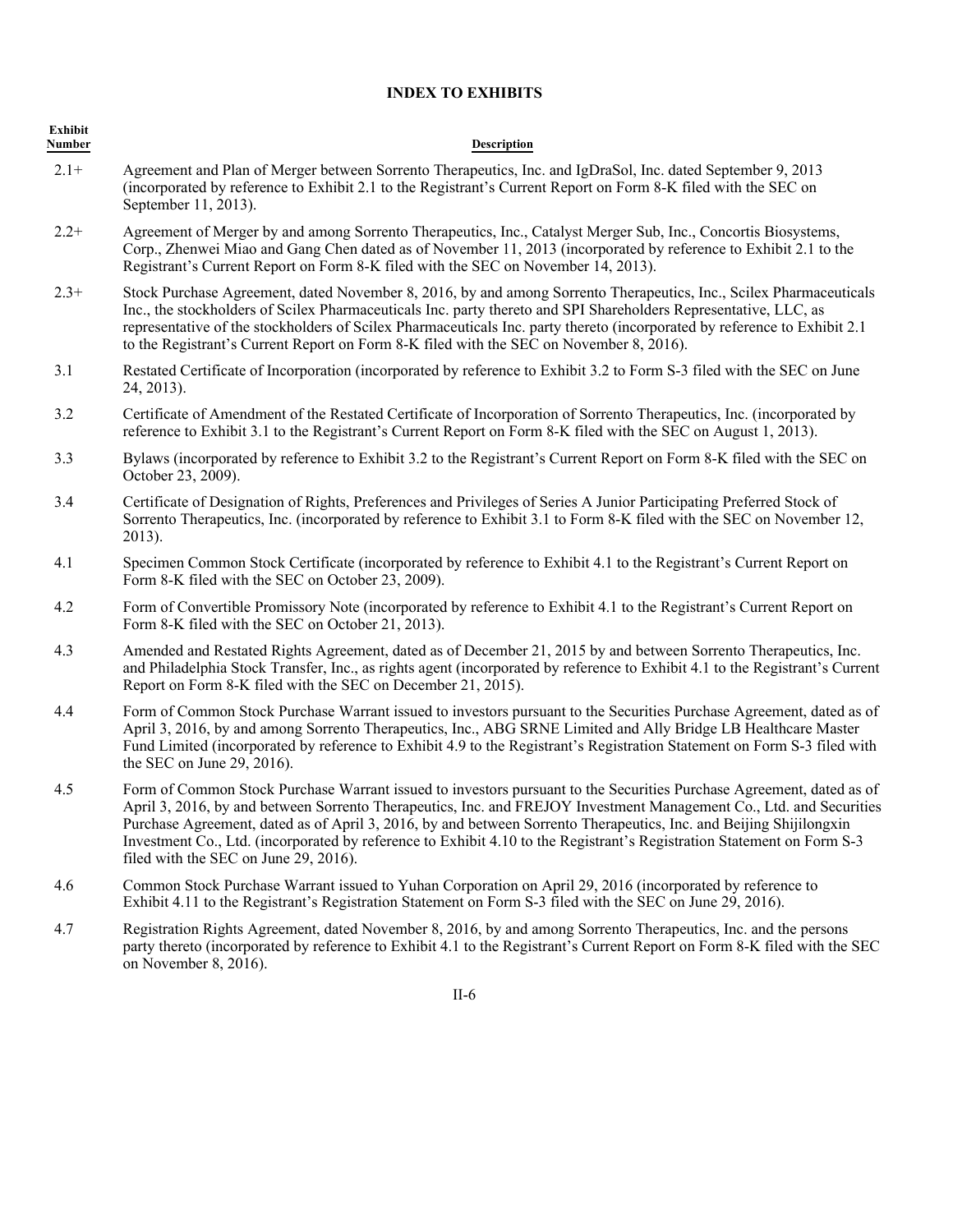- 4.8 Warrant Agreement, dated November 23, 2016, issued by Sorrento Therapeutics, Inc. to Hercules Capital, Inc. (incorporated by reference to Exhibit 4.1 to the Registrant's Current Report on Form 8-K filed with the SEC on November 29, 2016).
- 5.1\* Opinion of Paul Hastings LLP.
- 23.1\* Consent of Mayer Hoffman McCann P.C.
- 23.2\* Consent of Paul Hastings LLP is contained in Exhibit 5.1 to this Registration Statement.
- 24.1\* Power of Attorney is contained on the signature page.
- + Non-material schedules and exhibits have been omitted pursuant to Item 601(b)(2) of Regulation S-K. The Registrant hereby undertakes to furnish supplementally copies of any of the omitted schedules and exhibits upon request by the SEC.
- \* Filed herewith.

#### II-7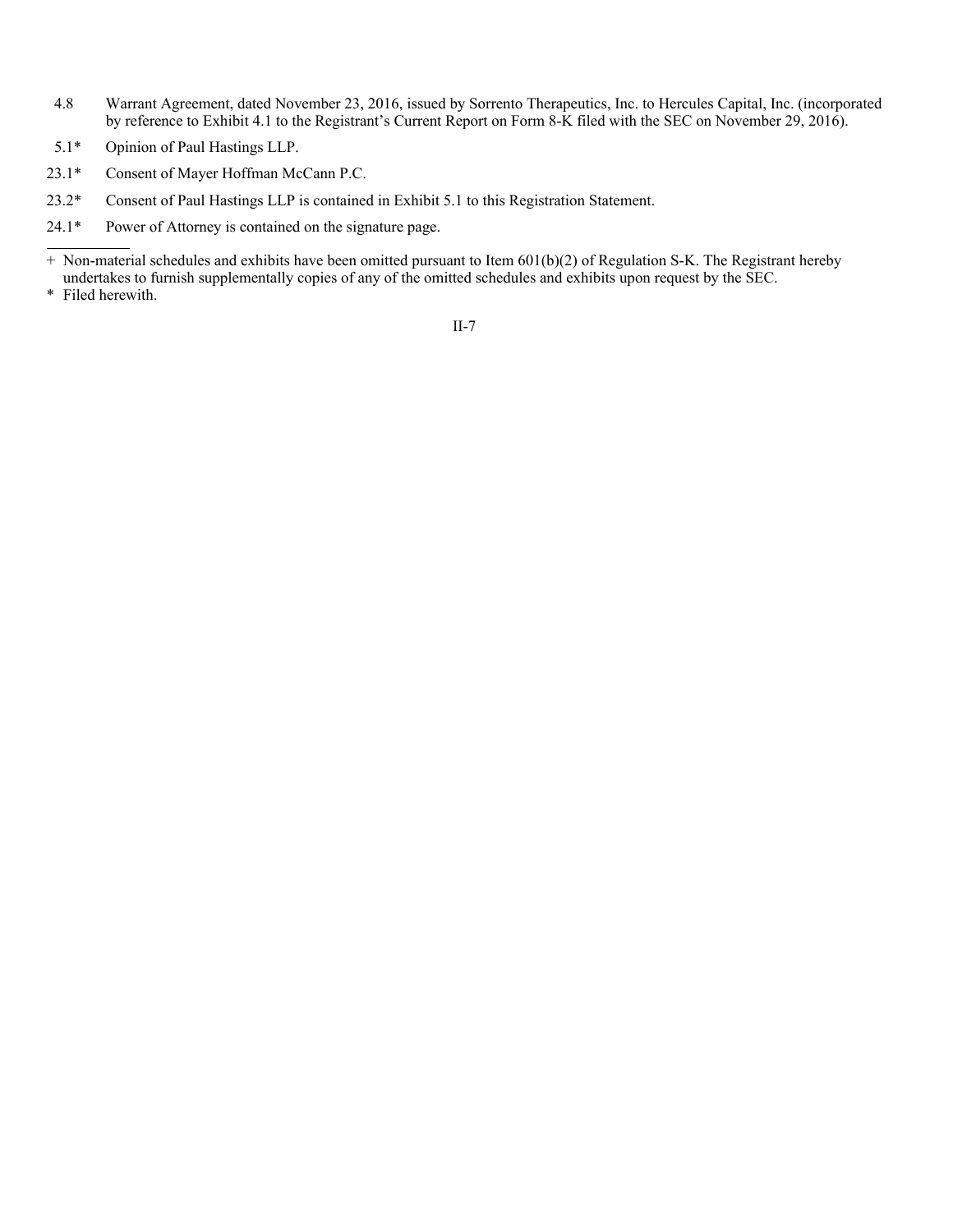#### **Exhibit 5.1**

# PAUL

December 2, 2016 91966.00001

Sorrento Therapeutics, Inc. 9380 Judicial Drive San Diego, CA 92121

Re: Sorrento Therapeutics, Inc. Registration Statement on Form S-3

Ladies and Gentlemen:

We have acted as counsel to Sorrento Therapeutics, Inc., a Delaware corporation (the "*Company*"), in connection with the preparation and filing by the Company of a Registration Statement on Form S-3 (the "*Registration Statement*") with the U.S. Securities and Exchange Commission (the "*Commission*") under the Securities Act of 1933, as amended (the "*Securities Act*"), on or about the date hereof, with respect to the resale from time to time by the selling stockholders of the Company, as detailed in the Registration Statement (the "*Selling Stockholders*"), of up to 1,215,034 shares of the Company's common stock, par value \$0.0001 per share ("*Common Stock*"), which are comprised of: (i) 752,481 shares of Common Stock (the "*Shares*") sold and issued by the Company to certain of the Selling Stockholders on November 8, 2016 and November 18, 2016, and (ii) up to 460,123 shares of Common Stock (the "*Warrant Shares*") issuable upon exercise of a warrant issued by the Company to one of the Selling Stockholders on November 23, 2016 (the "*Warrant*").

As such counsel and for purposes of our opinion set forth below, we have examined and relied upon originals or copies, certified or otherwise identified to our satisfaction, of such documents, resolutions, certificates and other instruments of the Company and corporate records furnished to us by the Company, and have reviewed certificates of public officials, statutes, records and such other instruments and documents as we have deemed necessary or appropriate as a basis for the opinion set forth below, including, without limitation:

- (i) the Registration Statement;
- (ii) the Restated Certificate of Incorporation of the Company, as amended from time to time, as certified as of December 2, 2016 by the Office of the Secretary of State of the State of Delaware;
- (iii) the Bylaws of the Company as presently in effect, as certified by an officer of the Company as of December 2, 2016;
- (vi) the Warrant; and
- (vii) a certificate, dated as of December 2, 2016, from the Office of the Secretary of State of the State of Delaware as to the existence and good standing of the Company in the State of Delaware (the "*Good Standing Certificate*").

In addition to the foregoing, we have made such investigations of law as we have deemed necessary or appropriate as a basis for the opinion set forth in this opinion letter.

> Paul Hastings LLP | 1117 S. California Avenue | Palo Alto, California 94304 t: + 1.650.320.1800 | www.paulhastings.com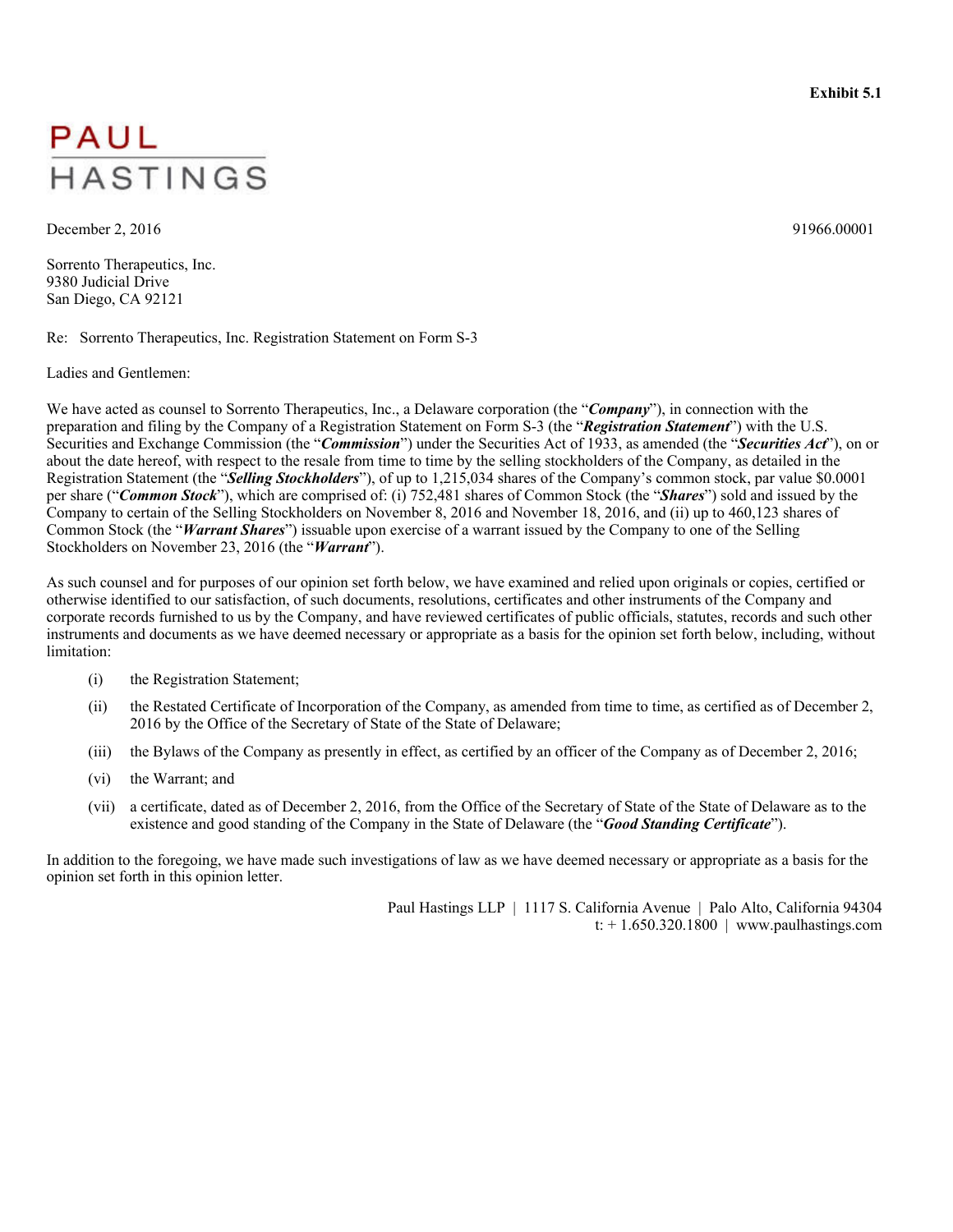## PAUL HASTINGS

Sorrento Therapeutics, Inc. December 2, 2016 Page 2

In such examination and in rendering the opinion expressed below, we have assumed, without independent investigation or verification: (i) the genuineness of all signatures on all agreements, instruments, corporate records, certificates and other documents submitted to us; (ii) the authenticity and completeness of all agreements, instruments, corporate records, certificates and other documents submitted to us as originals; (iii) that all agreements, instruments, corporate records, certificates and other documents submitted to us as certified, electronic, facsimile, conformed, photostatic or other copies conform to originals thereof, and that such originals are authentic and complete; (iv) the legal capacity and authority of all persons or entities (other than the Company) executing all agreements, instruments, corporate records, certificates and other documents submitted to us; (v) the due authorization, execution and delivery of all agreements, instruments, corporate records, certificates and other documents by all parties thereto (other than the Company); (vi) that no documents submitted to us have been amended or terminated orally or in writing except as has been disclosed to us in writing; (vii) that the statements contained in the certificates and comparable documents of public officials, officers and representatives of the Company and other persons on which we have relied for the purposes of this opinion letter are true and correct; (viii) that there has not been any change in the good standing status of the Company from that reported in the Good Standing Certificate; and (ix) that each of the officers and directors of the Company has properly exercised his or her fiduciary duties. As to all questions of fact material to this opinion letter, and as to the materiality of any fact or other matter referred to herein, we have relied (without independent investigation or verification) upon representations and certificates or comparable documents of officers and representatives of the Company. Our knowledge of the Company and its legal and other affairs is limited by the scope of our engagement, which scope includes the delivery of this opinion letter. We do not represent the Company with respect to all legal matters or issues. The Company may employ other independent counsel and, to our knowledge, handles certain legal matters and issues without the assistance of independent counsel.

Based upon the foregoing, and in reliance thereon, and subject to the assumptions, limitations, qualifications and exceptions set forth herein, we are of the opinion that: (i) the Shares are validly issued, fully paid and nonassessable; and (ii) the Warrant Shares, when issued and paid for in accordance with the terms of the Warrant, will be validly issued, fully paid and nonassessable.

Without limiting any of the other limitations, exceptions and qualifications stated elsewhere herein, we express no opinion with regard to the applicability or effect of the laws of any jurisdiction other than the General Corporation Law of the State of Delaware, as in effect on the date of this opinion letter.

This opinion letter deals only with the specified legal issues expressly addressed herein, and you should not infer any opinion that is not explicitly stated herein from any matter addressed in this opinion letter.

This opinion letter is rendered solely in connection with the registration of the Shares and the Warrant Shares for resale by the Selling Stockholders under the Registration Statement. This opinion letter is rendered as of the date hereof, and we assume no obligation to advise you or any other person with regard to any change after the date hereof in the circumstances or the law that may bear on the matters set forth herein after the effectiveness of the Registration Statement, even if the change may affect the legal analysis or a legal conclusion or other matters in this opinion letter.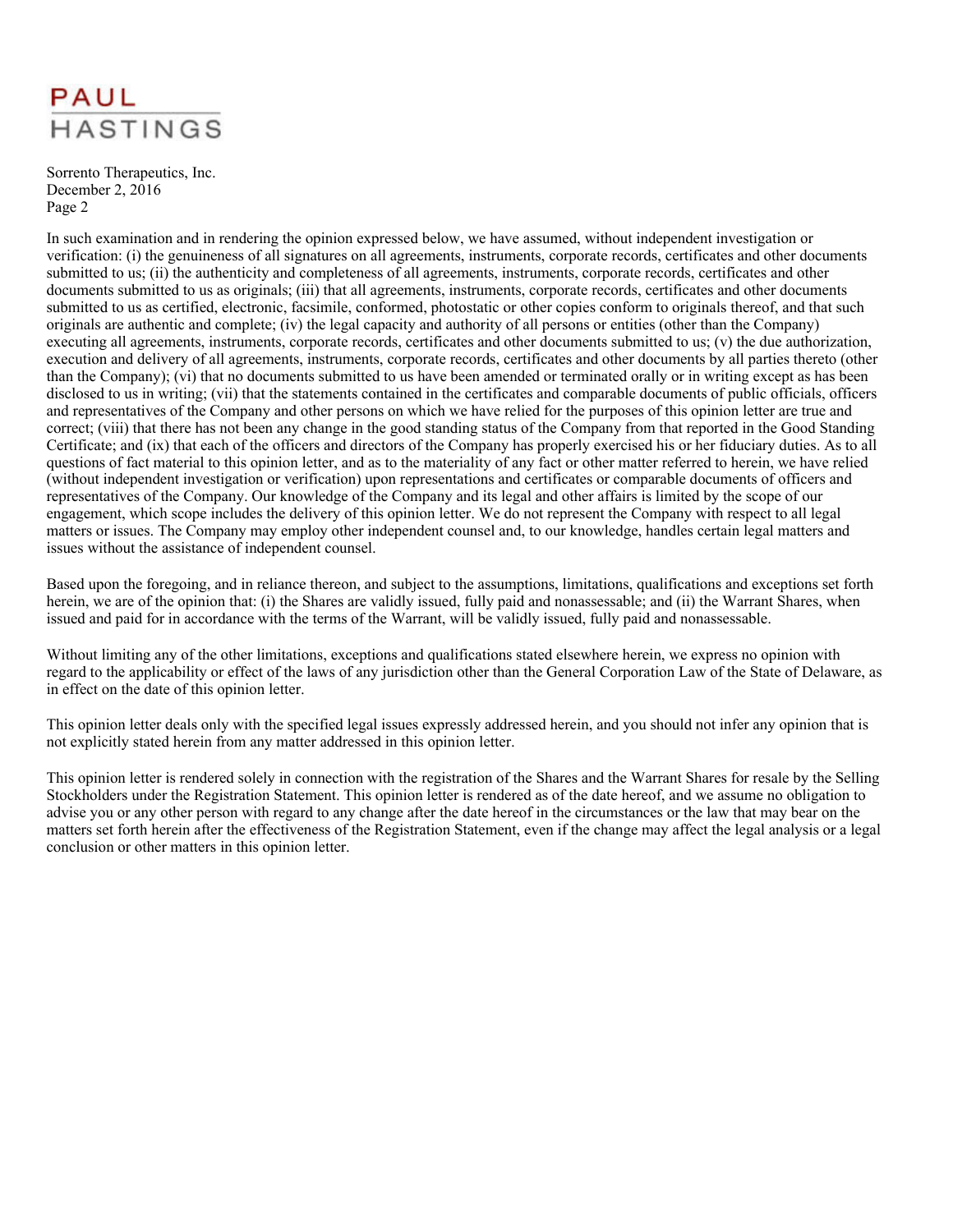

Sorrento Therapeutics, Inc. December 2, 2016 Page 3

We hereby consent to the filing of this opinion letter as Exhibit 5.1 to the Registration Statement. In giving such consent, we do not hereby admit that we are within the category of persons whose consent is required under Section 7 of the Securities Act or the rules or regulations of the Commission thereunder.

Very truly yours,

/s/ Paul Hastings LLP